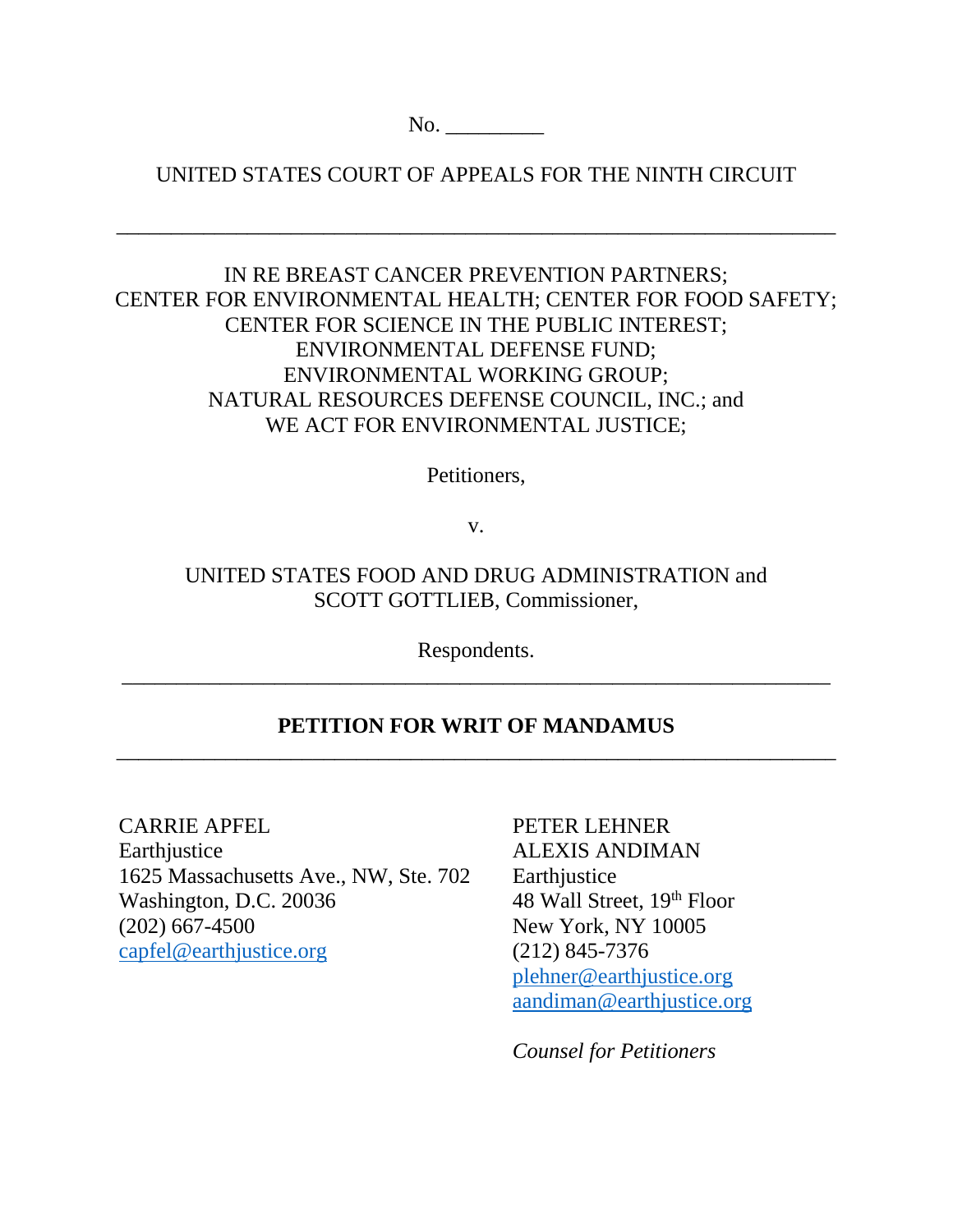SYLVIA WU Center for Food Safety 303 Sacramento Street, 2nd Floor San Francisco, CA 94111 (415) 826-2770 swu@centerforfoodsafety.org

*Counsel for Petitioner Center for Food Safety*

AARON COLANGELO Natural Resources Defense Council 1152 15th Street NW, Suite 300 Washington, D.C. 20005 (202) 289-6868 acolangelo@nrdc.org

*Counsel for Petitioner Natural Resource Defense Council*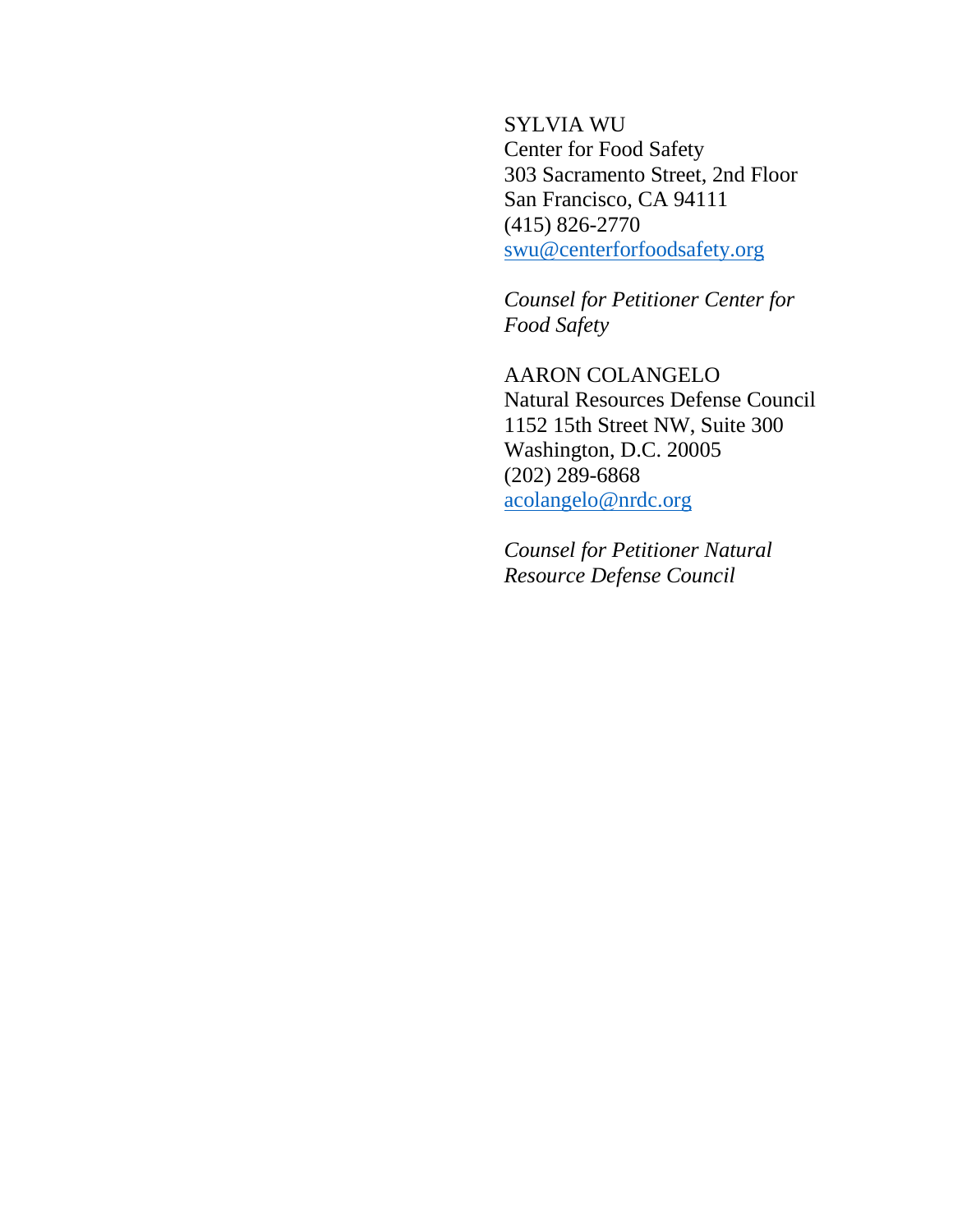### **CORPORATE DISCLOSURE STATEMENT REQUIRED BY FRAP 26.1**

Petitioners Breast Cancer Prevention Partners, Center for Environmental Health, Center for Food Safety, Center for Science in the Public Interest, Environmental Defense Fund, Environmental Working Group, Natural Resources Defense Council, Inc., and WE ACT for Environmental Justice have no parents, subsidiaries, or affiliates that have issued shares or debt securities to the public.

Respectfully submitted this 2nd day of May, 2018.

s/ Carrie Apfel s/ Peter Lehner CARRIE APFEL PETER LEHNER Earthjustice ALEXIS ANDIMAN 1625 Massachusetts Ave., NW, Ste. 702 Earthjustice Washington, D.C. 20036 48 Wall Street, 19th Floor Phone: 202-667-4500 New York, NY 10005 Fax: 202-667-2356 Phone: 212-845-7376 capfel@earthjustice.org Fax: 212-918-1556

plehner@earthjustice.org aandiman@earthjustice.org

*Counsel for Petitioners*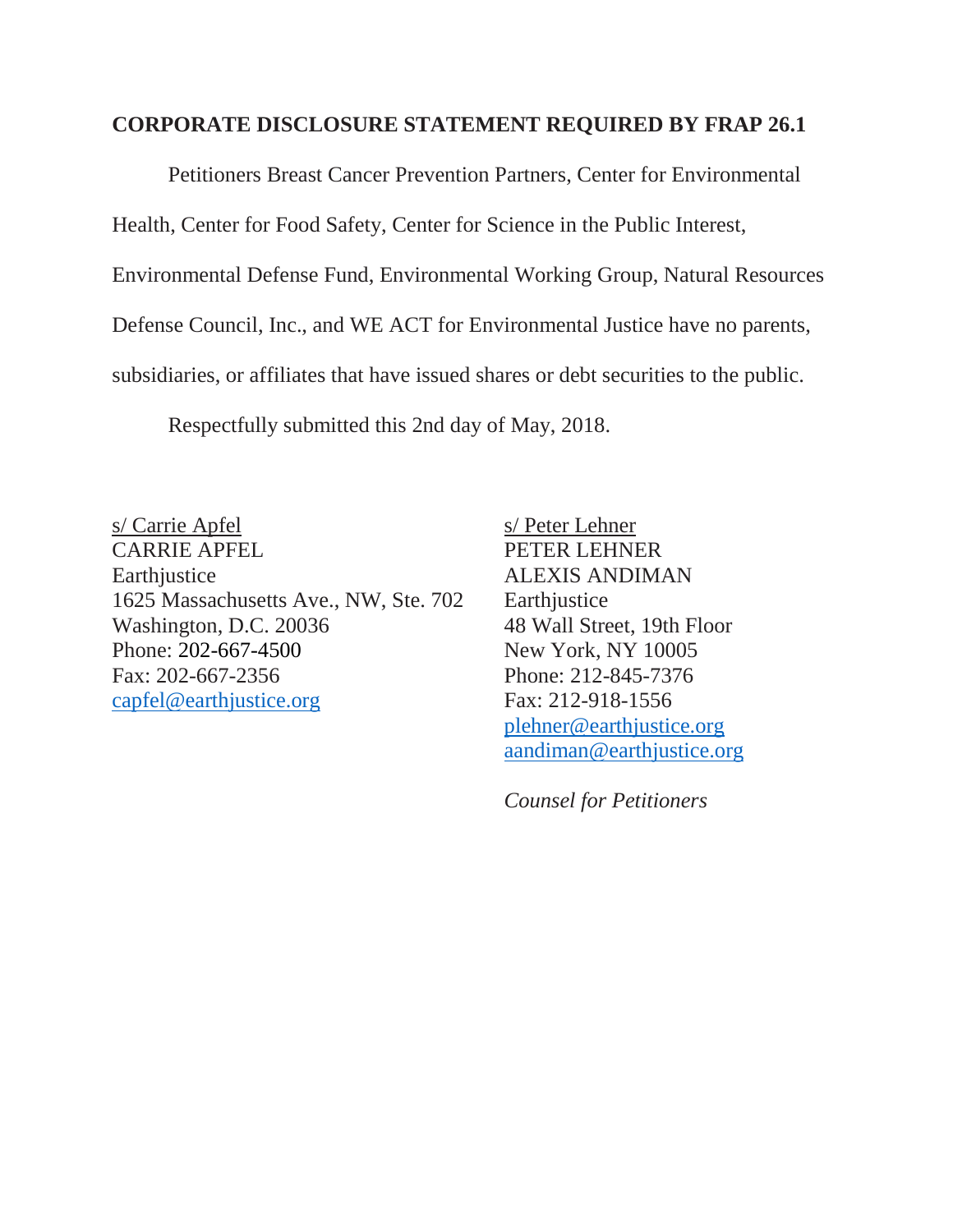# **TABLE OF CONTENTS**

| I.                                                                                                                                           |  |
|----------------------------------------------------------------------------------------------------------------------------------------------|--|
| II. FDA Approved the Use of the Seven Flavors at Issue More than Fifty<br>Years Ago, and Food Manufacturers Continue to Use These Flavors in |  |
| III. Reliable Evidence Now Shows that the Seven Flavors Induce Cancer in                                                                     |  |
| IV. Petitioners' Food Additive Petition and FDA's Failure to Act in                                                                          |  |
|                                                                                                                                              |  |
|                                                                                                                                              |  |
|                                                                                                                                              |  |
| FDA Unlawfully Withheld Mandatory Agency Action by Failing to Act<br>I.                                                                      |  |
|                                                                                                                                              |  |
| A. A Writ of Mandamus Is Warranted to Effectuate the Purpose of the                                                                          |  |
| B. Even if a Balancing Test Were Appropriate Under the Circumstances,<br>a Writ of Mandamus Is Warranted to Compel FDA to Issue a Regulation |  |
| 1. FDA's Nearly Two-Year Delay in Deciding the Petition Is Excessive<br>and Violates the Rule of Reason Shaped by the Food Act's 180-Day     |  |
| 2. The Health and Welfare of Millions of Individuals Exposed to the<br>Carcinogenic Flavors Support a Finding of Unreasonable Delay. 38      |  |
| 3. No Higher, Competing Priorities Justify FDA's Delay39                                                                                     |  |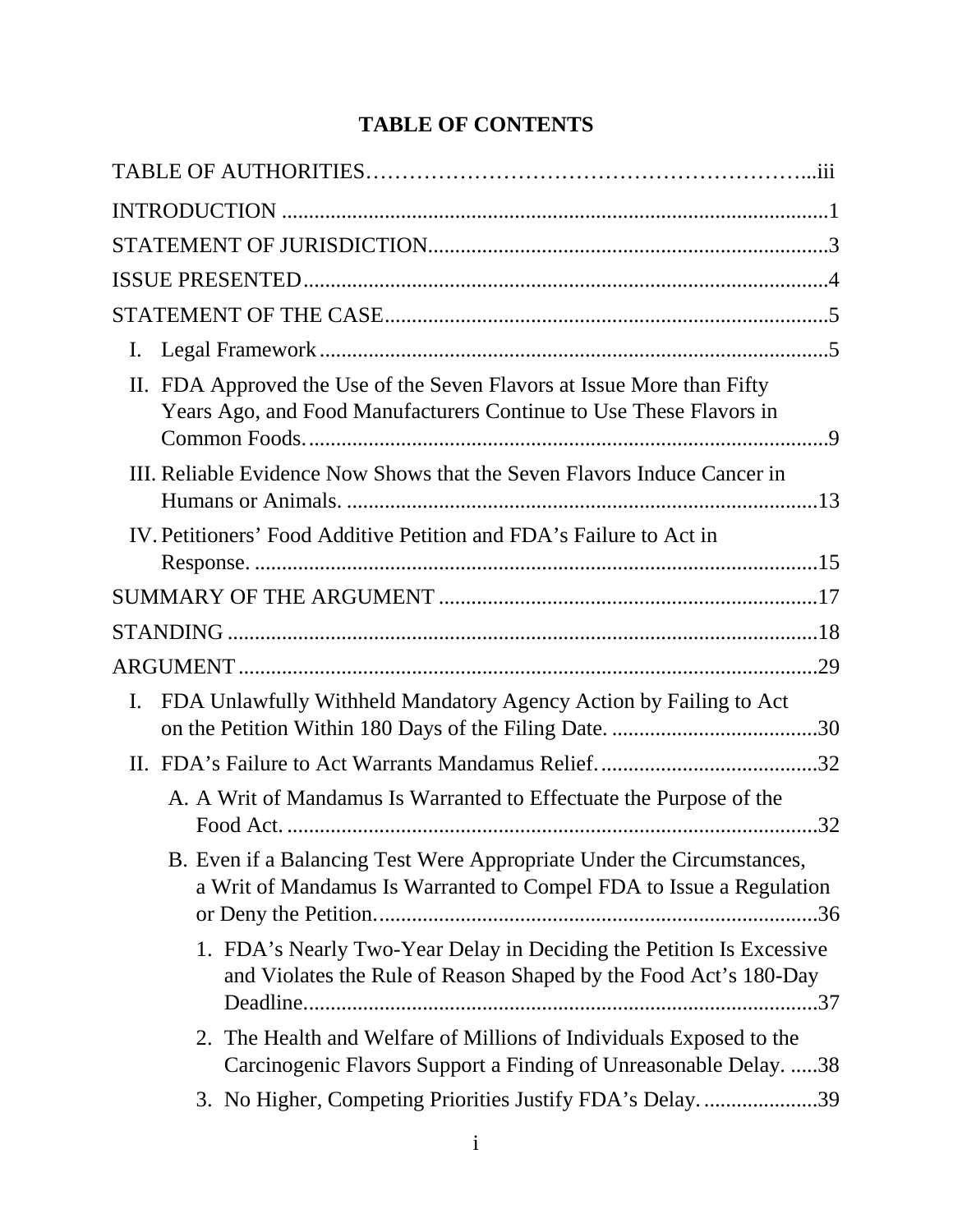| 4. FDA's Delay Prejudices Individuals Exposed to the Carcinogenic          |  |
|----------------------------------------------------------------------------|--|
| Flavors and Prevents Petitioners from Pursuing Administrative and          |  |
|                                                                            |  |
| III. An Order from this Court Compelling FDA to Decide the Petition within |  |
|                                                                            |  |
|                                                                            |  |
| STATEMENT OF RELATED CASES                                                 |  |
| <b>CERTIFICATE OF COMPLIANCE</b>                                           |  |
| <b>LIST OF EXHIBITS</b>                                                    |  |
| LIST OF DECLARATIONS AND ATTACHED EXHIBITS                                 |  |
| <b>CERTIFICATE OF SERVICE</b>                                              |  |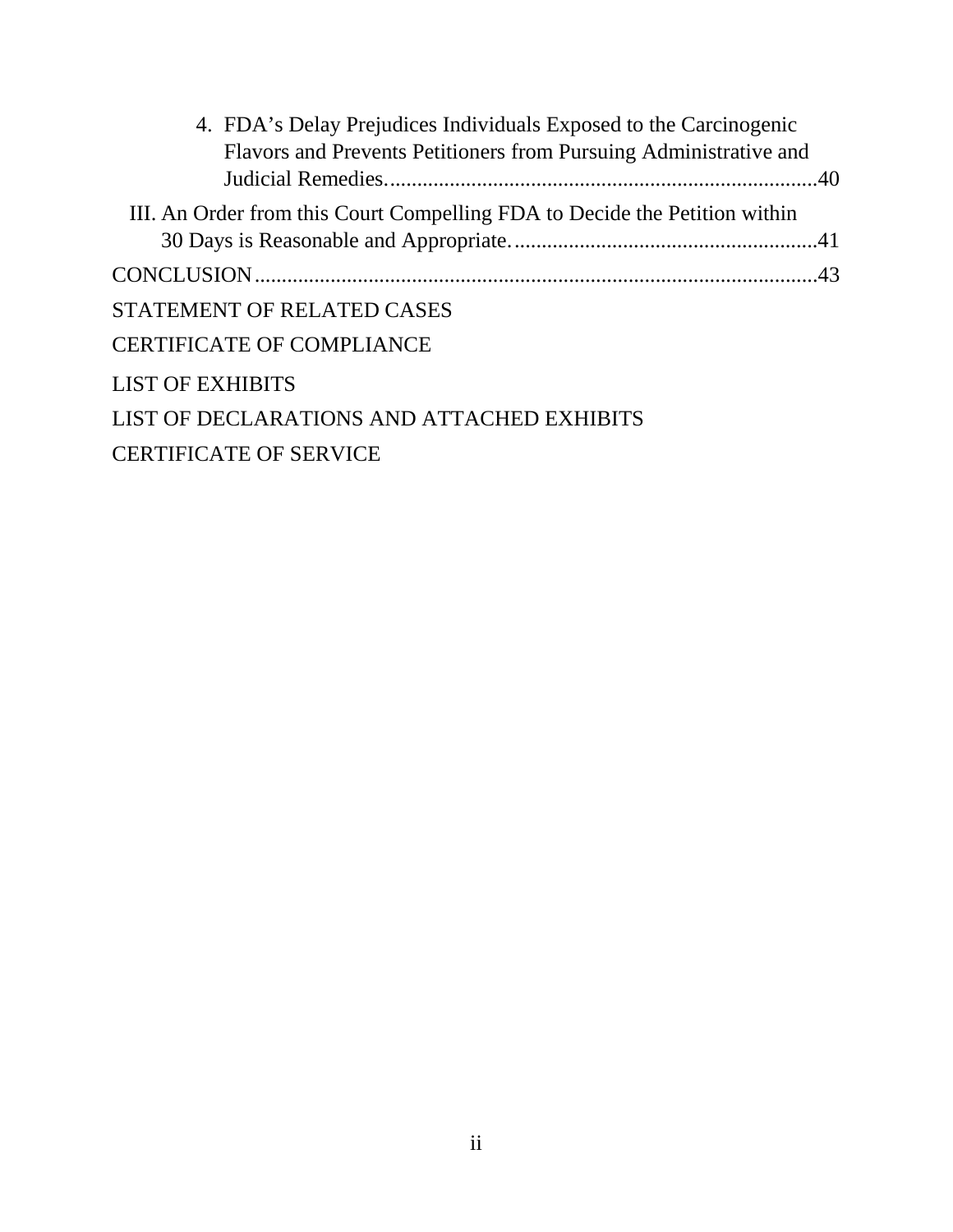# **TABLE OF AUTHORITIES**

## **Cases**

| A Community Voice v. U.S. Environmental Protection Agency,                                                                               |
|------------------------------------------------------------------------------------------------------------------------------------------|
| In re American Rivers & Idaho Rivers United,                                                                                             |
| In re Barr Laboratories, Inc.,                                                                                                           |
| Biodiversity Legal Foundation v. Badgley,                                                                                                |
| California Power Exchange Corp. v. Federal Energy Regulatory<br>Commission,                                                              |
| CAlifornians for Renewable Energy v. U.S. Envtl. Prot. Agency,<br>No. C 15-3292 SBA, 2018 WL 1586211 (N.D. Cal. Mar. 30, 2018) 4, 24, 28 |
| California ex rel. Can de Kamp v. Reilly,                                                                                                |
| Center for Biological Diversity v. Brennan,                                                                                              |
| Center for Food Safety v. Hamburg,                                                                                                       |
| Center for Food Safety v. Vilsack,                                                                                                       |
| Citizens for Better Forestry v. U.S. Dep't of Agriculture,                                                                               |
| Columbia Basin Apartment Ass'n v. City of Pasco,<br>22                                                                                   |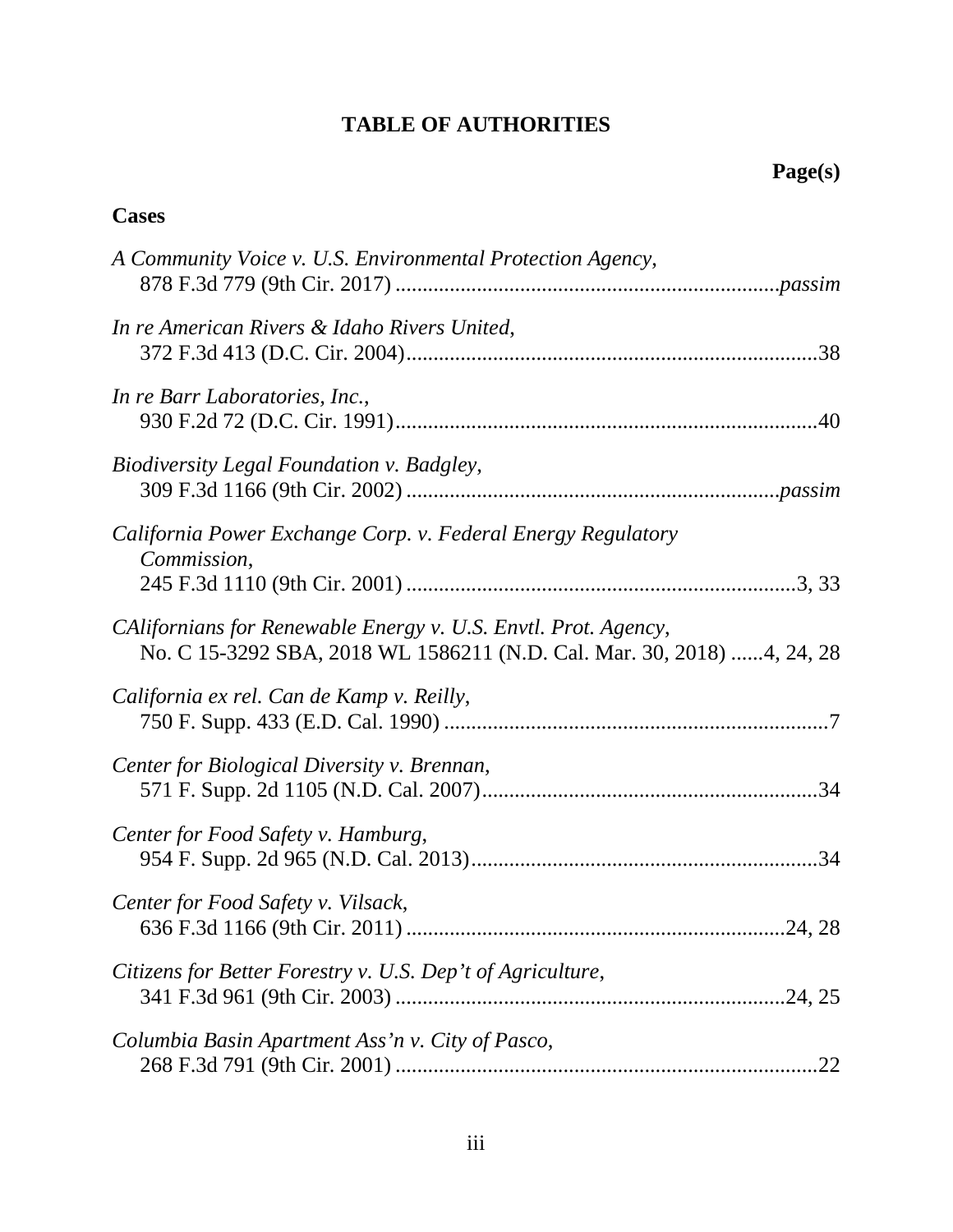| In re Core Communications, Inc.,                                                             |  |
|----------------------------------------------------------------------------------------------|--|
| Cottonwood Environmental Law Center v. U.S. Forest Service,                                  |  |
| Cutler v. Hayes,                                                                             |  |
| Fair Housing Council v. Roommate.com, LLC,                                                   |  |
| Fallini v. Hodel,                                                                            |  |
| Federal Trade Commission v. Dean Foods Co.,                                                  |  |
| Forest Guardians v. Babbitt,<br>164 F.3d 1261 (10th Cir. 1998), opinion amended on denial of |  |
| Forest Guardians v. Babbitt,                                                                 |  |
| Hall v. Norton,                                                                              |  |
| Hunt v. Washington State Apple Advertising Commission,                                       |  |
| Les v. Reilly,                                                                               |  |
| Miguel v. McCarl,                                                                            |  |
| Montana Shooting Sports Ass'n v. Holder,                                                     |  |
| Nat. Res. Def. Council v. EPA,                                                               |  |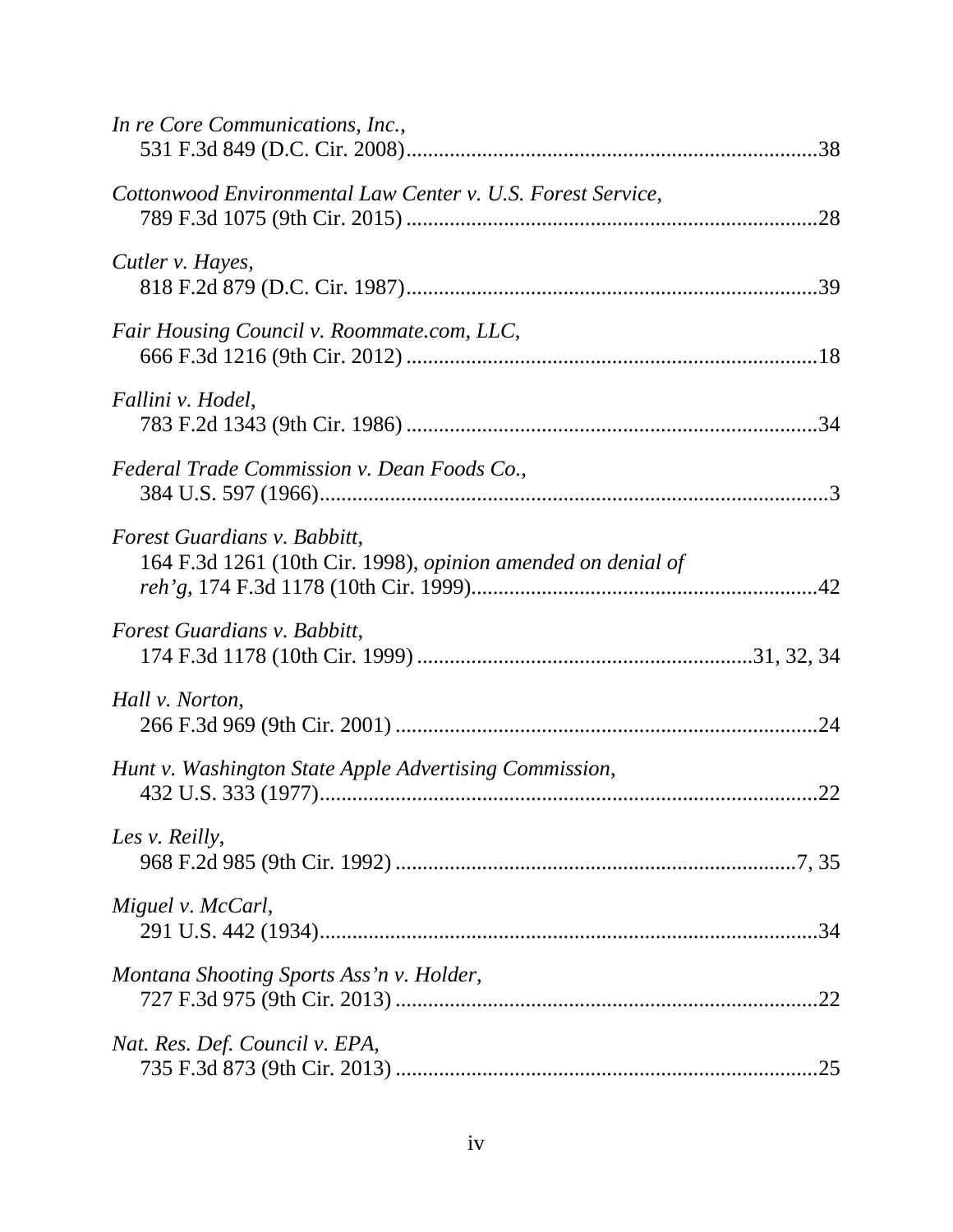| In re Natural Resources Defense Council,                                                                            |  |
|---------------------------------------------------------------------------------------------------------------------|--|
| Norton v. Southern Utah Wilderness Alliance,                                                                        |  |
| In re Paralyzed Veterans of America,                                                                                |  |
| In re People's Mojahedin Org. of Iran,                                                                              |  |
| Pesticide Action Network v. U.S. Environmental Protection Agency,                                                   |  |
| Public Citizen Health Research Grp. v. Auchter,                                                                     |  |
| Public Citizen Health Research Grp. v. Commissioner, Food & Drug<br>Admin.,                                         |  |
| Public Citizen v. Dep't of Transportation,<br>316 F.3d 1002 (9th Cir. 2003), rev'd on other grounds, 541 U.S.       |  |
| Public Citizen v. Young,                                                                                            |  |
| Public Utility Commissioner v. Bonneville Power Admin.,                                                             |  |
| Rosario v. U.S. Citizenship & Immigration Servs.,<br>No. C15-0813JLR, 2017 WL 3034447 (W.D. Wash. July 18, 2017) 34 |  |
| Rumsfeld v. Forum for Academic & Institutional Rights, Inc.,                                                        |  |
| Salmon Spawning & Recovery Alliance v. Gutierrez,                                                                   |  |
| San Francisco Baykeeper, Inc. v. Browner,                                                                           |  |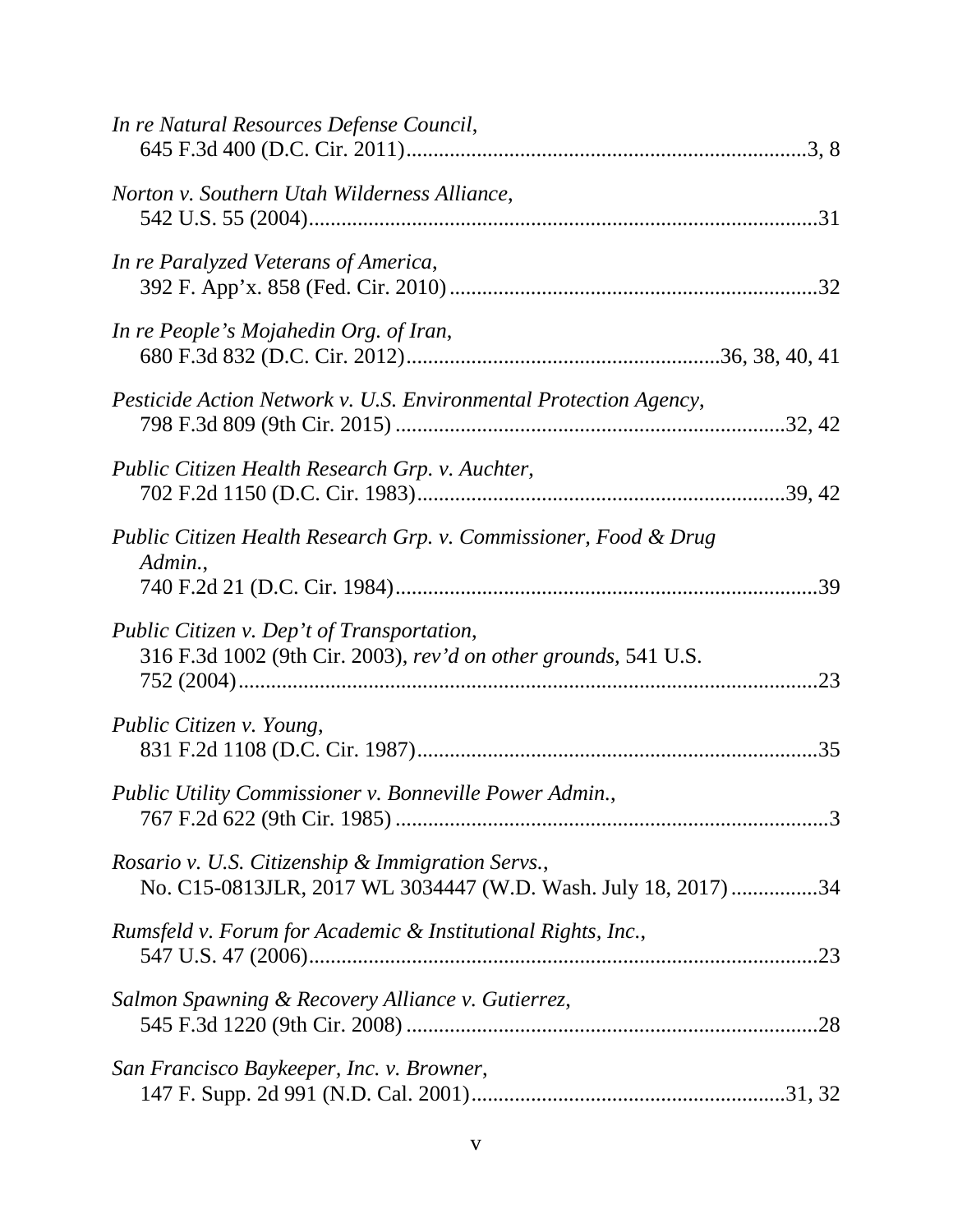| Smith v. Pacific Properties & Development Corp.,                                                                                                       |  |
|--------------------------------------------------------------------------------------------------------------------------------------------------------|--|
| Summers v. Earth Island Institute,                                                                                                                     |  |
| Telecommunications Research & Action Center v. Federal<br>Communications Commission,                                                                   |  |
| United States v. Sullivan,                                                                                                                             |  |
| Valle Del Sol Inc. v. Whiting,                                                                                                                         |  |
| Vida Mejor v. Jackson,<br>922 F. Supp. 2d 1057 (E.D. Cal. 2016), aff'd sub nom. Padres<br>Hacia una Vida Mejor v. McCarthy, 614 F. App'x 895 (9th Cir. |  |
| WildEarth Guardians v. U.S. Dep't of Agriculture,                                                                                                      |  |
| <b>Statutes</b>                                                                                                                                        |  |
|                                                                                                                                                        |  |
|                                                                                                                                                        |  |
|                                                                                                                                                        |  |
|                                                                                                                                                        |  |
|                                                                                                                                                        |  |
|                                                                                                                                                        |  |
|                                                                                                                                                        |  |
| <b>Rules and Regulations</b>                                                                                                                           |  |
|                                                                                                                                                        |  |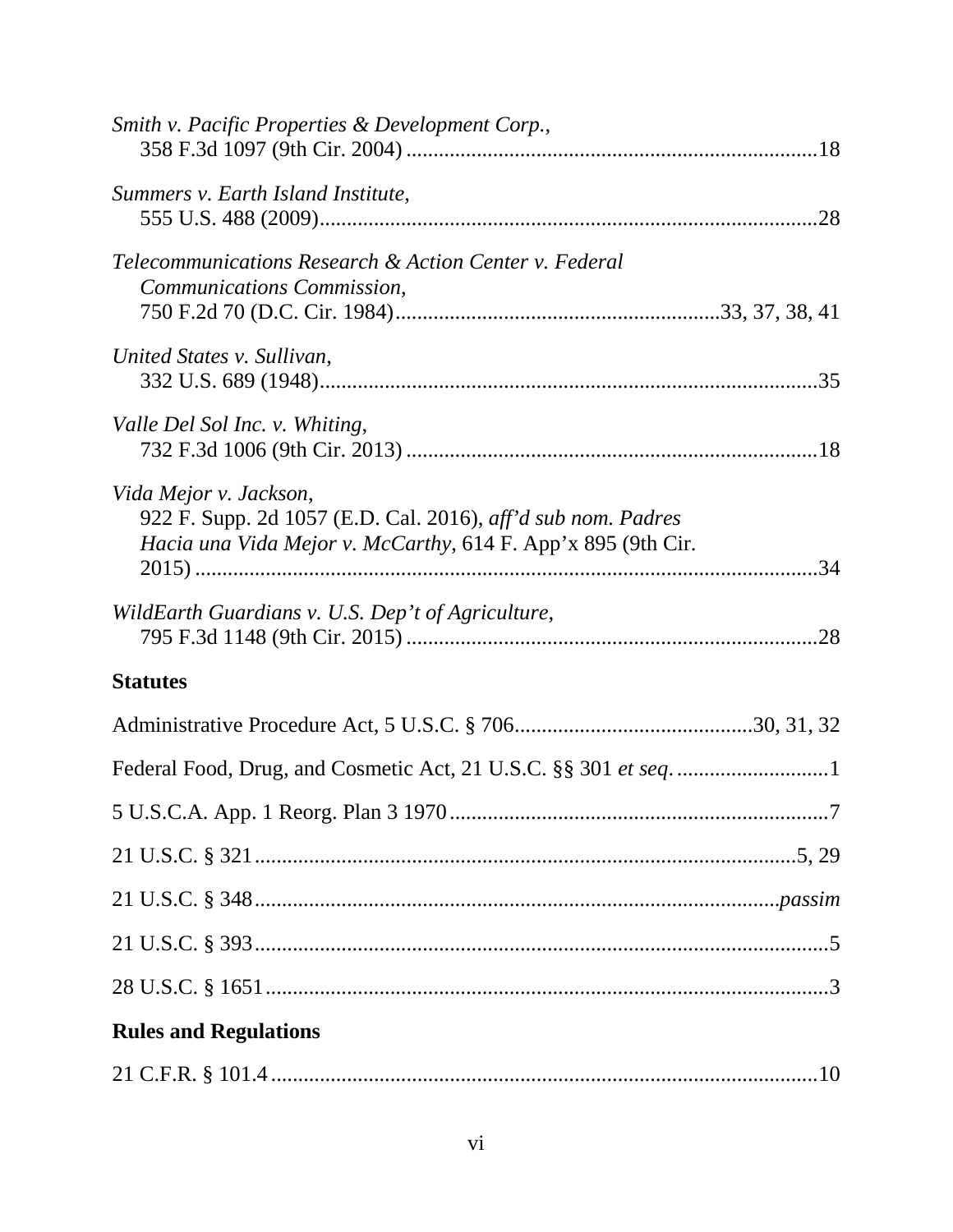| Food Additives Amendment of 1958, Pub. L. No. 85-929, 72 Stat.                                                                                                   |
|------------------------------------------------------------------------------------------------------------------------------------------------------------------|
| Synthetic Flavoring Substances and Adjuvants, 29 Fed. Reg. 14,625                                                                                                |
| Synthetic Flavoring Substances and Adjuvants, 32 Fed. Reg. 7946                                                                                                  |
| <b>Legislative Materials</b>                                                                                                                                     |
| H.R. Rep. No. 85-2284 (1958); S. Rep. No. 85-2422 (1958), reprinted                                                                                              |
| <b>Other Authorities</b>                                                                                                                                         |
| About NTP, NTP, https://ntp.niehs.nih.gov/about/                                                                                                                 |
|                                                                                                                                                                  |
| U.S. Environmental Protection Agency, EPA/600/R-09/052F,<br>Exposure Factors Handbook: 2011 Edition (2011),<br>https://www.epa.gov/ sites/production/files/2015- |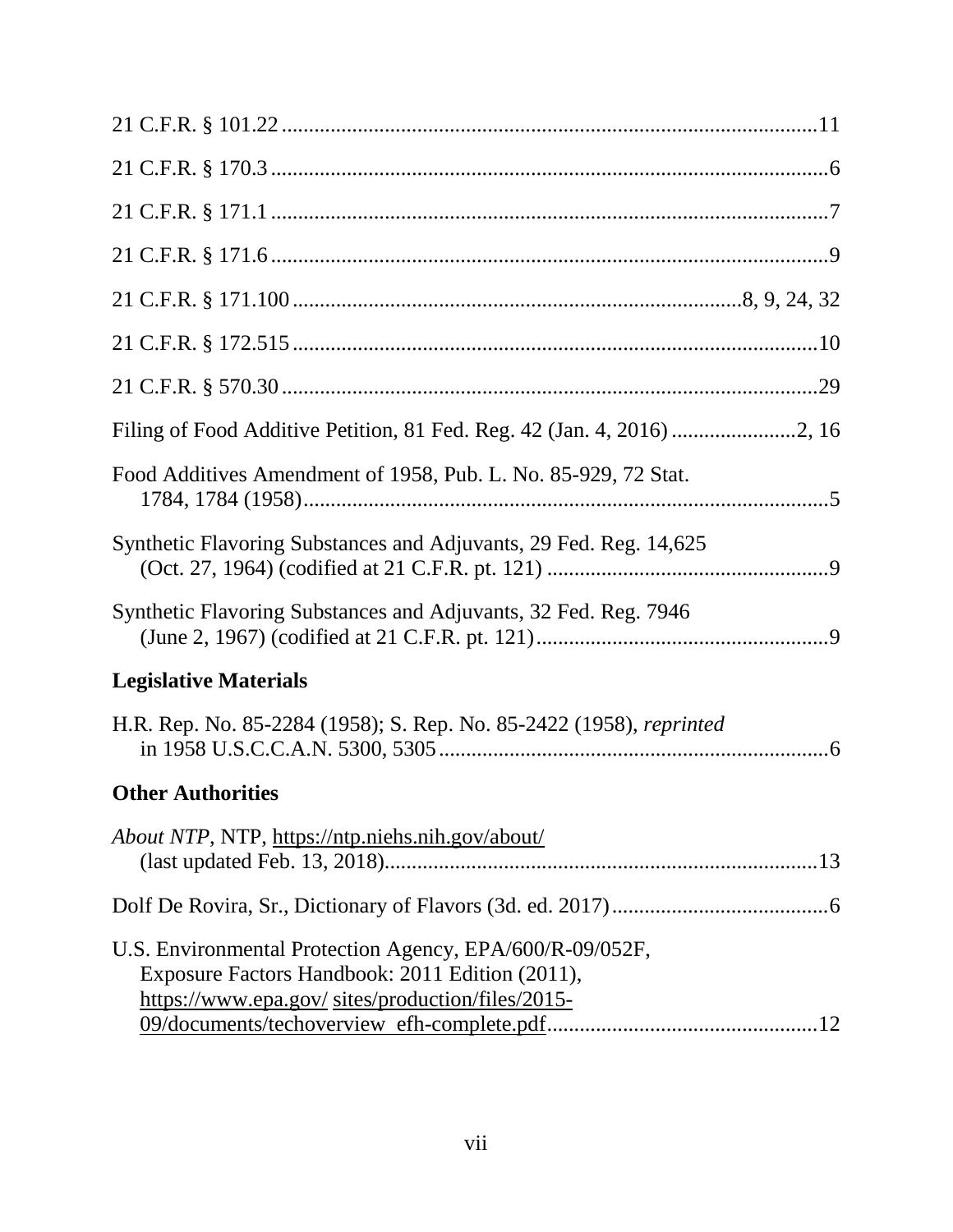| Richard L. Hall & Bernard L. Oser, Recent Progress in the<br>Consideration of Flavoring Ingredients under the Food Additives |
|------------------------------------------------------------------------------------------------------------------------------|
| Amendment: 3. GRAS Substances, 19 Food Tech. 151 (1965) 10                                                                   |
|                                                                                                                              |
| Richard L. Hall & Bernard L. Oser, Recent Progress in the                                                                    |
| Consideration of Flavoring Ingredients under the Food Additives                                                              |
| Amendment: 4. GRAS Substances. 24 Food Tech. 25 (1970) 10                                                                    |
|                                                                                                                              |
| Samuel M. Cohen et al., Flavor & Extract Mfrs. Ass'n, GRAS                                                                   |
| Flavoring Substances 28 (2017),                                                                                              |
| https://www.femaflavor.org/sites/default/files/2017-                                                                         |
|                                                                                                                              |
|                                                                                                                              |
| Samuel M. Cohen et al., <i>GRAS 27 Flavoring Substances</i> , 69 Food                                                        |
| Tech. 41 (2015),                                                                                                             |
| https://www.femaflavor.org/sites/default/files/27.%20GRAS.pdf10                                                              |
|                                                                                                                              |
| U.S. Dep't of Agriculture, NFS Report No. 96-5, Foods Commonly                                                               |
| Eaten in the United States (2002),                                                                                           |
| https://www.ars.usda.gov/ARSUserFiles/80400530/pdf/Portion.pdf 12                                                            |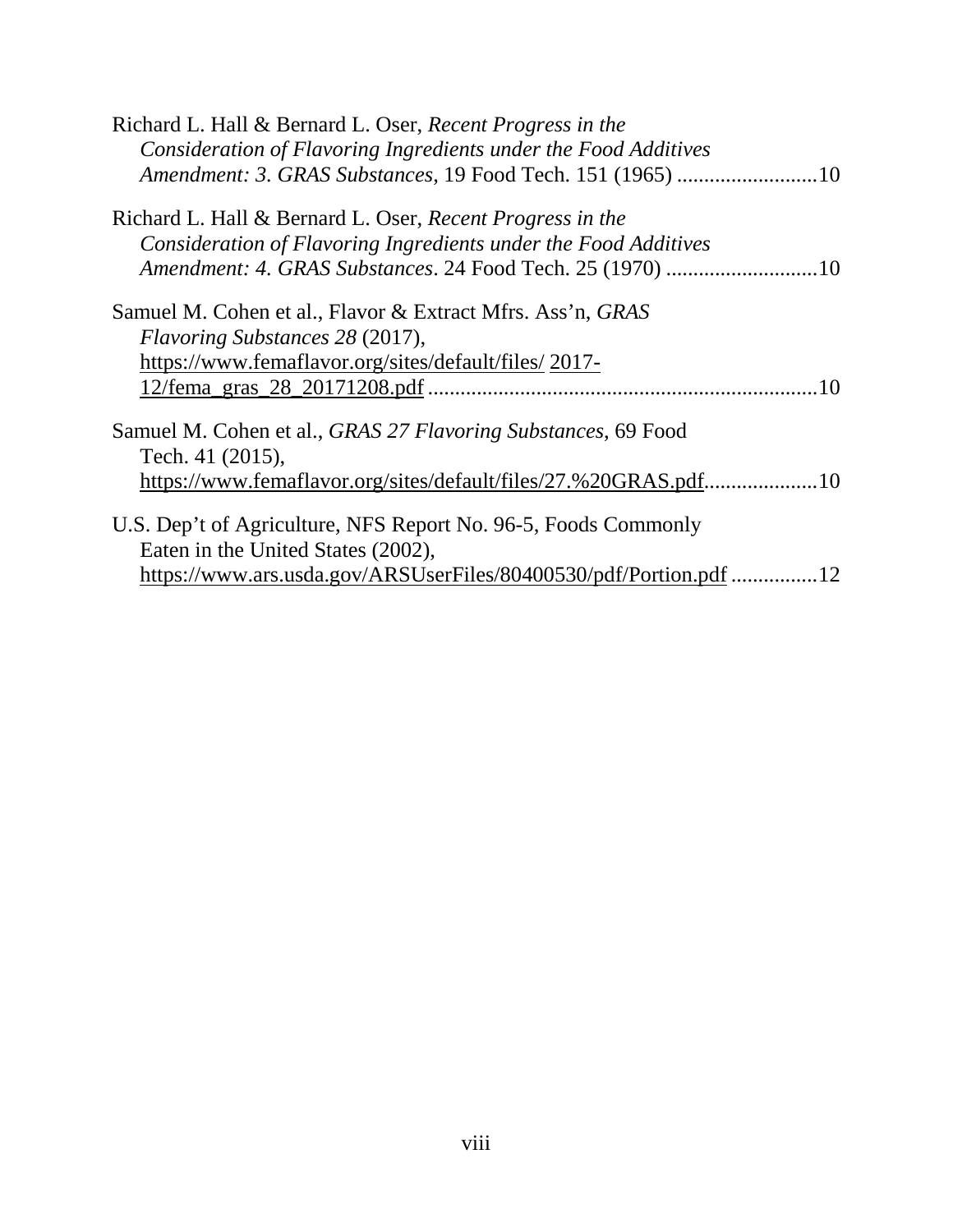#### **INTRODUCTION**

Petitioners Breast Cancer Prevention Partners; Center for Environmental Health; Center for Food Safety; Center for Science in the Public Interest; Environmental Defense Fund; Environmental Working Group; Natural Resources Defense Council, Inc.; and WE ACT for Environmental Justice (collectively "Petitioners") respectfully request a writ of mandamus from this Court to compel the U.S. Food and Drug Administration ("FDA") to decide Petitioners' Food Additive Petition No. 5A4810 ("Petition" or "Food Additive Petition"), seeking rescission of FDA's approval of seven carcinogenic food additives ("carcinogenic flavors" or "flavors"). The Federal Food, Drug, and Cosmetic Act ("Food Act"), 21 U.S.C. §§ 301 *et seq*., which aims to protect the public from unsafe food and other dangerous products, prohibits the use of any food additive found to induce cancer in humans or animals. After FDA approved the seven flavors at issue for use in food, credible scientific evidence from multiple sources—including the National Toxicology Program, FDA's sister agency at the U.S. Department of Health and Human Services—established that each of these flavors induces cancer in humans or animals. Accordingly, the flavors are *per se* unsafe and cannot lawfully be approved for use in food.

In light of this scientific evidence, Petitioners submitted the Petition urging FDA to revoke its regulation approving the flavors for use in food. After some

1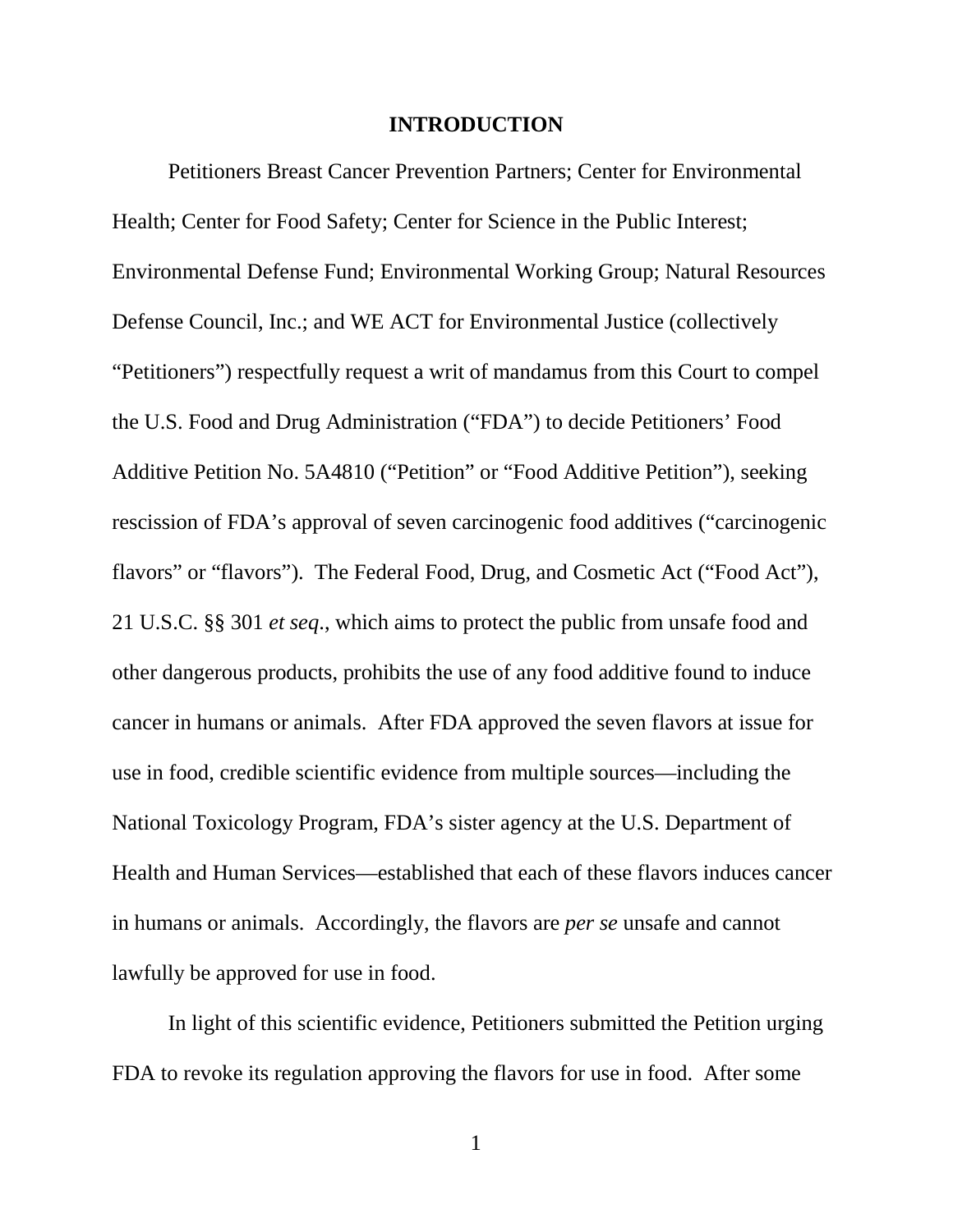discussion and amendment, FDA set a final "filing date" of February 10, 2016 for the Petition. 1 Under the Food Act, FDA had a mandatory obligation either to amend the regulation establishing the conditions under which these flavors may be safely used or to deny the Petition within 180 days of that filing date—that is, by August 8, 2016. To date, FDA has failed to decide the Petition, unlawfully withholding action in violation of the Food Act. This failure to act undermines the central purpose of the Food Act and perpetuates an ongoing risk of harm to Petitioners' members. A writ of mandamus is both necessary and appropriate to compel FDA to comply with its statutory obligation and decide the Petition.

### **THE RELIEF SOUGHT**

Petitioners respectfully request that this Court issue a writ of mandamus

ordering FDA to issue a final decision, within 30 days, on Petitioners' Food

 $\overline{\phantom{a}}$ 

<sup>1</sup> As discussed in Section IV *infra*, Petitioners submitted the Petition on July 28, 2015, and FDA filed it on August 17, 2015. *See* Filing of Food Additive Petition, 81 Fed. Reg. 42 (Jan. 4, 2016). After filing the Petition, FDA requested that Petitioners amend the Petition to include "*all* recent publications . . . for each flavoring additive identified regarding their safety." Letter from Judith Rabaglia, FDA, to Tom Neltner, Envtl. Def. Fund 1 (Dec. 17, 2015), attached hereto as Exhibit 5. FDA implied that it would deny the Petition "on the basis that there is insufficient information" if Petitioners refused to provide the requested, exhaustive literature review. *Id.* at 2. Petitioners submitted the review to FDA on February 10, 2016. Letter from Tom Neltner, Envtl. Def. Fund, to Judy Kidwell, FDA (Feb. 10, 2016), attached hereto as Exhibit 6. FDA deemed this information to be a substantive amendment to the Petition and, therefore, set a new, final filing date of February 10, 2016. Letter from Judith Rabaglia, FDA, to Tom Neltner, Envtl. Def. Fund 1 (Feb. 12, 2016), attached hereto as Exhibit 7. Accordingly, February 10, 2016, is the relevant filing date for this Petition.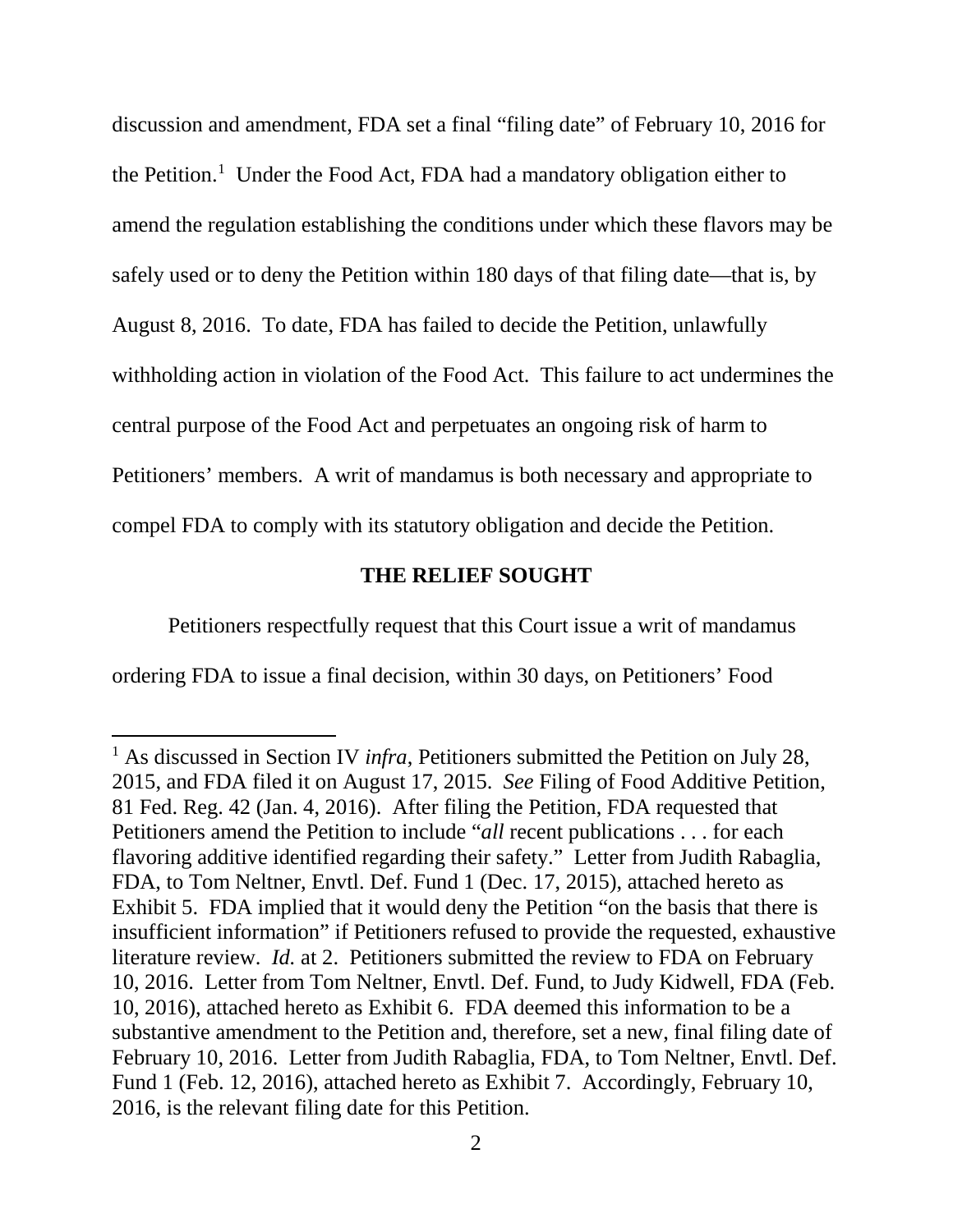Additive Petition, which seeks the rescission of FDA's approval of seven carcinogenic food additives now that appropriate scientific testing shows that these flavors induce cancer in humans or animals such that FDA's continued approval of their use violates 21 U.S.C. § 348(c)(3)(A) (the "Delaney Clause").

#### **STATEMENT OF JURISDICTION**

This Court has jurisdiction to review Petitioners' request for a writ of mandamus. Under the Food Act, the U.S. Courts of Appeals have exclusive jurisdiction to review any final order by FDA deciding a food additive petition. *See* 21 U.S.C. § 348(g)(1) ("[A]ny person who will be adversely affected by [an order deciding a food additive petition] may obtain judicial review . . . in the [appropriate] United States Court of Appeals."); *In re Nat. Res. Def. Council*, 645 F.3d 400, 407 (D.C. Cir. 2011) ("[E]xclusive jurisdiction over challenges relating to properly submitted food additive petitions will be in the courts of appeals."). "The All Writs Act . . . authorizes [this Court] to issue mandamus relief necessary to protect [its] 'prospective jurisdiction.'" *Cal. Power Exch. Corp. v. Fed. Energy Regulatory Comm'n*, 245 F.3d 1110, 1119 (9th Cir. 2001) (quoting *Pub. Util. Comm'r v. Bonneville Power Admin.*, 767 F.2d 622, 630 (9th Cir. 1985)); *see also* 28 U.S.C. § 1651 (authorizing federal courts to issue all writs appropriate "in aid of their respective jurisdictions"); *Fed. Trade Comm'n v. Dean Foods Co.*, 384 U.S. 597, 603 (1966) ("The exercise of . . . power [under the All Writs Act] extends to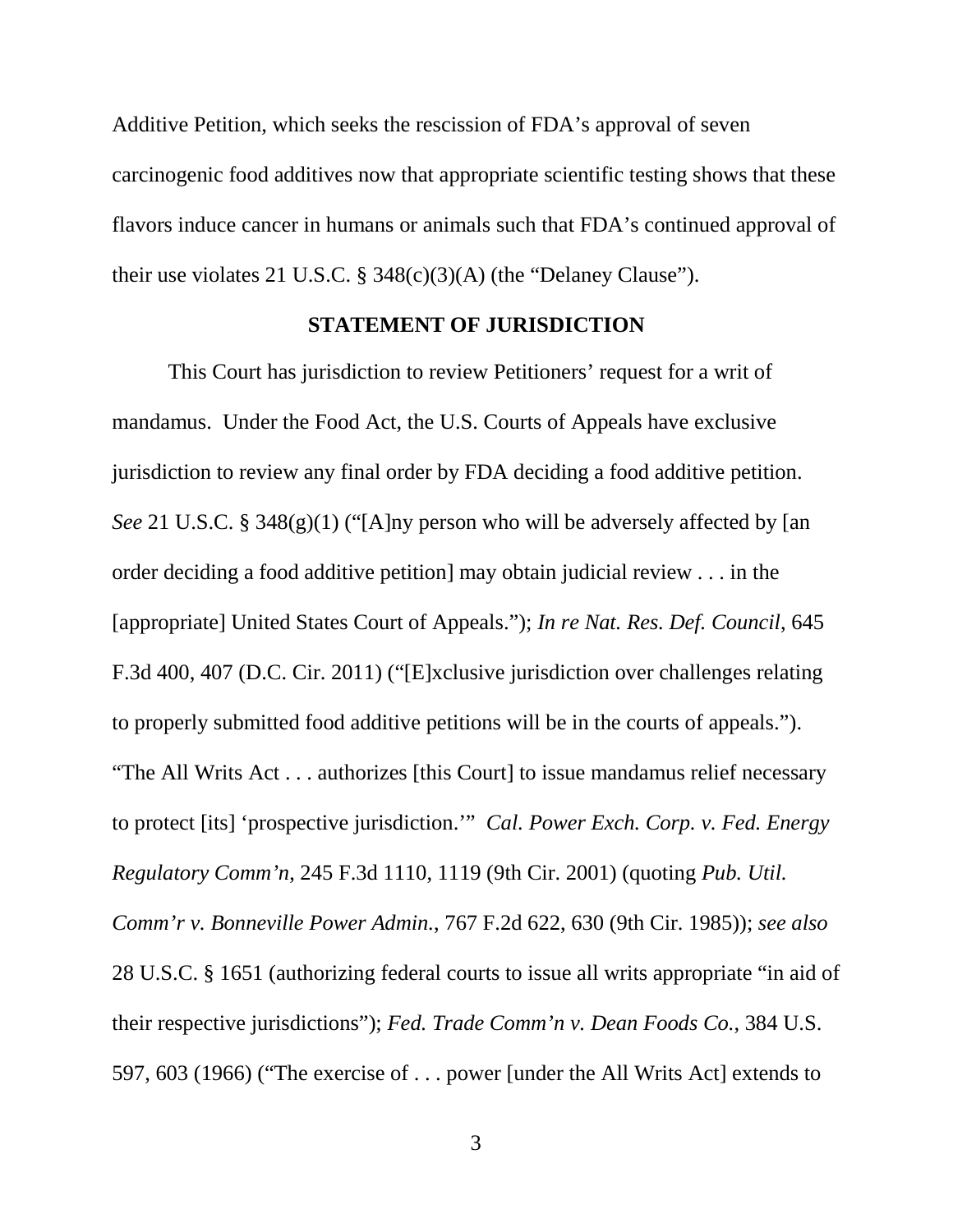the potential jurisdiction of the appellate court where an appeal is not then pending but may later be perfected.") (citation omitted).

Petitioners Breast Cancer Prevention Partners and Center for Environmental Health have their principal places of business in this Circuit. As a result, this Circuit would have jurisdiction to review their challenge to a final order by FDA deciding the Petition. *See* 21 U.S.C. § 348(g) (authorizing review in the Court of Appeals "wherein [petitioner]  $\dots$  has [its] principal place of business").<sup>2</sup> Therefore, this Court has jurisdiction to determine whether FDA has unlawfully withheld its decision on the Petition and to compel FDA to act.<sup>3</sup> See A Community *Voice v. U.S. Envtl. Prot. Agency*, 878 F.3d 779, 783 (9th Cir. 2017) (finding that the Ninth Circuit's jurisdiction to consider a petition for writ of mandamus "is dependent on [its] jurisdiction to review a final rule.") [hereinafter *Community*].

### **ISSUE PRESENTED**

Whether mandamus is warranted here, where: (1) FDA has unlawfully withheld agency action by failing to issue a responsive regulation or deny

 $\overline{\phantom{a}}$ 

<sup>&</sup>lt;sup>2</sup> In addition, Petitioners collectively have millions of members, many of whom live within this Court's jurisdiction.

<sup>&</sup>lt;sup>3</sup> "[T]he clear weight of federal authority holds that venue is proper in a multiplaintiff case if *any* plaintiff resides in the District." *CAlifornians for Renewable Energy v. U.S. Envtl. Prot. Agency*, No. C 15-3292 SBA, 2018 WL 1586211, at \*5 (N.D. Cal. Mar. 30, 2018) (refusing to dismiss claims brought by co-plaintiffs residing outside the relevant judicial district and collecting cases in support).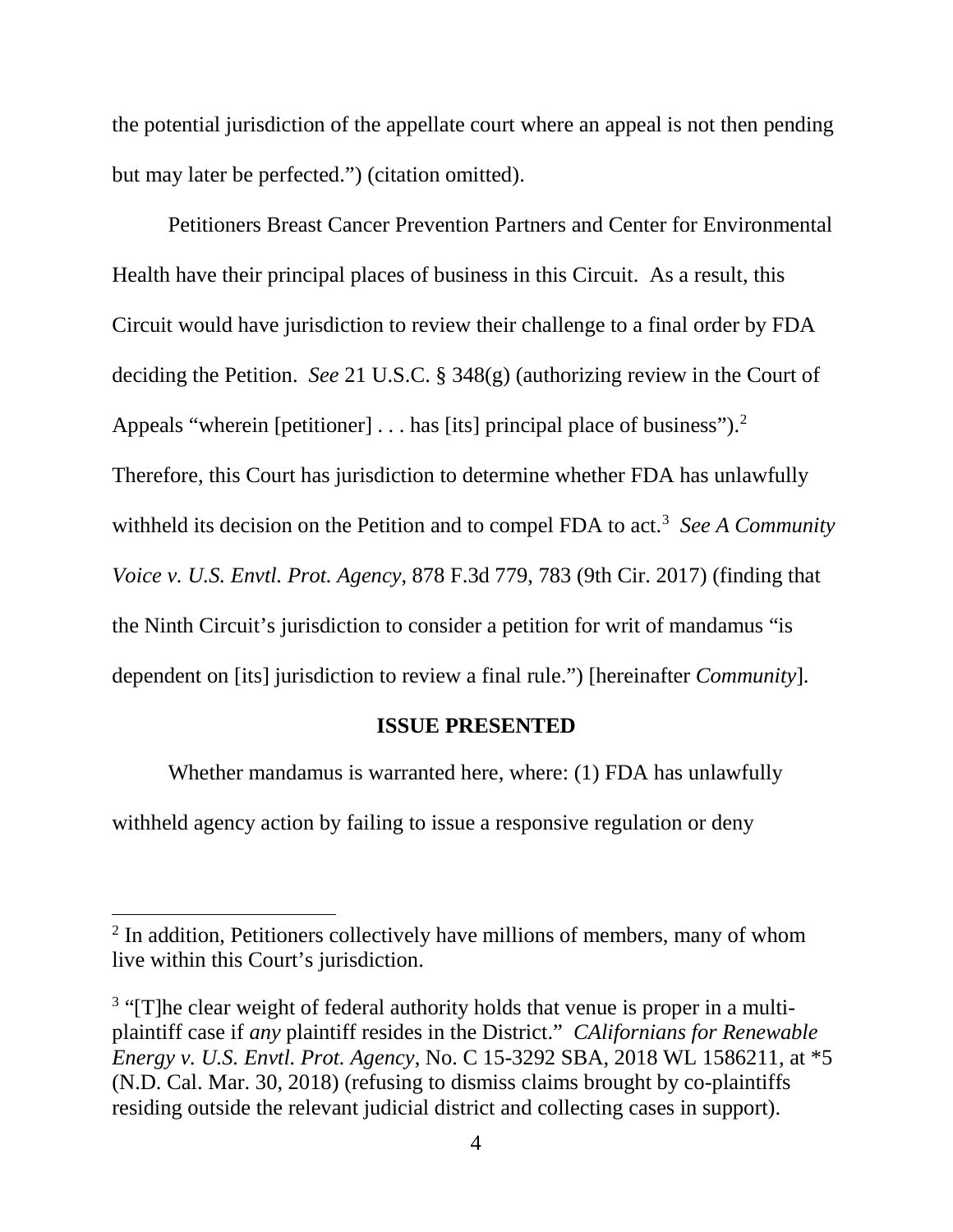Petitioners' properly submitted food additive petition, despite a statutory mandate that FDA decide food additive petitions within at most 180 days of the filing date—in this case, by August 8, 2016—and (2) Petitioners' only available remedy is an order from this Court compelling FDA to act.

#### **STATEMENT OF THE CASE**

#### **I. Legal Framework**

l

The Food Act directs FDA to "protect the public health by ensuring that ... foods are safe, wholesome, sanitary, and properly labeled." 21 U.S.C. § 393(b)(2). Faced with the food industry's increasing use of untested chemicals, Congress expanded upon this general requirement in 1958 by amending the statute to "prohibit the use in food of additives which have not been adequately tested to establish their safety." Food Additives Amendment of 1958, Pub. L. No. 85-929, 72 Stat. 1784, 1784 (1958). Congress defined the phrase "food additive" broadly to include "any substance the intended use of which results or may reasonably be expected to result, directly or indirectly, in its becoming a component or otherwise affecting the characteristics of any food." 21 U.S.C.  $\S 321(s).$ <sup>4</sup>

<sup>&</sup>lt;sup>4</sup> In addition to certain exceptions not relevant here, a substance is not a food additive if it is "generally recognized, among experts qualified by scientific training and experience to evaluate its safety, as having been adequately shown through scientific procedures . . . to be safe under the conditions of its intended use." *Id.* § 321(s). Substances within this exception are commonly referred to as "generally recognized as safe" or "GRAS." The interplay between food additives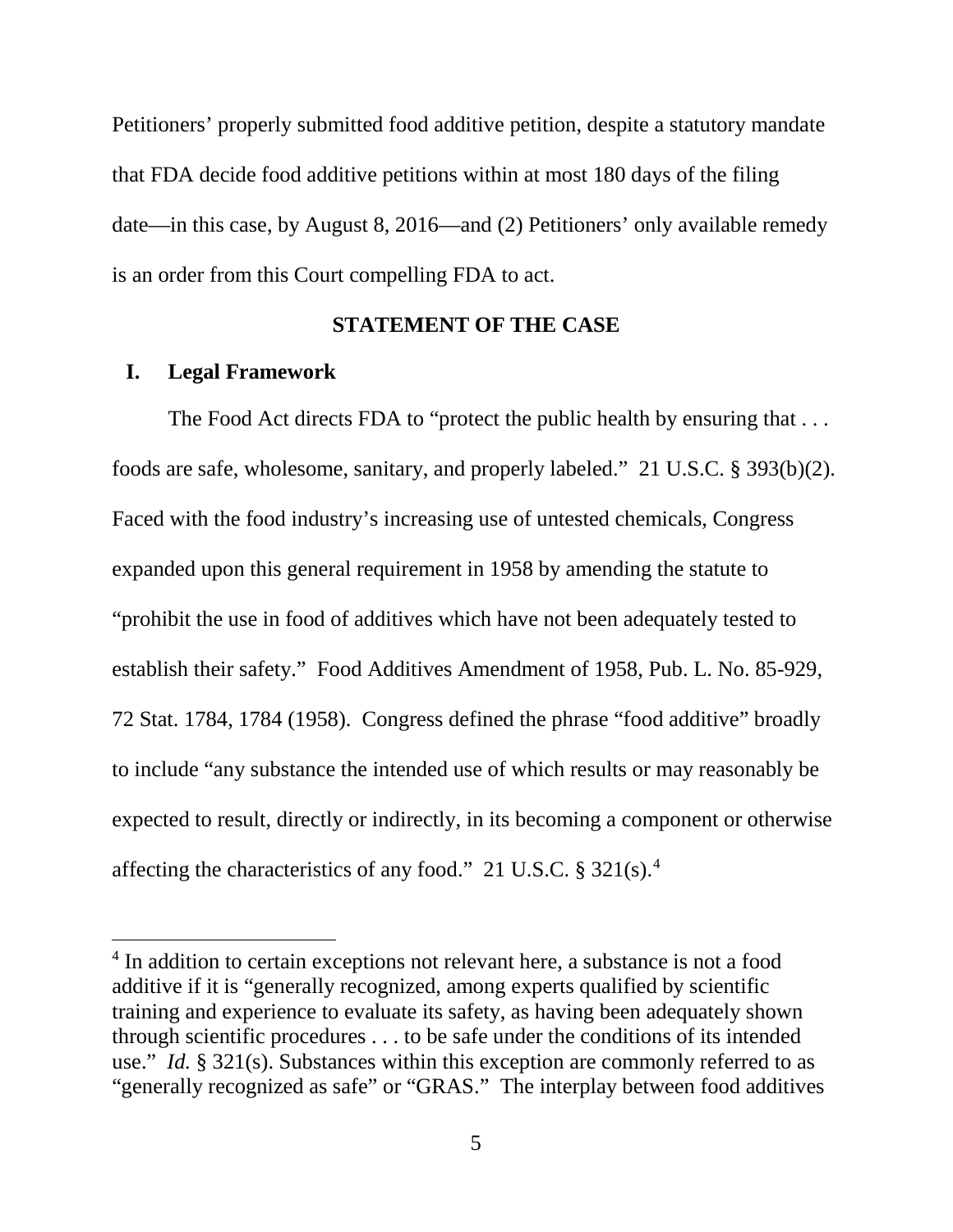A food additive is "deemed to be unsafe" unless used in conformity with a regulation prescribing the conditions under which the additive may be safely used. *Id*. § 348(a).<sup>5</sup> By mandating that the proposed use of a food additive affirmatively be found "safe," Congress intended to "require[] proof of a reasonable certainty that no harm will result from [the additive's] use." H.R. Rep. No. 85-2284, at 4 (1958); S. Rep. No. 85-2422, at 6 (1958), *reprinted* in 1958 U.S.C.C.A.N. 5300, 5305. FDA maintains a list of approved flavoring substances and adjuvants, along with conditions for their safe use, at 21 C.F.R. § 172.515.<sup>6</sup>

The Food Act expressly provides that "no additive shall be deemed to be safe if it is found to induce cancer when ingested by man or animal, or if it is found, after tests which are appropriate for the evaluation of the safety of food additives, to induce cancer in man or animal." 21 U.S.C.  $\S$  348(c)(3)(A). This prohibition on carcinogenic additives, known as the Delaney Clause, is absolute.

 $\overline{\phantom{a}}$ 

and GRAS substances is discussed below. *See infra* note 16.

<sup>&</sup>lt;sup>5</sup> In limited circumstances, the Food Act permits FDA to allow "investigational" use [of unapproved food additives] by qualified experts," provided this use "is consistent with the public health." *Id.* § 348(j). The investigational use of food additives is not at issue here.

<sup>6</sup> Within the meaning of FDA's food additive regulations, "[f]lavoring agents and adjuvants" are "[s]ubstances added to impart or help impart a taste or aroma in food." 21 C.F.R. § 170.3(o)(12). An "adjuvant" is "[a]n ingredient that affects the food product and/or aids in the perception of the flavor." Dolf De Rovira, Sr., Dictionary of Flavors 6 (3d. ed. 2017).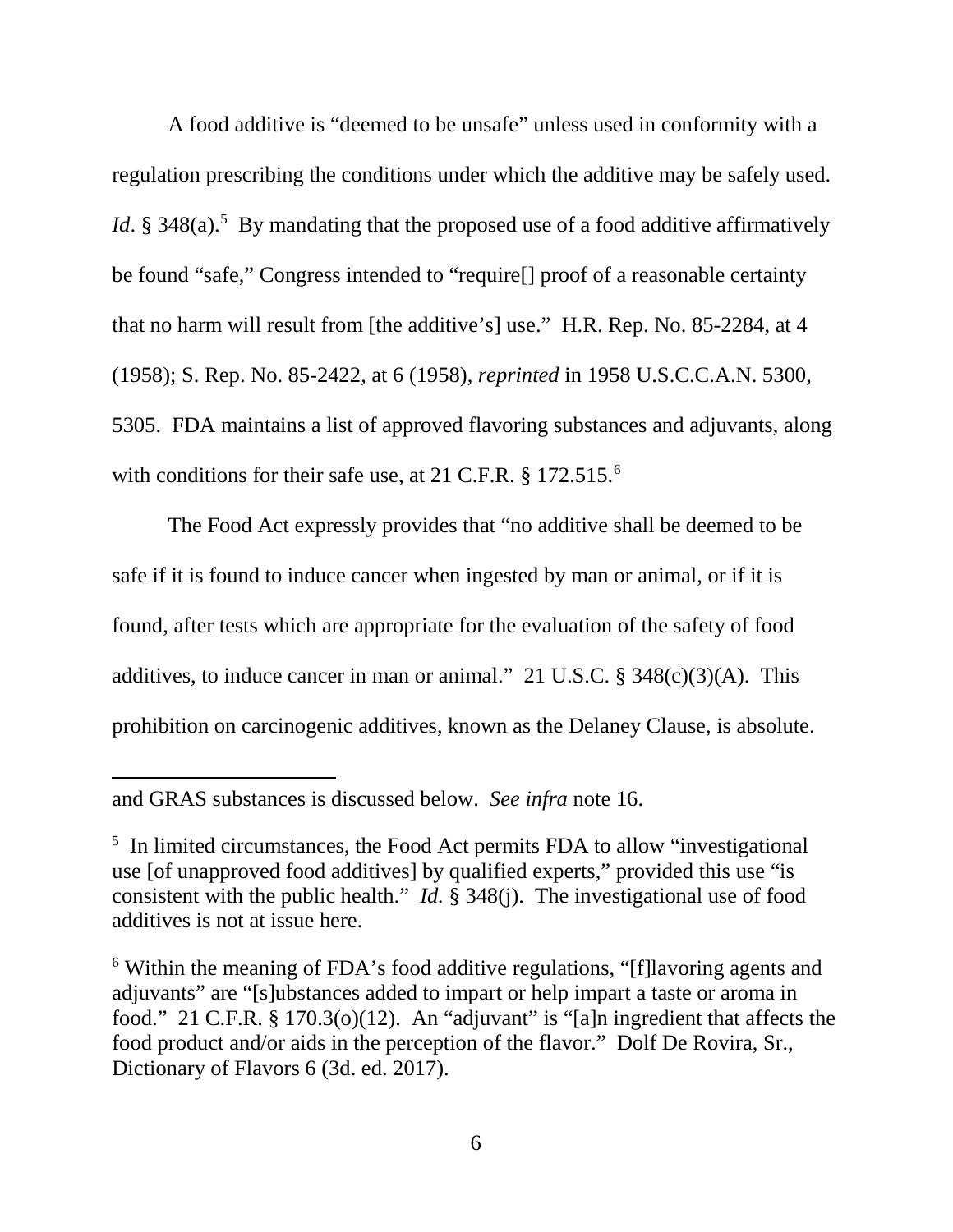As this Court has recognized, "the language of the Delaney clause, its history and purpose all reflect that Congress intended [FDA] to prohibit all additives that are carcinogens, regardless of the degree of risk involved."7 *Les v. Reilly*, 968 F.2d 985, 986 (9th Cir. 1992); *see id.* at 988 ("[T]he Delaney Clause . . . affords no flexibility once FDA scientists determine that [its] conditions are satisfied. A food additive that has been found in an appropriate test to induce cancer in laboratory animals may not be approved for use in food for any purpose, at any level, regardless of any 'benefits' that it might provide." (quoting Richard A. Merrill & Peter Barton Hutt, Food and Drug Law: Cases and Materials, 78 (1980))).<sup>8</sup>

Under the Food Act, any person may submit a petition to FDA "proposing the issuance of a regulation prescribing the conditions under which [a food] additive may be safely used." 21 U.S.C. § 348(b)(1); *see also* 21 C.F.R. § 171.1. The Food Act sets forth substantive and procedural requirements for food additive petitions seeking approval of new food additives and, as is relevant here, mandates

<sup>7</sup> The U.S. Environmental Protection Agency ("EPA") has authority to regulate pesticide tolerances under the Food Act, while FDA regulates all food additives other than pesticides. *See* 5 U.S.C.A. App. 1 Reorg. Plan 3 1970. Because FDA is the agency most often required to implement the Delaney Clause, the *Les* court refers to FDA scientists instead of EPA scientists. And given that the Delaney Clause limits the regulatory authority of both agencies, the court's discussion applies with equal force to EPA and FDA.

<sup>&</sup>lt;sup>8</sup> "FDA interprets the Delaney Clause as applying to food additives established prior to any indication of carcinogenic effect for such chemicals." *California ex rel. Can de Kamp v. Reilly*, 750 F. Supp. 433, 438 (E.D. Cal. 1990).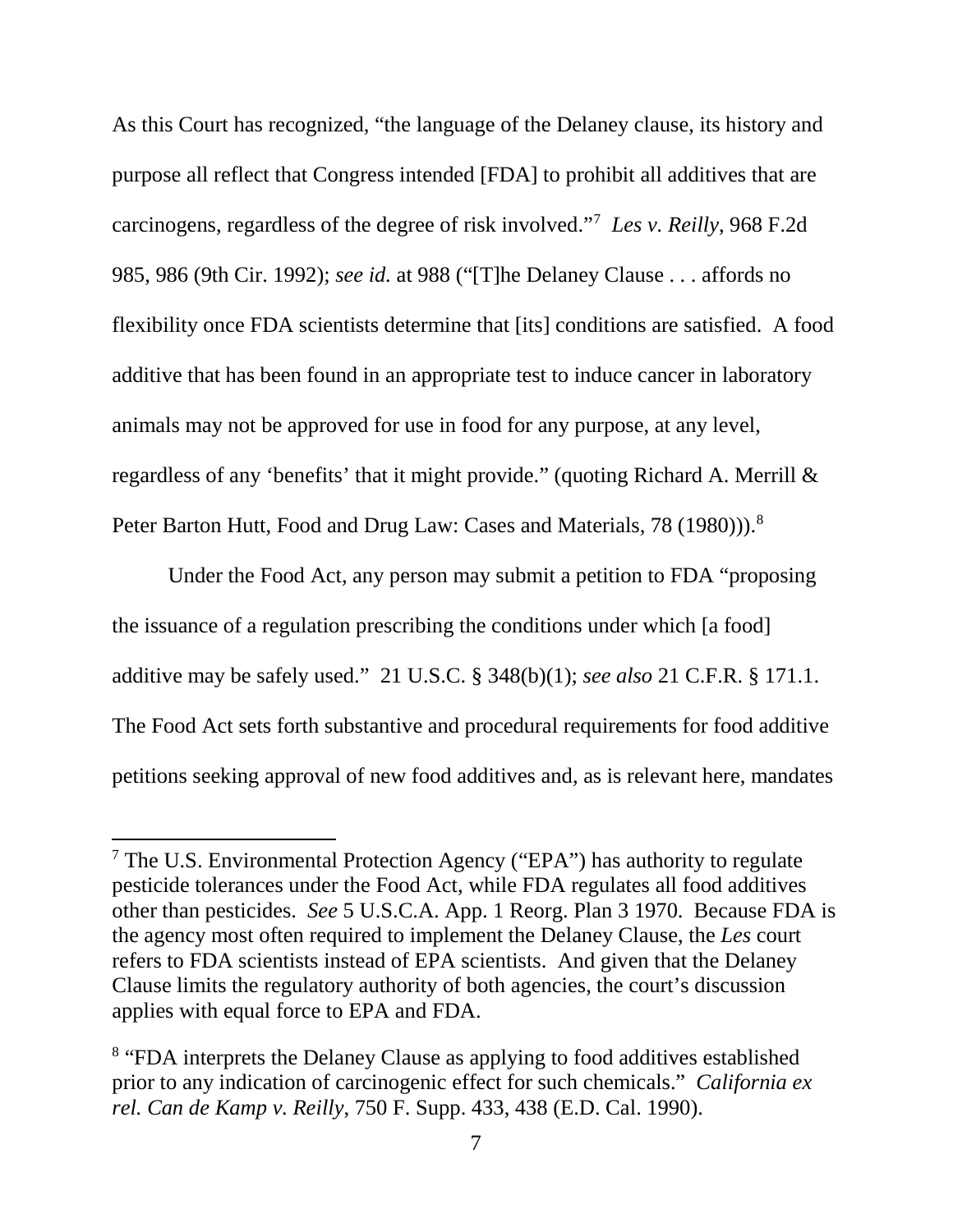that food additive petitions seeking amendment or repeal of existing regulations "shall conform to the [statutory] procedure . . . for the promulgation of [new] regulations." 21 U.S.C. § 348(i); *see also id.* § 348(b), 348(c); *Nat. Res. Def. Council*, 645 F.3d at 403 ("[A] petitioner submitting new data to support the amendment or repeal of a regulation must do so through a food additive petition."). FDA shall not issue a regulation allowing use of a substance in response to a food additive petition "if a fair evaluation of the data before the Secretary . . . fails to establish that the proposed use of the food additive, under the conditions of use to be specified in the regulation, will be safe."  $21 \text{ U.S. C} \text{ } \$348(c)(3)$ .

Once FDA files a food additive petition, FDA has 90 days in which it must either "by order establish a regulation (whether or not in accord with that proposed by the petitioner) prescribing . . . the conditions under which [the food] additive may be safely used  $\dots$  or  $\dots$  by order deny the petition." 21 U.S.C. § 348(c)(1)– (2); 21 C.F.R. § 171.100(a). In either case, FDA must "notify the petitioner of such order and the reasons for such action." 21 U.S.C. § 348(c)(1)(A); 21 C.F.R. § 171.100(a). By written notice to the petitioner, FDA may extend the period for review by 90 days. 21 U.S.C. § 348(c)(2); 21 C.F.R. § 171.100(c). But under no circumstances may FDA withhold its decision on a petition for more than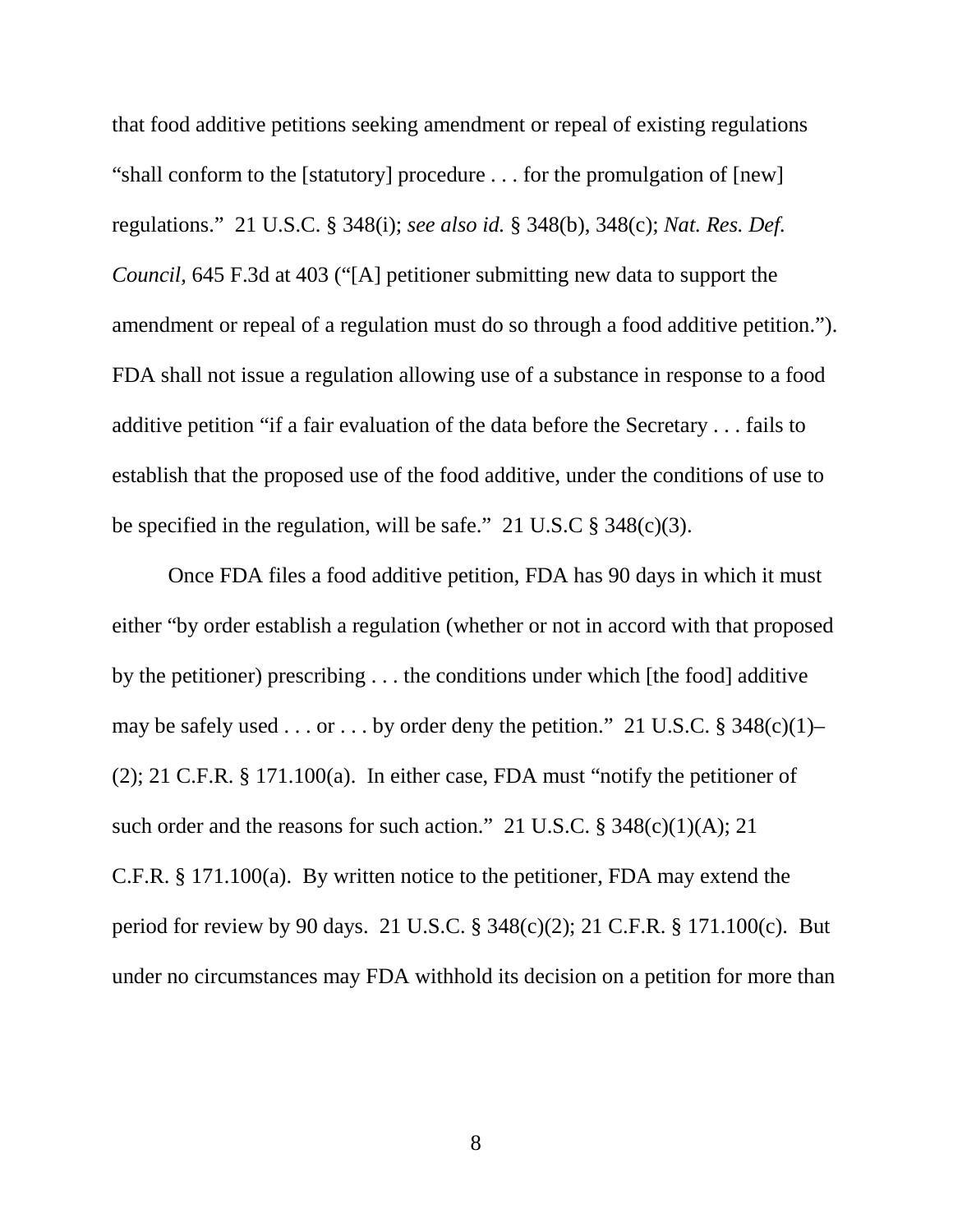180 days after filing. <sup>9</sup> *Id*. Thus, upon filing a petition, FDA incurs a mandatory obligation to either issue a regulation or deny the petition within 180 days.

## **II. FDA Approved the Use of the Seven Flavors at Issue More than Fifty Years Ago, and Food Manufacturers Continue to Use These Flavors in Common Foods.**

In 1964, FDA determined that dozens of synthetic flavors were safe for use in food. *See* Synthetic Flavoring Substances and Adjuvants, 29 Fed. Reg. 14,625 (Oct. 27, 1964) (codified at 21 C.F.R. pt. 121). This determination included six of the seven flavors here at issue: benzophenone (also known as diphenylketone), ethyl acrylate, eugenyl methyl ether (also known as 4-allylveratrole, methyl eugenol, or methyleugenol), myrcene (also known as 7-methyl-3-methylene-1,6 octadiene), pulegone (also known as *p*-menth-4(8)-en-3-one), and pyridine. *Id*. In 1967, FDA approved styrene, the seventh flavor at issue. *See* Synthetic Flavoring Substances and Adjuvants, 32 Fed. Reg. 7946 (June 2, 1967) (codified at 21 C.F.R. pt. 121). Through regulation, FDA authorizes use of these flavors "in the minimum quantity required to produce their intended effect, and otherwise

l

<sup>&</sup>lt;sup>9</sup> After a food additive petition has been filed, the petitioner may submit supplemental information in support of that petition. 21 C.F.R. § 171.6. If FDA determines that this supplemental information amounts to a substantive amendment of the petition, it will establish a new filing date, using the date on which it received the supplemental information. *Id.* But even in the event of a substantive amendment, FDA cannot extend its timeline for taking action on the petition beyond 180 days of this new, final filing date. 21 U.S.C. § 348(c)(2); 21 C.F.R. § 171.100(b).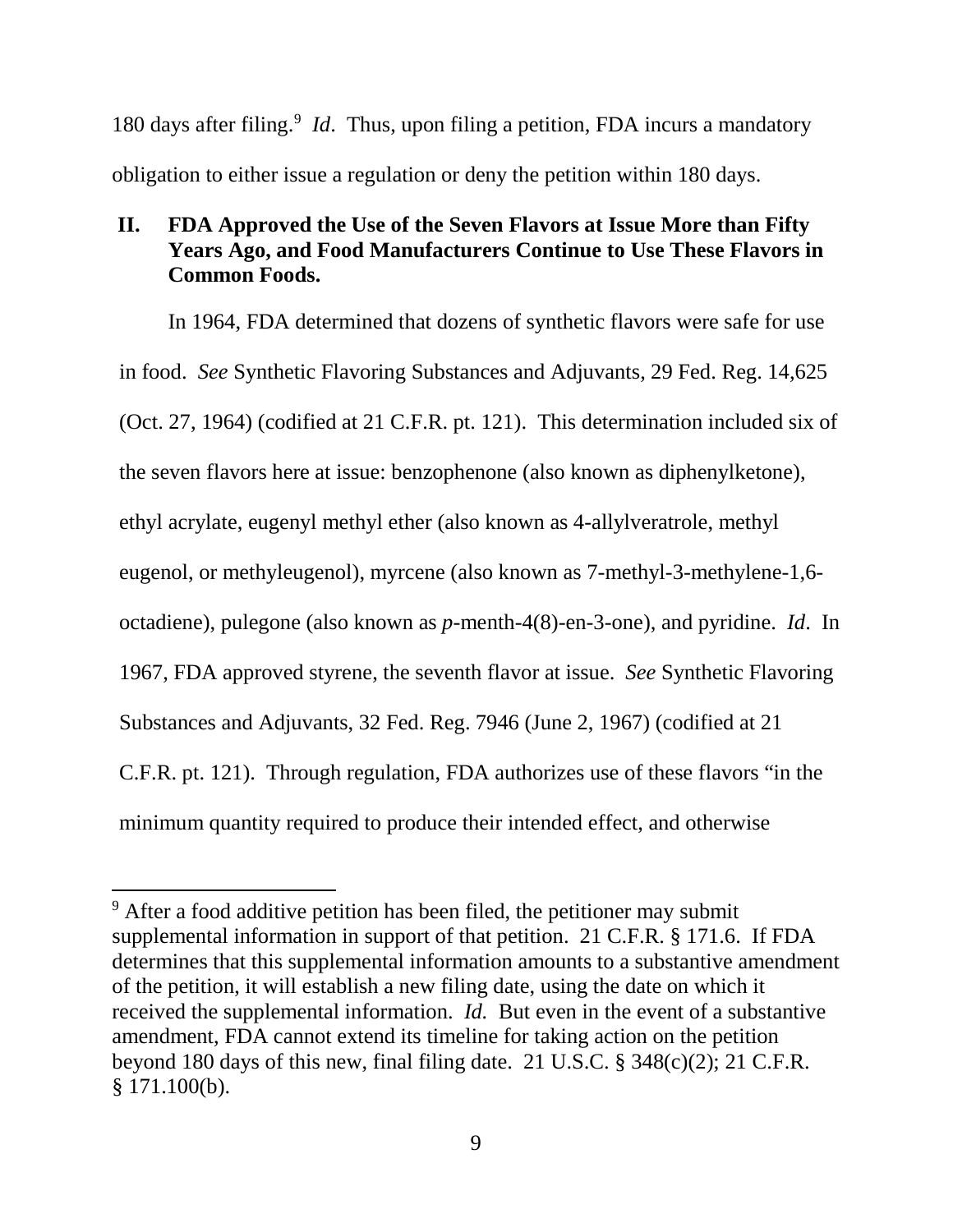[subject to] the principles of good manufacturing practice." 21 C.F.R. § 172.515(a).

Thus, with FDA's approval, food manufacturers have used these seven flavors in food for more than half a century.<sup>10</sup> And, although FDA generally requires manufacturers to list the ingredients used in food on product labels, *see*  21 C.F.R. § 101.4, manufacturers need not disclose the chemical identity of all flavors used. *See id.* § 101.4(b)(1) (excepting flavors from the requirement that "[t]he name of an ingredient [declared on food labeling] shall be a specific name and not a collective (generic) name"). Instead, FDA permits manufacturers to indicate simply that a product contains "artificial flavors" or "natural flavors"

 $\overline{\phantom{a}}$ 

<sup>&</sup>lt;sup>10</sup> Soon after FDA approved these flavors, the Flavor and Extract Manufacturers Association ("FEMA") determined under a different provision of the Food Act that certain uses of the flavors are "generally recognized as safe" or "GRAS," and thus allowed in food. *See* Richard L. Hall & Bernard L. Oser, *Recent Progress in the Consideration of Flavoring Ingredients under the Food Additives Amendment: 3. GRAS Substances*, 19 Food Tech. 151 (1965) (determining uses of benzophenone, ethyl acrylate, eugenyl methyl ether, myrcene, pulegone, and pyridine to be GRAS); Richard L. Hall & Bernard L. Oser, *Recent Progress in the Consideration of Flavoring Ingredients under the Food Additives Amendment: 4. GRAS Substances*. 24 Food Tech. 25 (1970) (determining uses of styrene to be GRAS); *but see* Samuel M. Cohen et al., Flavor & Extract Mfrs. Ass'n, *GRAS Flavoring Substances 28* 3 (2017), https://www.femaflavor.org/sites/default/files/ 2017-12/fema gras 28 20171208.pdf (removing methyl eugenol—also known as eugenyl methyl ether—from the FEMA GRAS list); Samuel M. Cohen et al., *GRAS 27 Flavoring Substances*, 69 Food Tech. 41, 46 (2015), https://www.femaflavor.org/sites/default/files/27.%20GRAS.pdf (removing styrene from the FEMA GRAS list). That determination is not relevant here, except as discussed *infra* at note 17.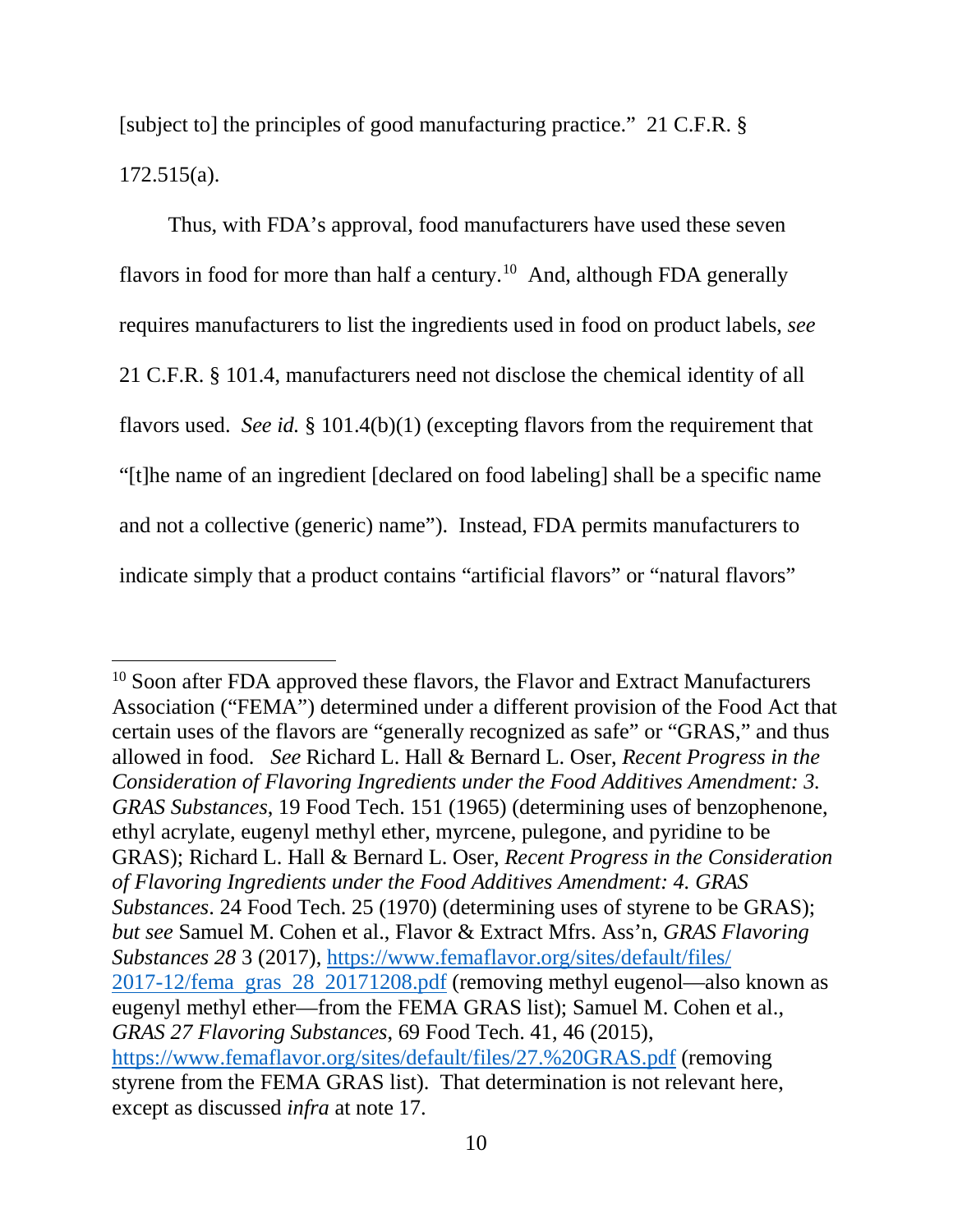without identifying the specific flavors. *See id.* § 101.22. As a result, consumers have no way of knowing whether any given product contains flavors that pose a risk to their health or that they might otherwise prefer to avoid.

Although the precise flavors used in brand name products are kept secret from the public, there is no question that the seven flavors here at issue have been used—and continue to be approved for use—in food. Prominent scientific bodies, including the International Agency for Research on Cancer ("IARC")—a division of the World Health Organization—and the European Food Safety Authority's Scientific Panel on Food Additives and Flavorings, have collected substantial evidence that manufacturers add these flavors to many common foods. Food manufacturers use benzophenone, methyleugenol, and pulegone, for example, to add floral, cinnamon, and mint notes, respectively, to baked goods, beverages, candy, chewing gum, and ice cream. Decl. of Tom Neltner ¶¶ 27, 30 (sworn to on Apr. 29, 2018) ("Neltner Decl."). One chemical company touts myrcene for its ability to lend a "picnic inspired . . . slight citrus, fruity mango note" or a "sweet woody note" to beer and other beverages. *Id.* 132. Ethyl acrylate, in turn, is advertised for its "irritating brown ethereal character reminiscent of ripe pineapple, rum and whiskey, roasted onion and garlic," flavor notes which are apparently well suited to alcoholic beverages, butterscotch, and savory dishes. *Id.* Myrcene and ethyl acrylate are also used in baked goods, beverages, and candy, among other

11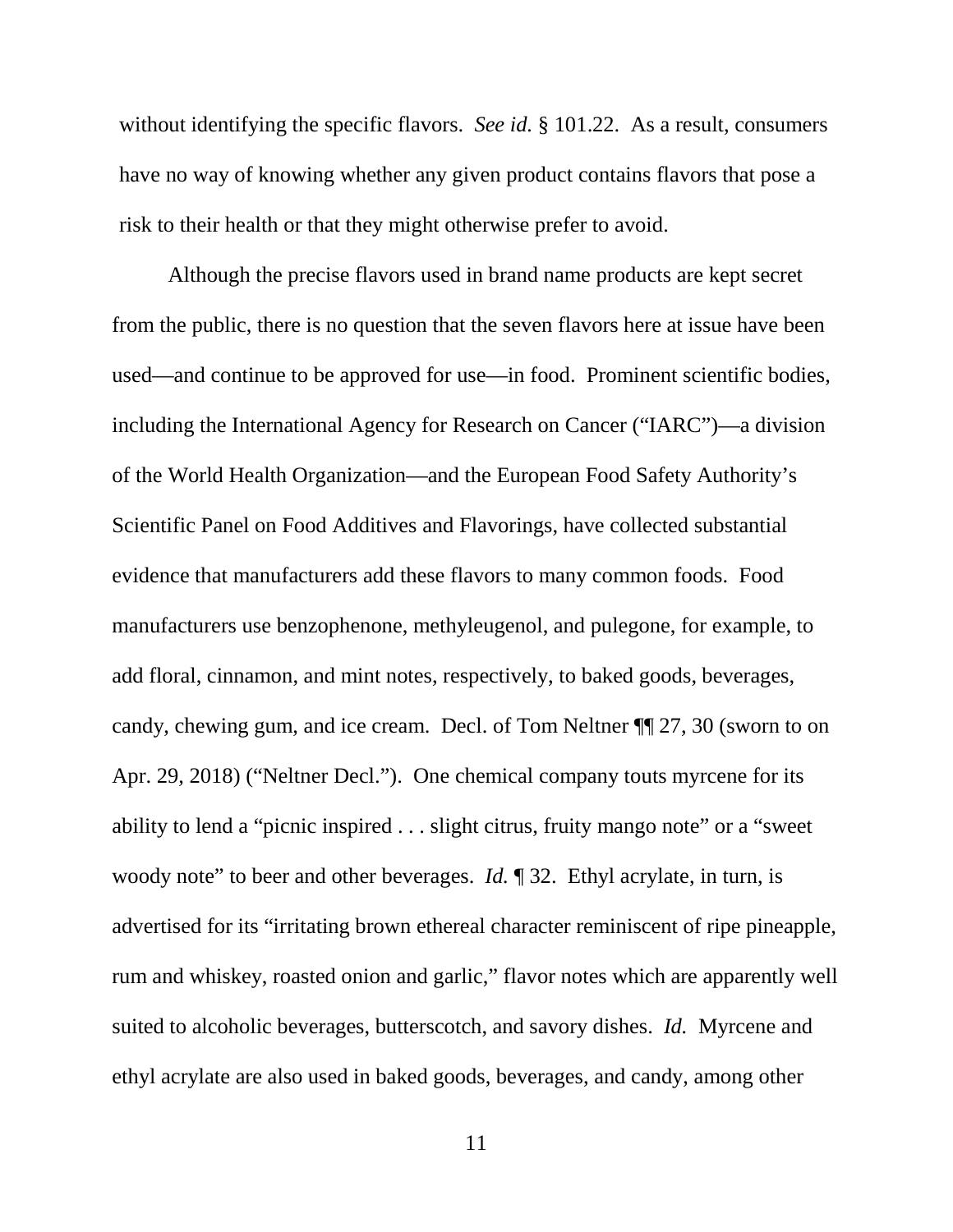products. *Id.*  $\P$  27.<sup>11</sup> Many of the foods for which these flavors are marketed are widely consumed in the United States. For example, all seven of the flavors may be used in baked goods and frozen dairy products such as ice creams. *Id.* ¶ 27. Approximately 87 percent of Americans consume baked goods, such as breads, rolls, and muffins. EPA, EPA/600/R-09/052F, Exposure Factors Handbook: 2011 Edition 12-26 tbl. 12-17 (2011), https://www.epa.gov/ sites/production/files/2015- 09/documents/techoverview efh-complete.pdf. About 17 percent of Americans consume ice cream an average of every other day. Helen Smiciklas-Wright et al., U.S. Dep't of Agric., NFS Report No. 96-5, Foods Commonly Eaten in the United States at 66 (2002), https://www.ars.usda.gov/

ARSUserFiles/80400530/pdf/Portion.pdf.

l

Given FDA's approval of these cancer-causing flavors, there is very little consumers can do to protect themselves. As explained above, food labels do not indicate whether a product contains any of the seven flavors here at issue. And the degree of risk associated with consumption is impossible to predict; even within the broad categories of foods most likely to contain these flavors, concentrations of the flavors—and, therefore, the health consequences of ingestion—may vary

<sup>&</sup>lt;sup>11</sup> Pyridine lends fishy, sour notes to baked goods, beverages, candy, and ice cream. Neltner Decl. ¶¶ 27, 30, 31. Although styrene's flavor profile is somewhat harder to identify, this flavor may be used in baked goods, candy, and ice cream. *Id.* ¶ 27.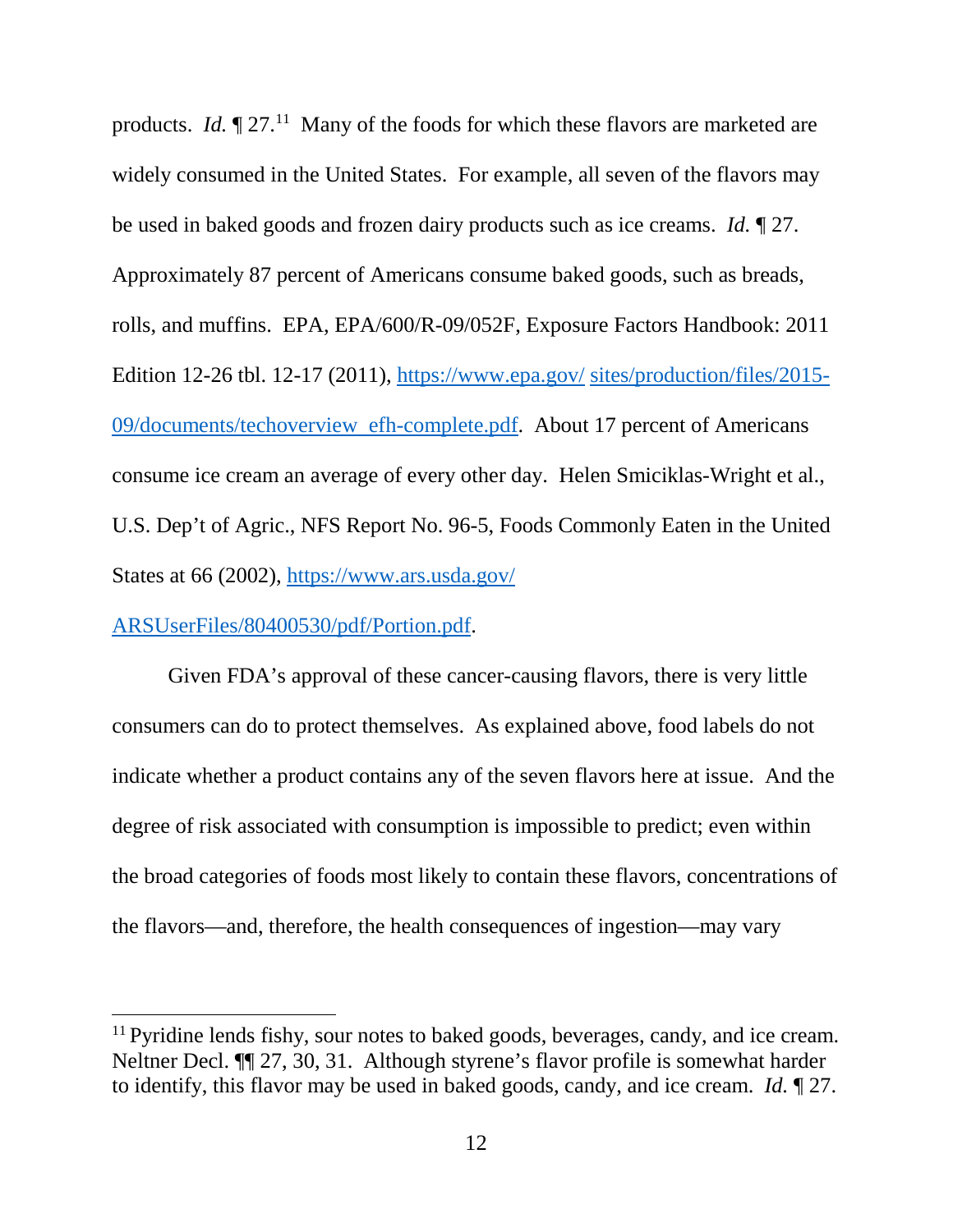significantly between brands. Neltner Decl. ¶ 33. Low-income communities of color may be especially at risk, because they often lack access to fresh produce and thus disproportionately rely on packaged foods. *See* Decl. of Adrienne Hollis ¶ 6 (sworn to on Apr. 26, 2018) ("Hollis Decl."). Children are also especially vulnerable, because they are among the most likely to consume processed sweets and they are rarely in a position to make their own, informed choices about which foods to eat. *See* Decl. of Nancy Buermeyer ¶ 12 (sworn to on Apr. 23, 2018) ("Buermeyer Decl.").

## **III. Reliable Evidence Now Shows that the Seven Flavors Induce Cancer in Humans or Animals.**

In the decades following FDA's decisions to approve the seven flavors here at issue, and while industry has continuously been permitted to add the flavors to food, multiple scientific authorities determined that these flavors induce cancer in humans or animals. For instance, the U.S. Department of Health and Human Services' National Toxicology Program ("NTP")—created, in part, to "provide information about potentially toxic chemicals to health, regulatory, and research agencies" like FDA, *see About NTP*, NTP, https://ntp.niehs.nih.gov/about/ (last updated Feb. 13, 2018)—concluded that all seven flavors cause cancer in animals,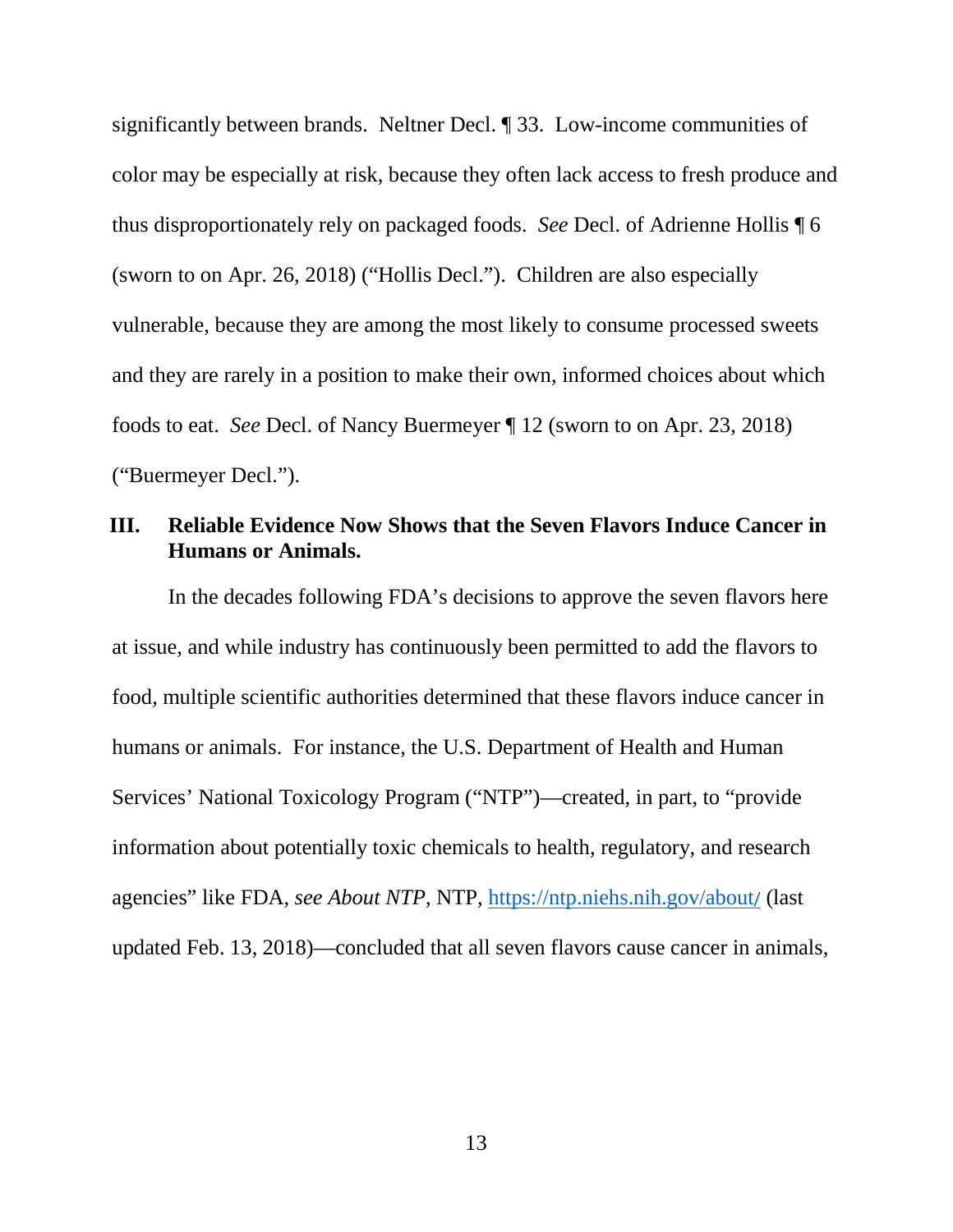and that methyleugenol and styrene are also "reasonably anticipated to be human carcinogens." *See* Neltner Decl. ¶¶ 14,17,21. 12

NTP's procedures for assessing carcinogenicity are "appropriate for the evaluation of the safety of food additives" and thus, NTP's conclusions are sufficient to establish carcinogenicity under the Delaney Clause. 21 U.S.C. § 348(c)(3)(A). Indeed, the studies on which NTP relied to determine that the seven flavors cause cancer are consistent with, and sometimes exceed, FDA's own toxicological principles for the safety assessment of food ingredients. Neltner Decl.  $\P$  11, 12. The National Academy of Science has declared the testing guidelines that NTP used to establish the carcinogenicity of benzophenone, ethyl acrylate, methyleugenol, myrcene, pulegone, and pyridine to be "the gold standard for carcinogenicity testing." Nat'l Research Council, Toxicity Testing in the 21st Century: A Vision and a Strategy 22 (2007). And NTP has consistently included styrene in its congressionally-mandated Report on Carcinogens since 2011. Neltner Decl. ¶ 21.

<sup>&</sup>lt;sup>12</sup> In 1998, in response to a petition from an association of chemical manufacturers, NTP withdrew its conclusion that ethyl acrylate is reasonably anticipated to be a human carcinogen, citing questions about whether studies finding that ethyl acrylate caused cancer in animals were relevant to humans. Neltner Decl. ¶ 24. Nonetheless, the following year, IARC found that these same studies provided sufficient evidence of ethyl acrylate's status as an animal carcinogen to support its conclusion that ethyl acrylate is possibly carcinogenic to humans. *Id*.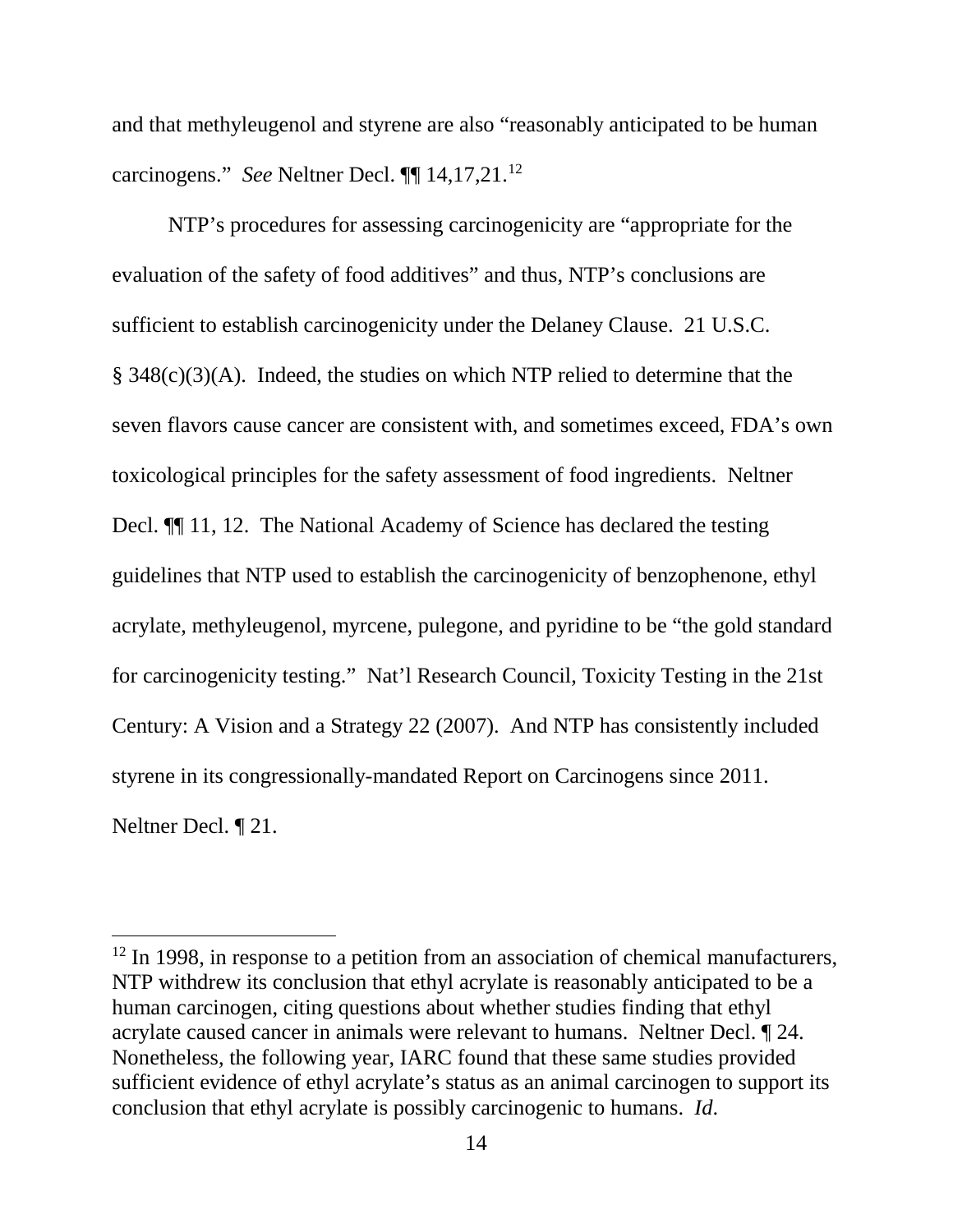In reliance on NTP's studies and other available data, IARC also found evidence that the seven flavors cause cancer in animals and are "possibly carcinogenic to humans" or are "probably carcinogenic to humans." Neltner Decl. ¶ 22. The State of California's Office of Environmental Health Hazard Assessment ("OEHHA") has also listed all seven flavors as carcinogens based on the NTP research and results, as well as other studies. *Id.* ¶ 23.

## **IV. Petitioners' Food Additive Petition and FDA's Failure to Act in Response.**

On July 28, 2015, Petitioners Center for Environmental Health, Center for Food Safety, Center for Science in the Public Interest, Environmental Working Group, and Natural Resources Defense Council, Inc., along with others, submitted the Petition to FDA, requesting *inter alia* that the agency "remove its approval of [the seven flavors] from 21 C.F.R. § 172.515 because they are not safe for use in food pursuant to the Delaney Clause." *See* Letter from Laura MacCleery, Ctr. for Sci. in the Pub. Interest, et al. to Dennis Keefe, FDA 1 (July 28, 2015), attached hereto as Exhibit 1. 13 Petitioners Environmental Defense Fund, Breast Cancer Prevention Partners (then known as Breast Cancer Fund), and WE ACT for Environmental Justice later joined the Petition. *See* Letter from Erik D. Olson,

l

<sup>&</sup>lt;sup>13</sup> The Petition also requested that FDA "establish a zero tolerance [standard]  $\dots$ for the use of these seven flavors." Ex. 1 at 1. Petitioners are no longer pursuing this aspect of the Petition.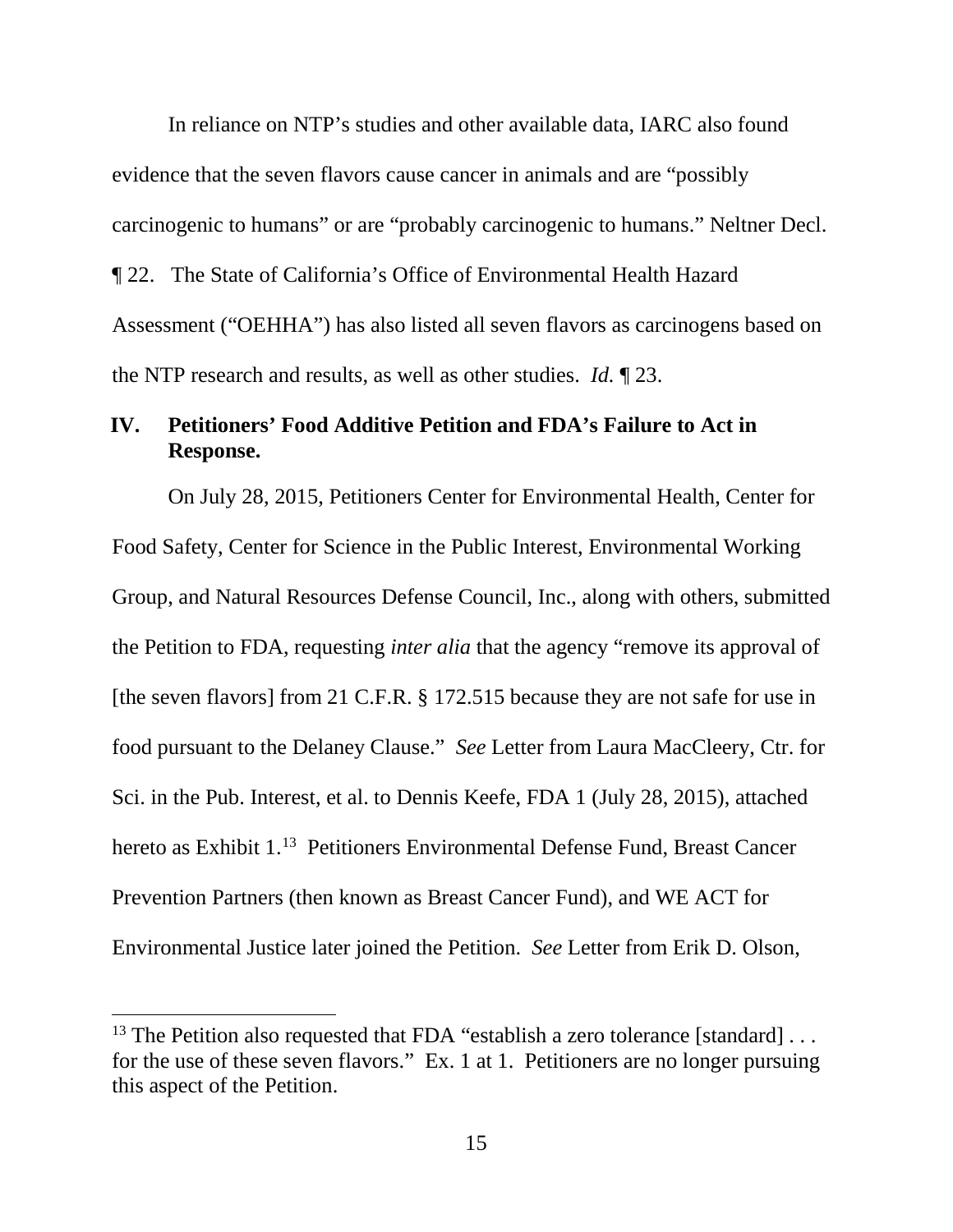Nat. Res. Def. Council, et al. to Judith K. Rabaglia, FDA 1 (Oct. 24, 2015), attached hereto as Exhibit 2; Letter from Erik D. Olson, Nat. Res. Def. Council, et al. to Judith K. Rabaglia, FDA 1 (Feb. 6, 2016), attached hereto as Exhibit 3; Letter from Tom Neltner, Envtl. Def. Fund to Judith Rabaglia, FDA 1 (Apr. 3, 2018), attached hereto as Exhibit 4.

The Petition alleged that, in the years after these seven flavors were approved for use in food, "[e]ach has been found by [NTP] to induce cancer in man or animal using tests done consistent with FDA's guidance for toxicology studies for food ingredients." Ex. 1 at 1. Consequently, the Petition requested that FDA revoke its approval of these seven flavors "because they are not safe for use in food pursuant to the Delaney Clause." *Id.*

FDA initially filed the Petition on August 17, 2015. *See* Filing of Food Additive Petition, 81 Fed. Reg. 42 (Jan. 4, 2016). After filing the Petition, FDA requested that Petitioners conduct an exhaustive literature review. Ex. 5 at 1. Upon receiving the results of that review on February 10, 2016, *see* Ex. 6, FDA deemed the Petition substantively amended and set a new filing date, thereby resetting the statutory timeline for rendering a decision on the Petition. Ex. 7. Therefore, FDA had a statutory obligation to promulgate a regulation or issue a denial within 180 days of February 10, 2016—that is, by August 8, 2016 at the latest. *See* E-mail from Judy Kidwell, FDA, to Tom Neltner, Envtl. Def. Fund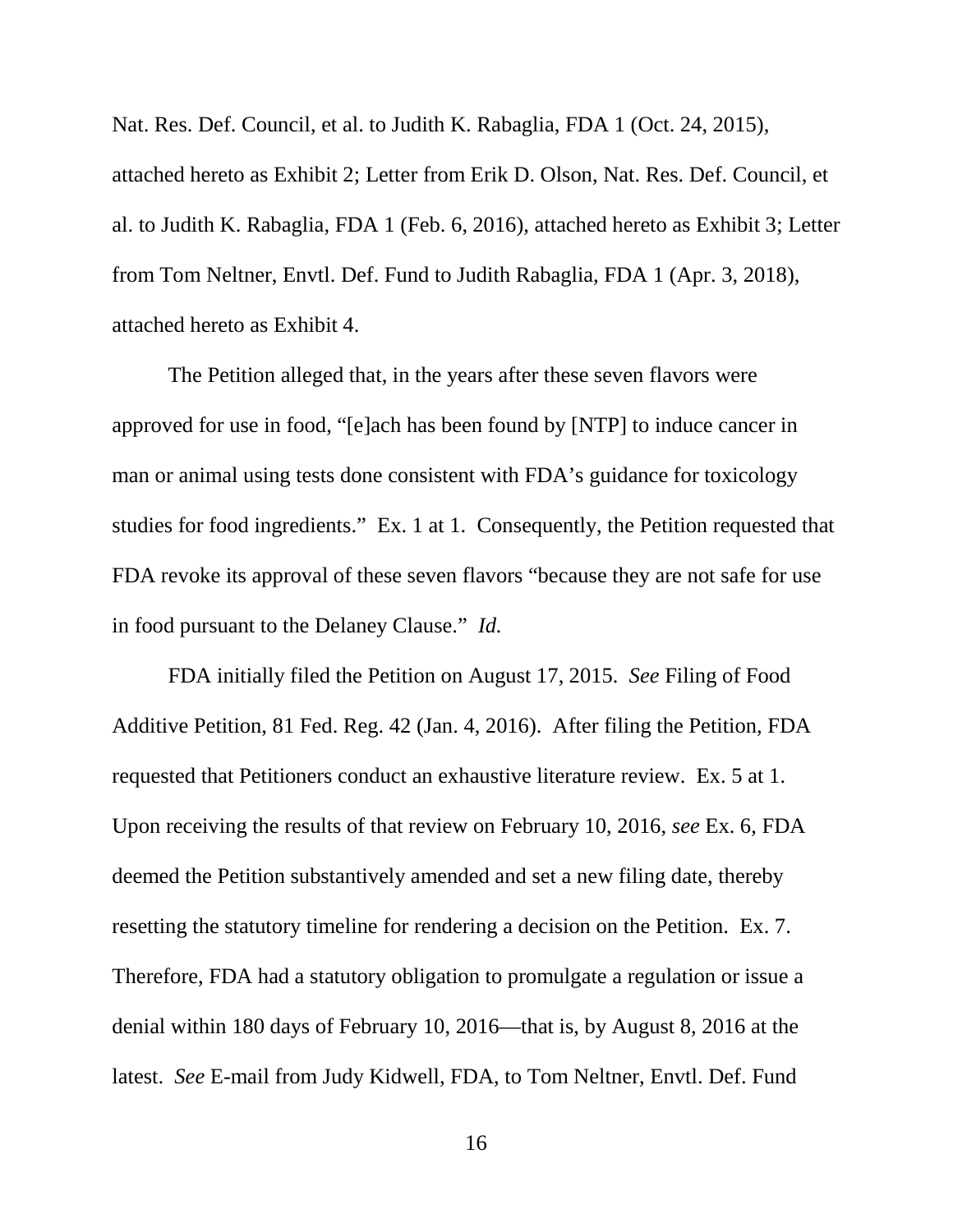(July 7, 2016) (confirming that the statutory deadline for FDA's final decision on the Petition was August 8, 2016), attached hereto as Exhibit 8. August 2016 has long since come and gone, and FDA still has not decided the Petition.

### **SUMMARY OF THE ARGUMENT**

The objective of the Food Act is to protect consumers from unsafe food. It unambiguously and absolutely prohibits the intentional use in food of any additive that has been found to induce cancer in humans or animals. In an effort to protect the public from exposure to known carcinogens in food, Petitioners filed a food additive petition requesting removal of FDA's approval of seven synthetic flavors shown to induce cancer in humans or animals. To date, FDA has unlawfully failed to take final action in response.

FDA has a statutory obligation either to promulgate a regulation or to deny a food additive petition within 180 days of its filing date. FDA failed to do either in response to the Petition. Instead, without explanation, FDA unlawfully withheld agency action—despite the "gold-standard" studies and other information Petitioners provided showing that the seven flavors cause cancer and, thus, must be prohibited from use in food. As a result of FDA's unlawful failure to act, consumers will continue to face an ongoing risk of exposure to these carcinogenic flavors for as long as the food industry continues to use them in food. There are no administrative remedies available to Petitioners to compel agency action. Thus, a

17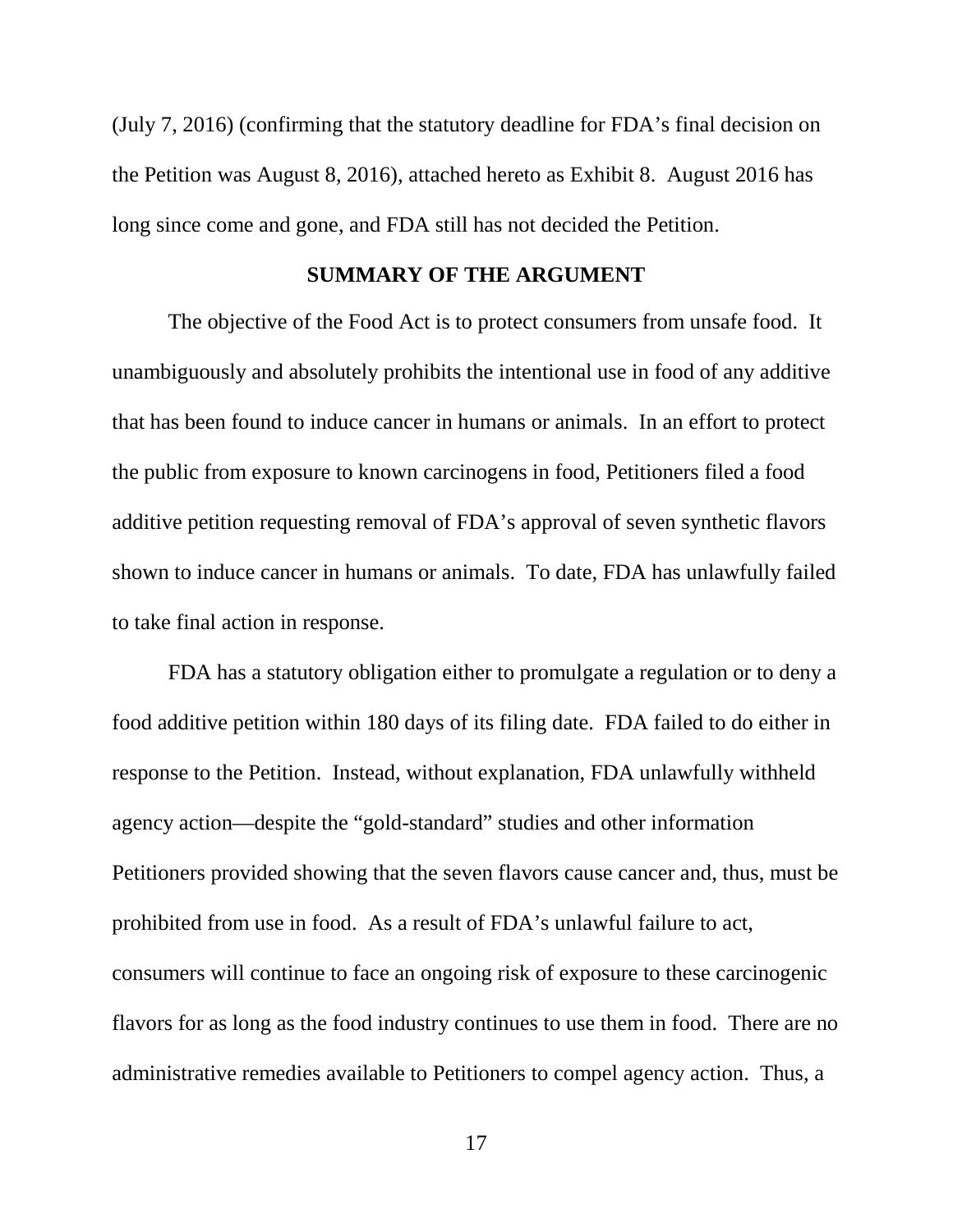writ of mandamus is necessary and appropriate to require FDA to follow the law and decide the underlying Petition.

### **STANDING**

Petitioners have both organizational and associational standing to pursue this writ of mandamus.

## **Organizational Standing**

Organizational standing requires a showing of "both a diversion of resources and frustration of mission." *Fair Housing Council v. Roommate.com, LLC*, 666 F.3d 1216, 1219 (9th Cir. 2012) (internal quotation marks omitted); *see also Valle Del Sol Inc. v. Whiting*, 732 F.3d 1006, 1018 (9th Cir. 2013) (same); *Smith v. Pac. Props. & Dev. Corp.*, 358 F.3d 1097, 1105 (9th Cir. 2004) (same). Petitioners easily satisfy these requirements.

Protecting public health by advocating for safer food is a fundamental component of each Petitioner's mission. For example, Petitioner Breast Cancer Prevention Partners ("BCPP") works to prevent breast cancer and other cancers, in part, by eliminating exposure to toxic chemicals. Buermeyer Decl. ¶ 2. For more than a decade, this work has included efforts "to prevent chemicals linked to cancer from being used in food and food packaging." *Id.* ¶ 9. Petitioner Center for Environmental Health ("CEH") also works "to remove toxic chemicals from food and food packaging." Decl. of Caroline Cox ¶ 7 (sworn to on Apr. 24, 2018)

18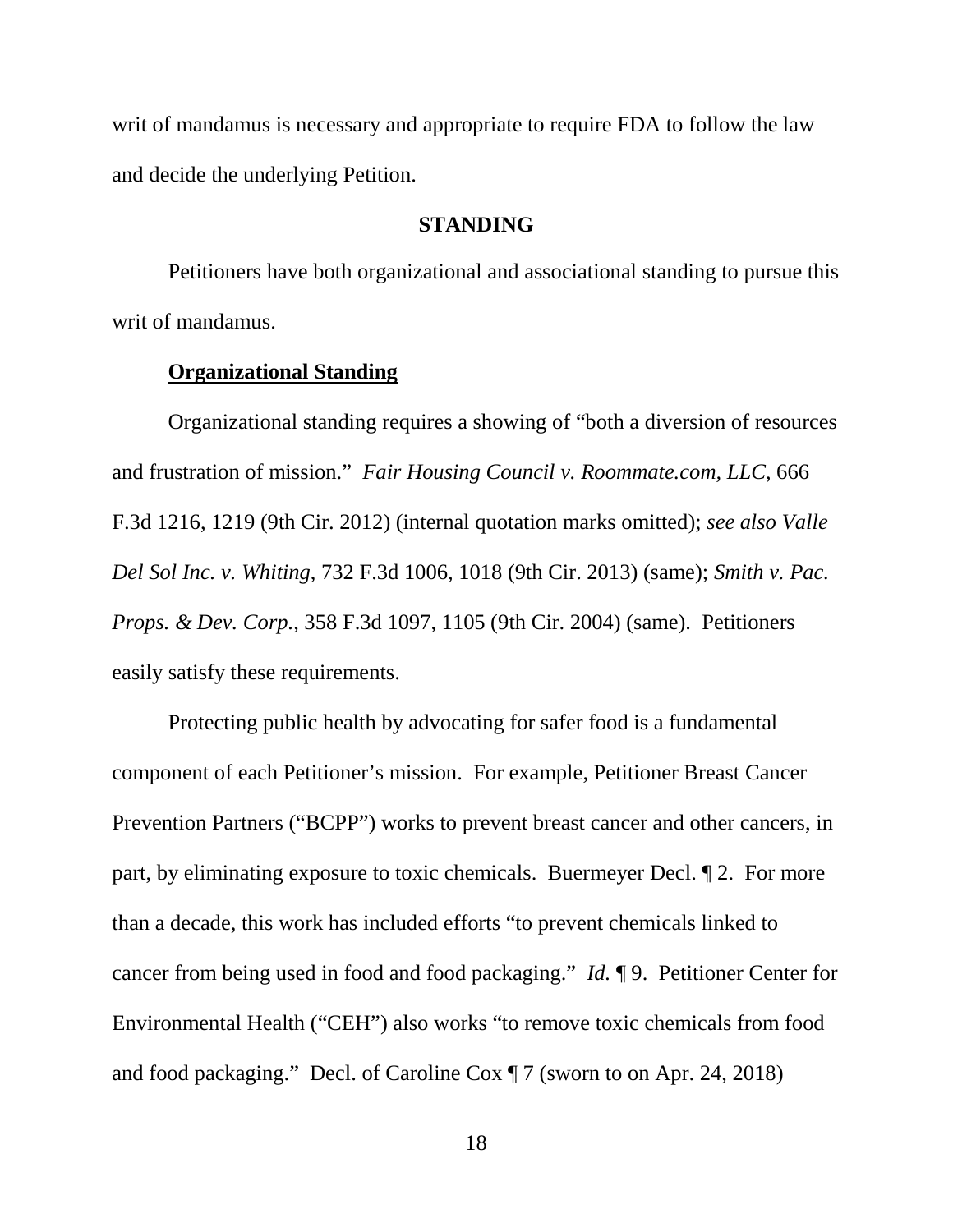("Cox Decl."); *see also* Decl. Melanie Benesh ¶¶ 2, 5 (sworn to on May 1, 2018) ("Benesh Decl."); Hollis Decl. ¶ 3; Decl. of Andrew Kimbrell ¶ 3 (sworn to on Apr. 2, 2018) ("Kimbrell Decl."); Decl. of Lisa Y. Lefferts ¶ 2 (sworn to on Apr. 27, 2018) ("Lefferts Decl."); Neltner Decl. ¶ 2; Decl. of Gina Trujillo ¶ 7 (sworn to on Apr. 6, 2018).

The food additive petition process is a critical tool that allows Petitioners to advance their missions. *See, e.g.*, Cox Decl. ¶ 9 (CEH joined the Petition "because [it] aligns directly with our mission [of] protect[ing] people from toxic chemicals."). FDA's unlawful failure to decide the Petition by the statutory deadline frustrates Petitioners' ability to achieve these missions. *See, e.g.*, Buermeyer Decl. ¶ 13 ("FDA's failure to decide the Petition inhibits BCPP's ability to carry out our mission."); Lefferts Decl. ¶ 9 ("FDA's failure to decide the Petition by the statutory deadline frustrates CSPI's ability to achieve its goals."). It also eliminates, or at least renders ineffective, an important and powerful mechanism to advance food safety. *See, e.g.*, Benesh Decl. ¶ 12 ("The food additive petition process is the most efficient mechanism to eliminate dangerous chemicals from food [but,] because EWG cannot rely on FDA to comply with the statutory deadlines that govern the food additive petition process, we must also pursue alternative methods of eliminating dangerous chemicals."); Neltner Decl. ¶ 6 (explaining that the food additive process is useful, in part, because it "imposes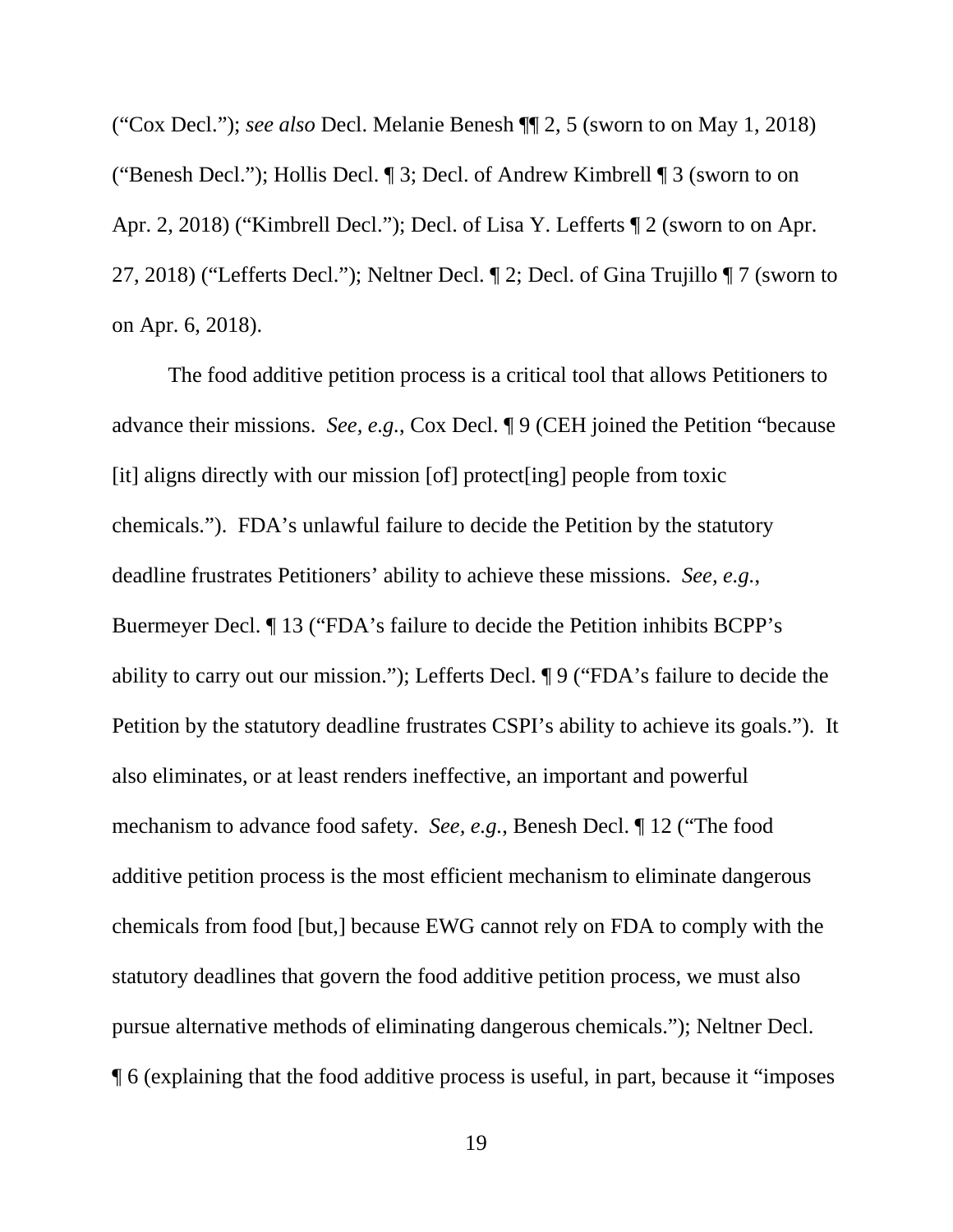a mandatory deadline by which FDA must decide either to issue a regulation in response to a food additive petition or to deny the petition").

In addition to frustrating Petitioners' public health missions, FDA's failure to decide the Petition impedes Petitioners' ability to educate their members and the public about the risks of exposure to harmful chemicals in food. Public education is a primary focus of each Petitioner. For example, BCPP concentrates, in part, on "educat[ing] the public about chemicals that have been linked to cancer—many of which are found in food and everyday consumer products—and the simple steps that people can take to reduce their risk." Buermeyer Decl. ¶ 5. "EWG works hard to provide [its] supporters and other consumers with reliable information about nutrition and food safety." Benesh Decl. ¶ 6; *accord* Cox Decl. ¶ 2 (CEH relies on "public education," among other strategies, to achieve its goal); Lefferts Decl. ¶ 2 (CSPI works "to provide consumers with current, useful information about health, nutrition, and well-being").

Since the Food Act requires FDA to explain its decision on any food additive petition, the Agency's unlawful failure to issue a decision also deprives Petitioners of valuable information that they could use to inform their members and the public about future exposure to the flavors here at issue, as well as FDA's treatment of science related to these and other cancer-causing chemicals. *See, e.g.*, Buermeyer Decl. ¶ 14 ("If FDA were to deny the Petition, BCPP would receive

20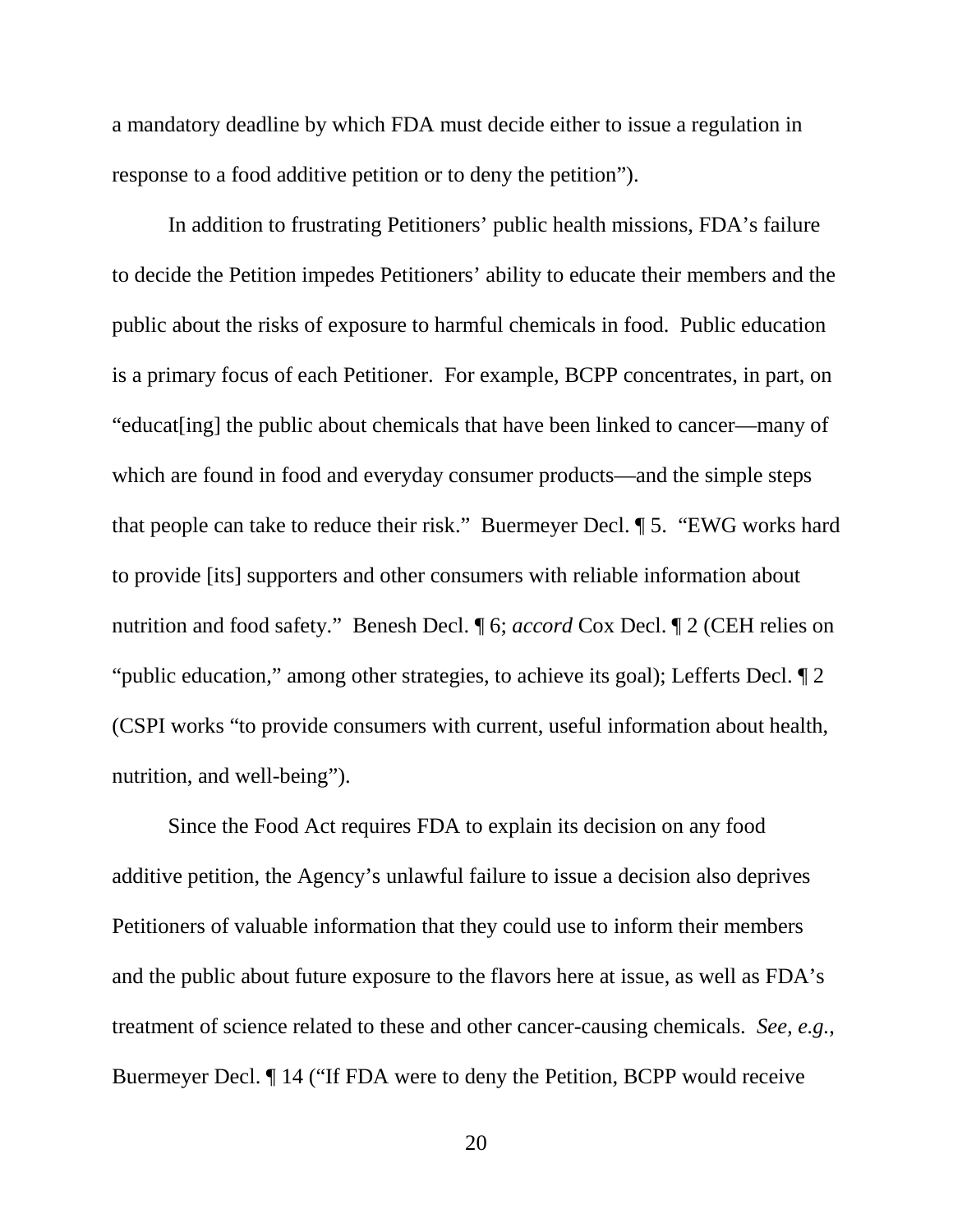valuable information."); Cox Decl. ¶ 12 ("Because [CEH] do[es] so much work involving food, it would be valuable for us to have more information about how FDA evaluates science."); Lefferts Decl. ¶ 9 ("If FDA were to deny the Petition, it would have to explain why—and its reasons could be instructive for our efforts to remove other carcinogenic substances from the food supply, which would make CSPI more effective overall."); Neltner Decl. ¶ 8 ("EDF could use [the] information [provided by FDA along with a decision to deny the Petition] as a roadmap for future food additive petitions, to help us work more efficiently.").

Not only does FDA's failure to decide the Petition injure Petitioners' missions, but it likewise has forced Petitioners to divert time and resources from other important priorities. Because Petitioners cannot rely on the food additive petition process given FDA's failure to comply with the Food Act's mandatory deadlines, Petitioners must pursue alternative methods to protect their members and the public from these flavors and other unsafe food additives. *See, e.g.*, Buermeyer Decl. ¶ 16 ("We have . . . been working with our coalition partners to explore other ways to keep food safe, given that FDA's adherence to the food additive petition process is unreliable."); Lefferts Decl. ¶ 9 (CSPI has "invested time and resources in evaluating other strategies to eliminate exposures to toxic chemicals and carcinogens, such as market campaigns."). These alternative strategies are often more expensive and less effective. *See, e.g.*, Cox Decl. ¶ 12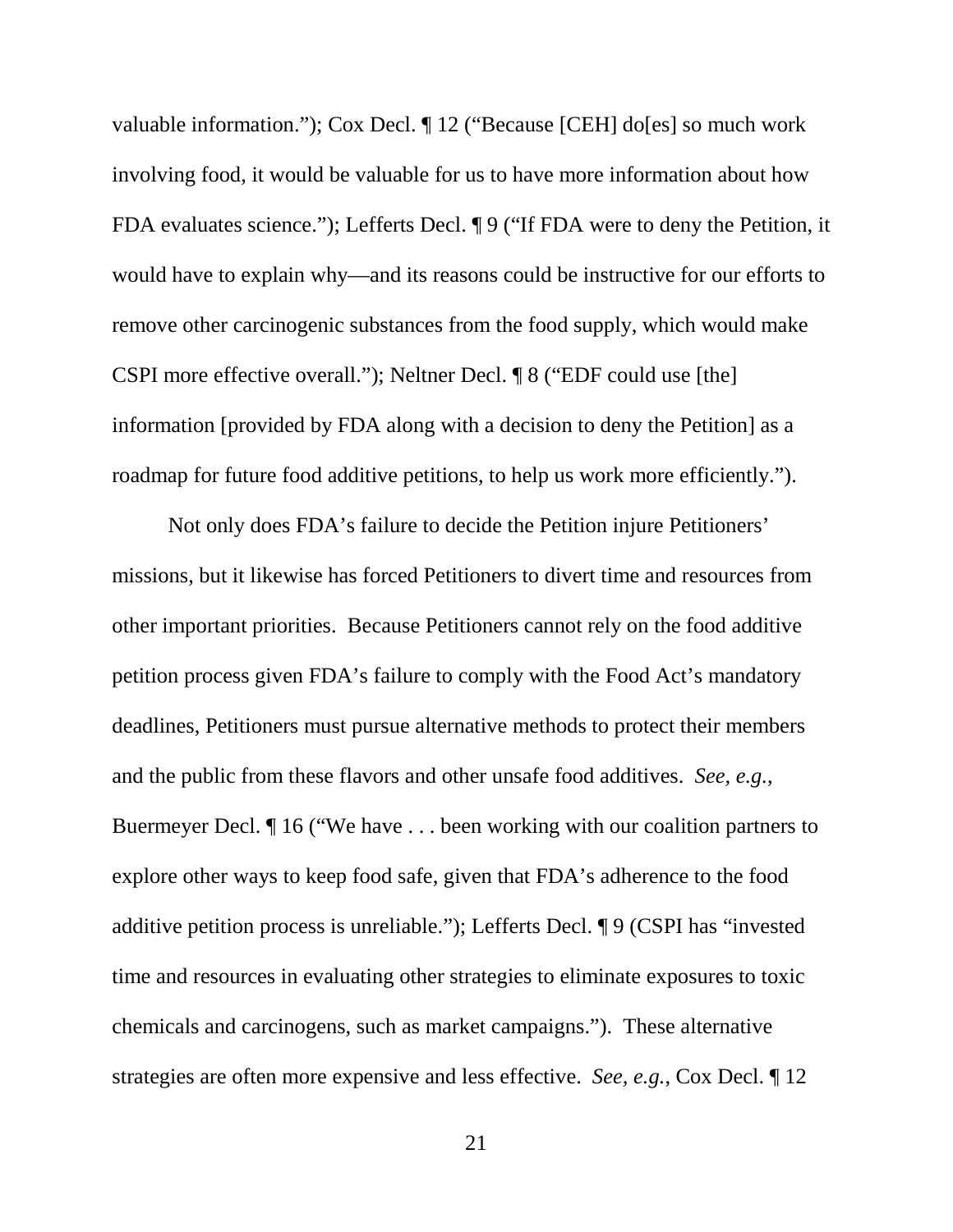("Because FDA delayed its decision on the Petition and routinely falls short of its mandate to protect the public from unsafe food," CEH has begun pursuing other, less efficient strategies to protect people from carcinogenic additives). Therefore, FDA's failure to decide the Petition has compelled Petitioners to "divert[] time and attention from other important projects" they otherwise would pursue. Buermeyer Decl. ¶ 15; *see* Cox Decl. ¶ 12 (same); Benesh Decl. ¶ 12 (same).

For these reasons, Petitioners have organizational standing to bring this action.

#### **Associational Standing**

To establish standing to sue on behalf of its members, an association must show three things: *first*, that the interests it seeks to protect are germane to the association's purpose; *second*, that neither the claim asserted nor the relief requested requires the participation of individual members in the lawsuit; and *third*, that the association's members would have standing to sue in their own right. *See Hunt v. Wash. State Apple Advert. Comm'n*, 432 U.S. 333, 343 (1977), *superseded by statute on other grounds*; *accord Columbia Basin Apartment Ass'n v. City of Pasco*, 268 F.3d 791, 798 (9th Cir. 2001). "[T]he presence in a suit of even one party with standing suffices to make a claim justiciable." *Mont. Shooting Sports Ass'n v. Holder*, 727 F.3d 975, 981 (9th Cir. 2013) (internal citation and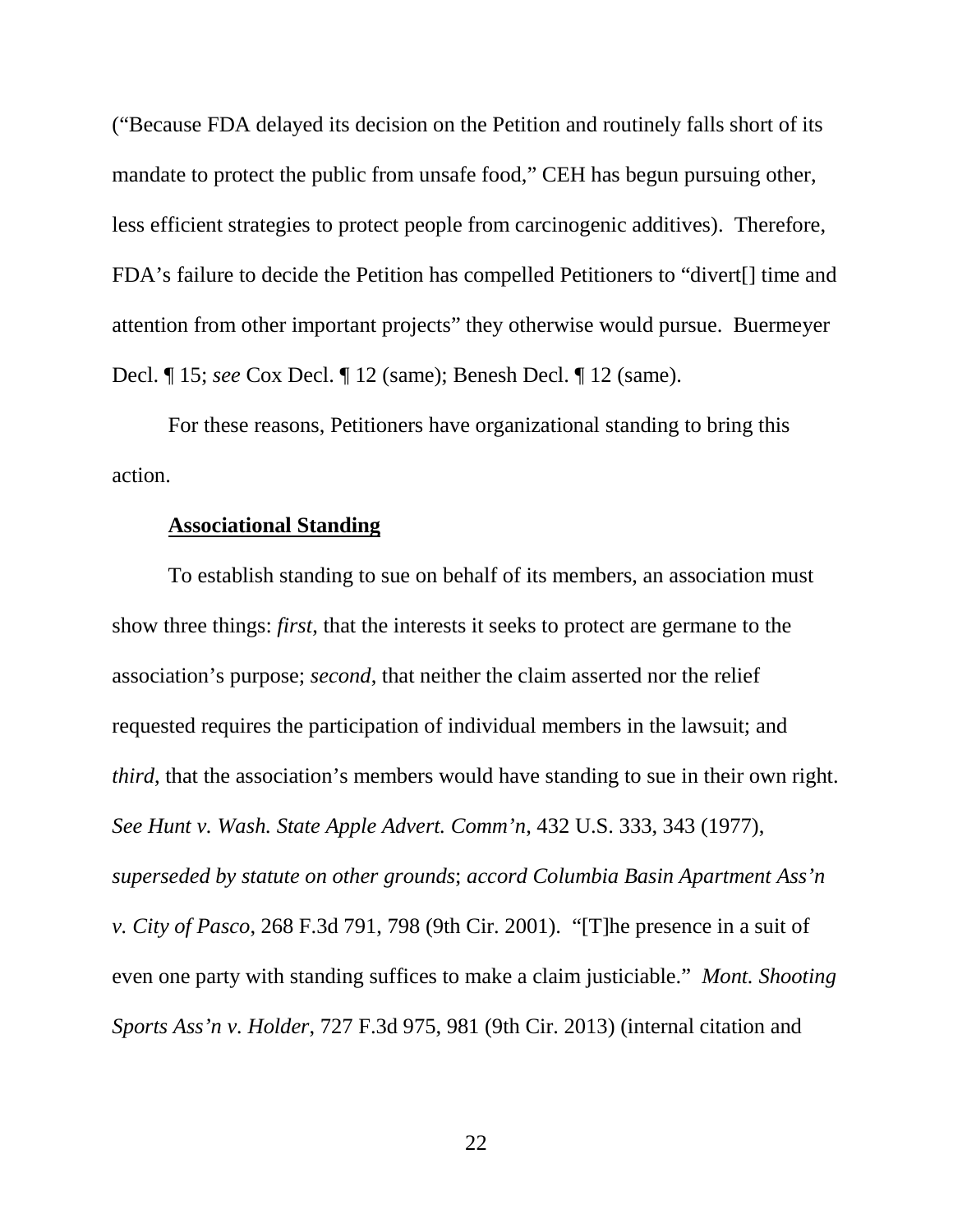quotation marks omitted); *accord Rumsfeld v. Forum for Academic & Inst'l Rights, Inc.*, 547 U.S. 47, 52 n.2 (2006).

Petitioners clearly satisfy this test. *First*, Petitioners filed this petition for mandamus to protect the health of their members and the public at large by reducing their exposure to certain carcinogenic flavors, and protection of public health is an interest germane to each association's purpose. *See, e.g.*, Lefferts Decl.  $\parallel$  7 ("CSPI joined [the] Petition . . . because eliminating the use of these flavors will help to protect all consumers, including CSPI's supporters."); *see also Pub. Citizen v. Dep't of Transp.*, 316 F.3d 1002, 1019 (9th Cir. 2003), *rev'd on other grounds,* 541 U.S. 752 (2004) (concluding that associations had standing, in part, because the "potential adverse health consequences" at issue were pertinent to the interests of associations "concerned with the physical well-being of their membership"). *Second*, this lawsuit does not require the participation of Petitioners' individual members because neither the claims asserted nor the relief sought requires individualized proof. *See id.* (finding "no indication that resolving [a procedural challenge] would require, or even be assisted by the participation of [an association's] individual members"). *Third*, as discussed below, Petitioners' members would have standing to sue in their own right.

To demonstrate that their members would have standing to sue in their own right, Petitioners must satisfy another three-part test: *first*, they have suffered an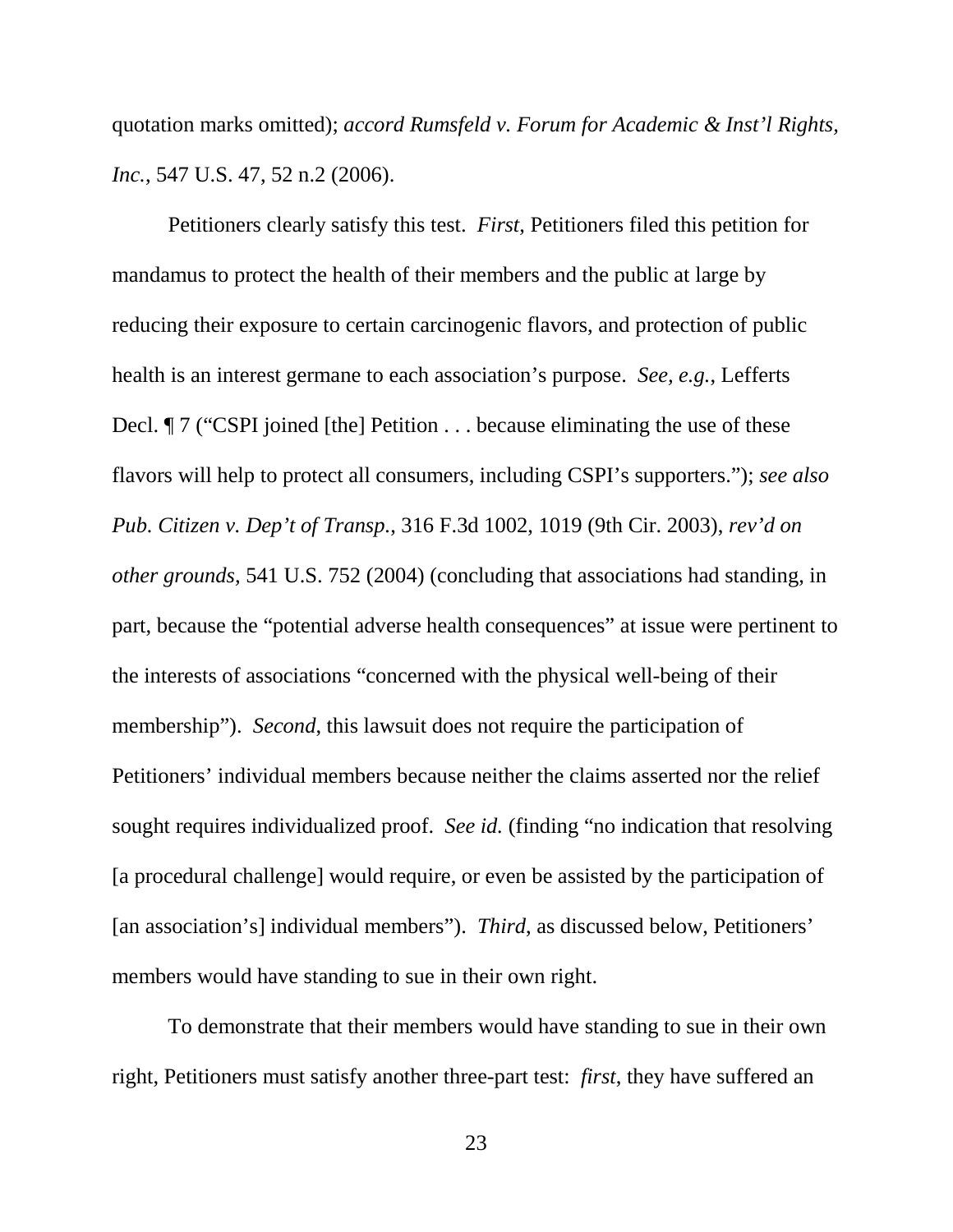injury in fact; *second*, that injury is traceable to FDA's action; and *third*, the injury is likely to be redressed by a favorable judicial decision. *See Citizens for Better Forestry v. U.S. Dep't of Agric.*, 341 F.3d 961, 969 (9th Cir. 2003). In this case, where FDA has violated a procedural duty, the injury-in-fact prong is measured by whether (a) FDA violated procedural rules that (b) are designed to protect concrete interests of Petitioners' members, and (c) it is reasonably probable that FDA's unlawful failure to act will threaten the concrete interests of Petitioners' members. 14 *See Ctr. for Food Safety v. Vilsack*, 636 F.3d 1166, 1171 (9th Cir. 2011) (setting forth the three-part test for establishing procedural injury).

Petitioners satisfy this test as well:

 $\overline{a}$ 

(a) FDA unquestionably violated the statutory and regulatory requirement that it decide each food additive petition within 180 days after its filing. *See* 21 U.S.C. § 348(c)(2), 348(i); 21 C.F.R. § 171.100.

(b) This requirement to act promptly on questions of food safety protects the concrete interests that Petitioners' members have in protecting themselves and their families from exposure to unsafe substances in their food. *See, e.g.*, 21 U.S.C. § 348(c)(3)(A); *see also Hall v. Norton*, 266 F.3d 969, 976 (9th Cir. 2001)

<sup>14</sup> Injury-in-fact "may be alleged as a 'procedural' injury or a 'substantive' injury. Procedural injury results from the violation of a statute or regulation that guarantees a particular *procedure*. In contrast, a substantive injury results from the violation of a statute or regulation that guarantees a particular *result*." *CAlifornians for Renewable Energy*, 2018 WL 1586211, at \*7 (internal citations omitted).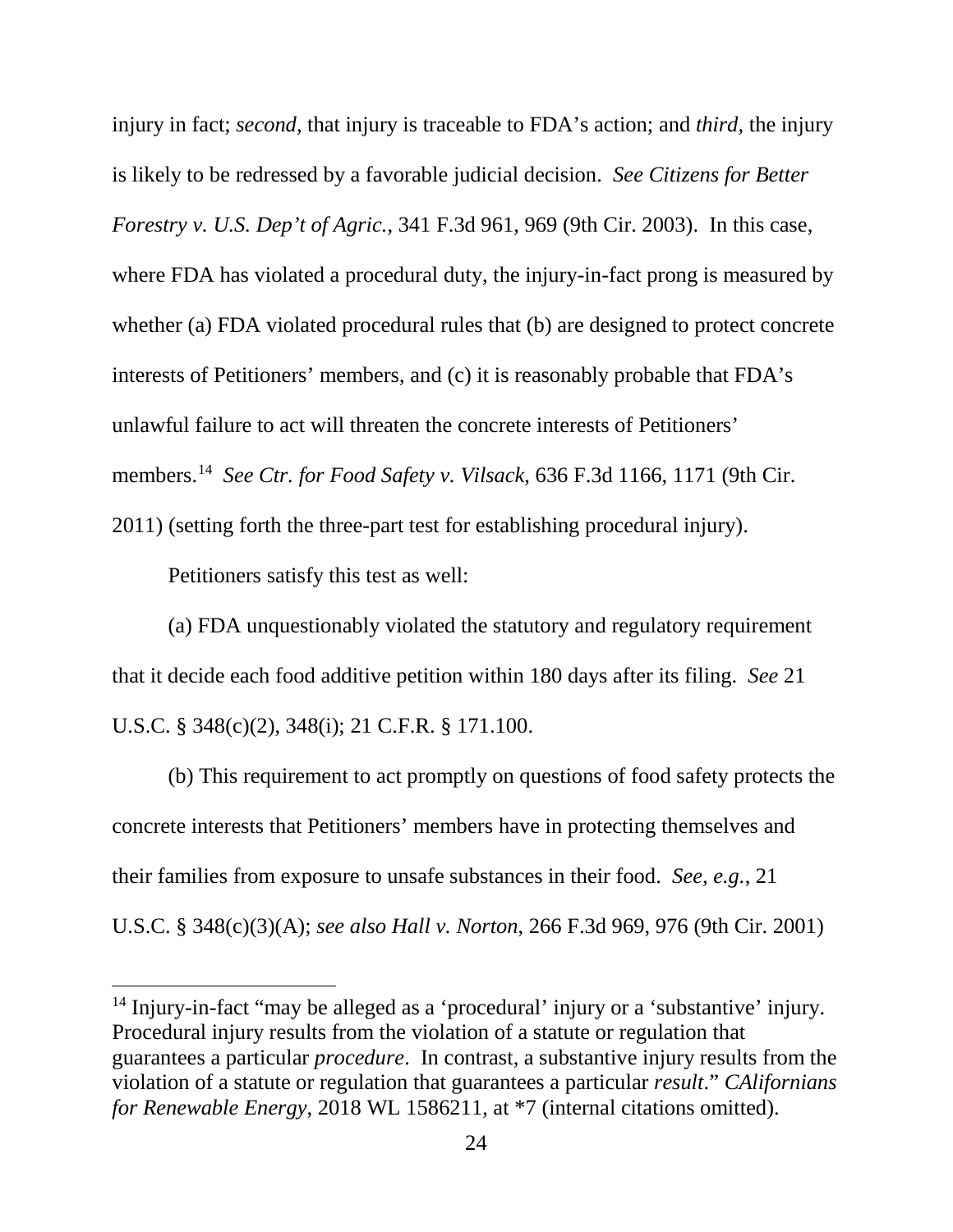("[E]vidence of a credible threat to the plaintiff's physical well-being [that could result from an agency's violation of a procedural requirement] falls well within the range of injuries to cognizable interests that may confer standing."); *see also* Decl. of Jean Bissell ¶ 4 (sworn to on Apr. 27, 2018) ("Bissell Decl.") ("I would like to be able to choose from the array of foods that are available at my grocery store, without putting myself and my family at risk of exposure to hidden cancer-causing flavors or other dangerous chemicals."); Decl. of Hendy Dayton ¶ 5 (sworn to on Apr. 29, 2018) ("Dayton Decl.") ("I think carefully about the food I eat and I try to make healthy choices for my family."); Decl. of Tina Eshaghpour ¶ 10 (sworn to on Apr. 10, 2018) ("If another living being has been harmed by a chemical, I don't want to put that chemical into my body—and I don't want to give it to my children to consume.").

(c) FDA's unlawful failure to act threatens the health of Petitioners' members because those members now continue to risk consuming foods that could lawfully contain flavors known to induce cancer and, thus, could face an increased threat of developing cancer as a result. 15 *See Nat. Res. Def. Council v. EPA*, 735

<sup>&</sup>lt;sup>15</sup> It is reasonably probable that FDA's unlawful inaction will threaten the health of Petitioners' members, even though FDA's approval of the carcinogenic flavors permits—but does not require—manufacturers to use these flavors in food. *See Citizens for Better Forestry*, 341 F.3d at 973 (finding a reasonable probability that a new national forest plan would threaten plaintiffs' interests in enjoying national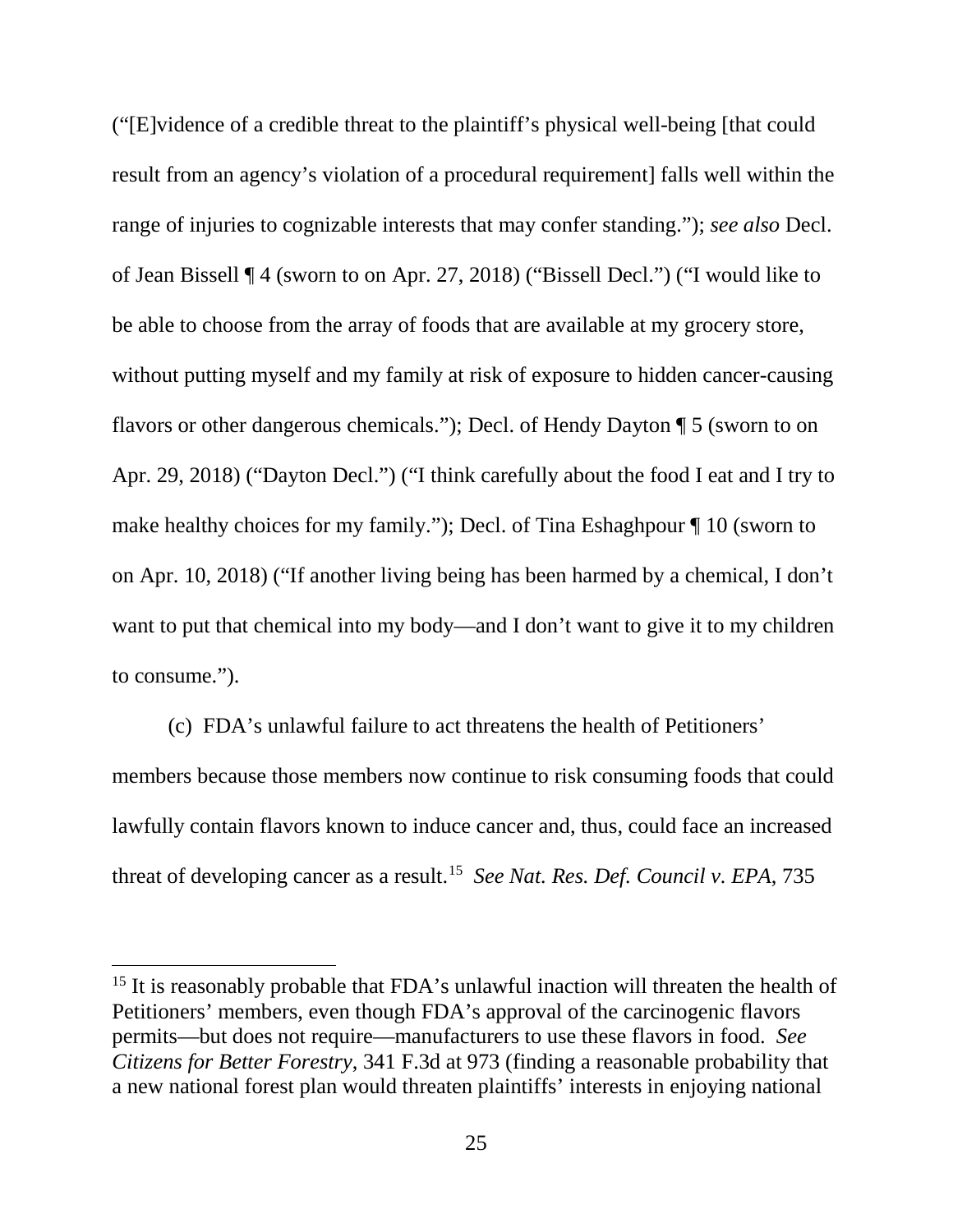F.3d 873 (9th Cir. 2013) (finding standing where agency action "increase[d] the threat of future harm" to group's members, and explaining "[w]e have consistently held that an injury is 'actual or imminent' where there is a 'credible threat' that a probabilistic harm will materialize."); *see also* Decl. of Castedy Castro ¶ 10 (sworn to on Apr. 26, 2018) ("Castro Decl.") ("I'm sure I will eat food containing some of these flavors again in the future and I'm afraid that I might be at risk of developing cancer as a result."); Dayton Decl. ¶¶ 7, 9 ("I work full-time, so I buy packaged foods for convenience. . . . I generally don't buy foods with artificial flavors[] [b]ut, for things like candy, cookies, ice cream, or cereal, I don't pay as much attention. . . . I will keep buying packaged baked goods, candy, cookies, and ice cream with artificial flavor. . . . [A]rtificial flavors are so ubiquitous; I'm sure that I would end up consuming them inadvertently even if I tried to avoid them."); Eshaghpour Decl. ¶¶ 8, 9, 11 ("I wish I could assume that packaged foods were fully vetted for safety before arriving on store shelves — but I know better. . . . I don't have time to make everything that my family eats from scratch, so I'll continue to risk exposure to the cancer-causing flavors at issue. . . . I try to be careful, but I don't think I can protect myself and my family from consuming foods that contain those flavors."). The risk of exposure to cancer-causing flavors is

l

forests, even though the plan had no direct effect on forests but, instead, merely reduced environmental protections).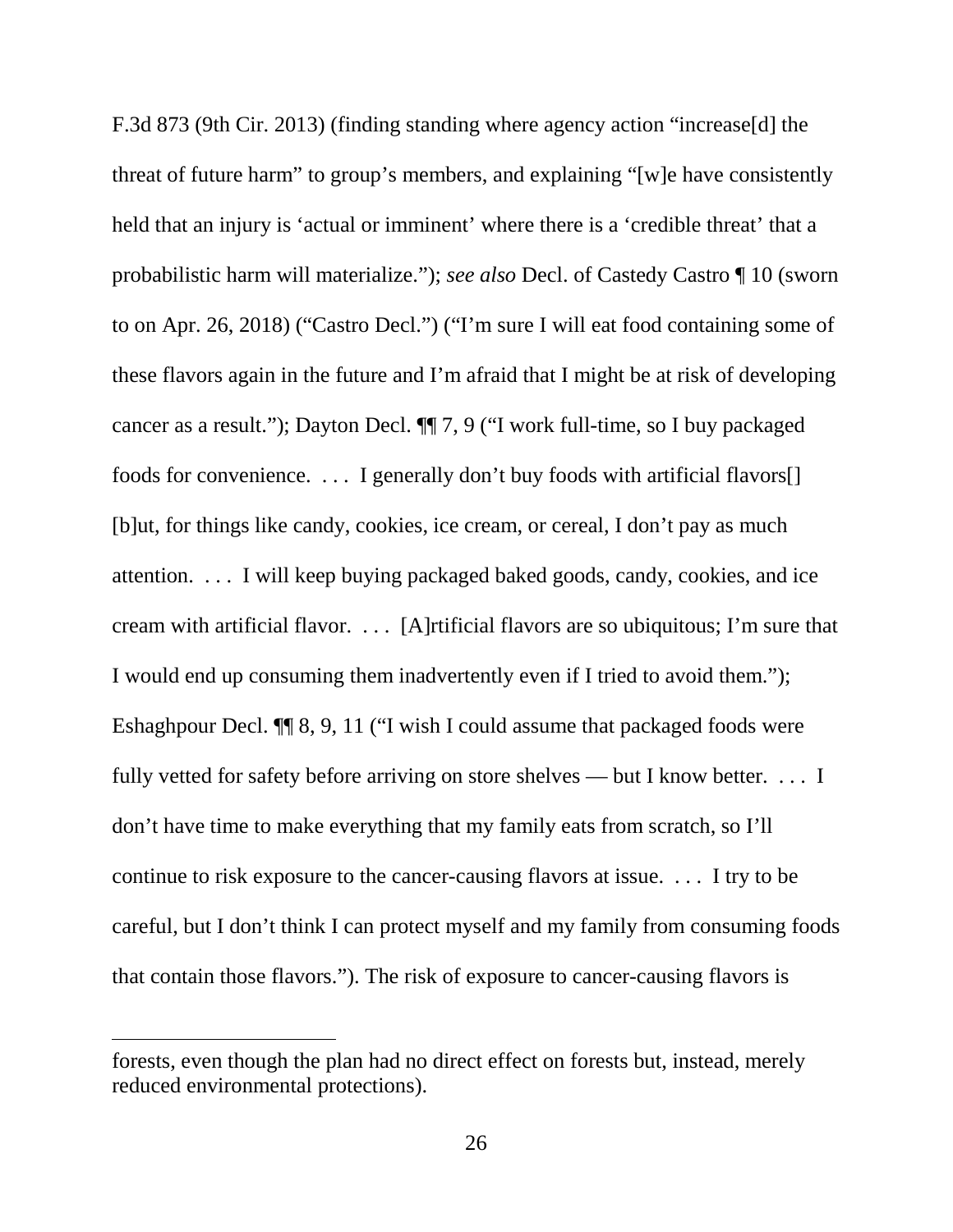certain, given that manufacturers can freely use these flavors in food. *See supra*  Section II. And Petitioners' members have no way of protecting themselves from exposure because FDA does not require food manufacturers to indicate whether their products contain the carcinogenic flavors at issue. *See, e.g.*, Decl. of Rolf Bandle ¶ 6 (sworn to on Apr. 5, 2018) ("It is impossible for me to fully avoid specific flavors that aren't identified on food labels."); Decl. of Anne H. Barker  $\P$ 9 (sworn to on Apr. 4, 2018) (The lack of clear labeling requirements "makes it impossible to fully protect myself from these harmful additives when eating out or at home."); Decl. of Maria Juur ¶ 10 (sworn to on Mar. 30, 2018) (Because manufacturers need not identify particular flavoring ingredients on food packaging, "I . . . have no way of knowing whether any given product contains flavors that pose a risk to my health or that I might otherwise prefer to avoid."). Even if manufacturers were required to identify these and other flavors on ingredient panels, Petitioners' members would still risk exposure because many people lack the time to review ingredient panels or the money to purchase specialty products made without chemical additives. *See, e.g.*, Castro Decl. ¶ 9 ("If [my mom and I] tried to buy only natural food [without artificial flavor], it would take a lot of time and it would probably be too expensive.")).<sup>16</sup>

<sup>&</sup>lt;sup>16</sup> "For purposes of procedural injury, [p]laintiffs are not required to demonstrate that the EPA's procedural compliance would have ultimately afforded them relief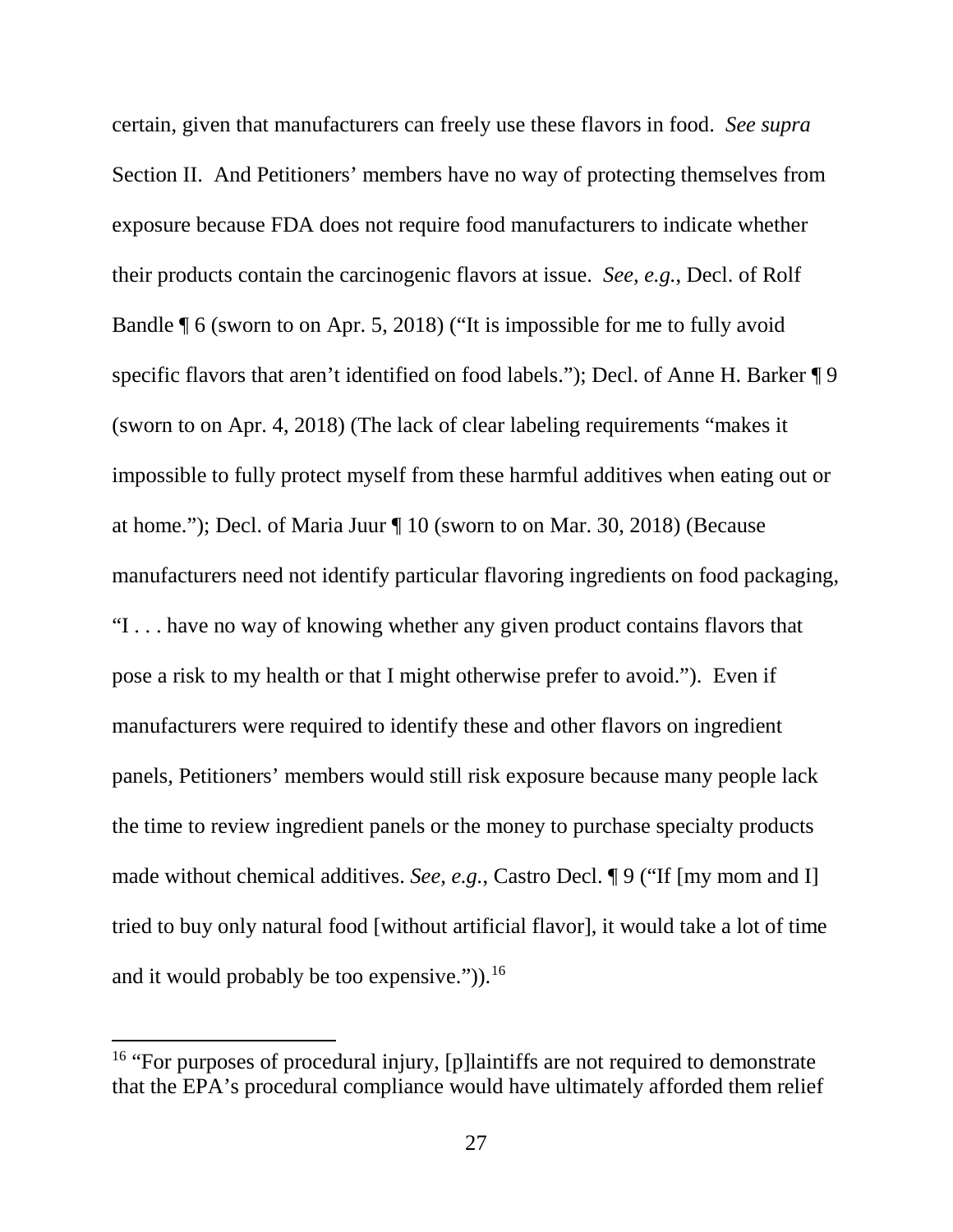Given that Petitioners' members clearly have suffered a cognizable procedural injury, they need not meet all the usual requirements for traceability and redressability under the general test for standing. *See Ctr. for Food Safety*, 636 F.3d at 1171 n.6 (A party "seeking to enforce procedures that [affect their] concrete interests may do so 'without meeting all the normal standards for redressability and immediacy.'" (quoting *Summers v. Earth Island Inst.*, 555 U.S. 488, 496 (2009)). Instead, Petitioners "must show only that they have a procedural right that, if exercised, *could* protect their concrete interests." *WildEarth Guardians v. U.S. Dep't of Agric.*, 795 F.3d 1148, 1154 (9th Cir. 2015) (quoting *Salmon Spawning & Recovery All. v. Gutierrez*, 545 F.3d 1220, 1226 (9th Cir. 2008)). Petitioners' members satisfy this standard because, regardless of how FDA acts on the Petition, Petitioners' interests will be advanced. If FDA were to revoke its approval of the carcinogenic flavors at issue, it would safeguard Petitioners' members' concrete interests in protecting themselves and their families from exposure to these carcinogens. *See*, *e.g.*, Hollis Decl. ¶ 10 ("If FDA were to issue a regulation revoking its approval of the flavors at issue in this litigation, that

<sup>.</sup> . . Rather, 'a litigant need only demonstrate that he has a procedural right that, if exercised, *could* protect his concrete interests and that those interests fall within the zone of interests protected by the statute at issue.'" *CAlifornians for Renewable Energy*, 2018 WL 1586211 at \*8 (quoting *Cottonwood Envtl. Law Ctr. v. U.S. Forest Serv.*, 789 F.3d 1075, 1082–83 (9th Cir. 2015)). As discussed *supra*, Petitioners satisfy this showing.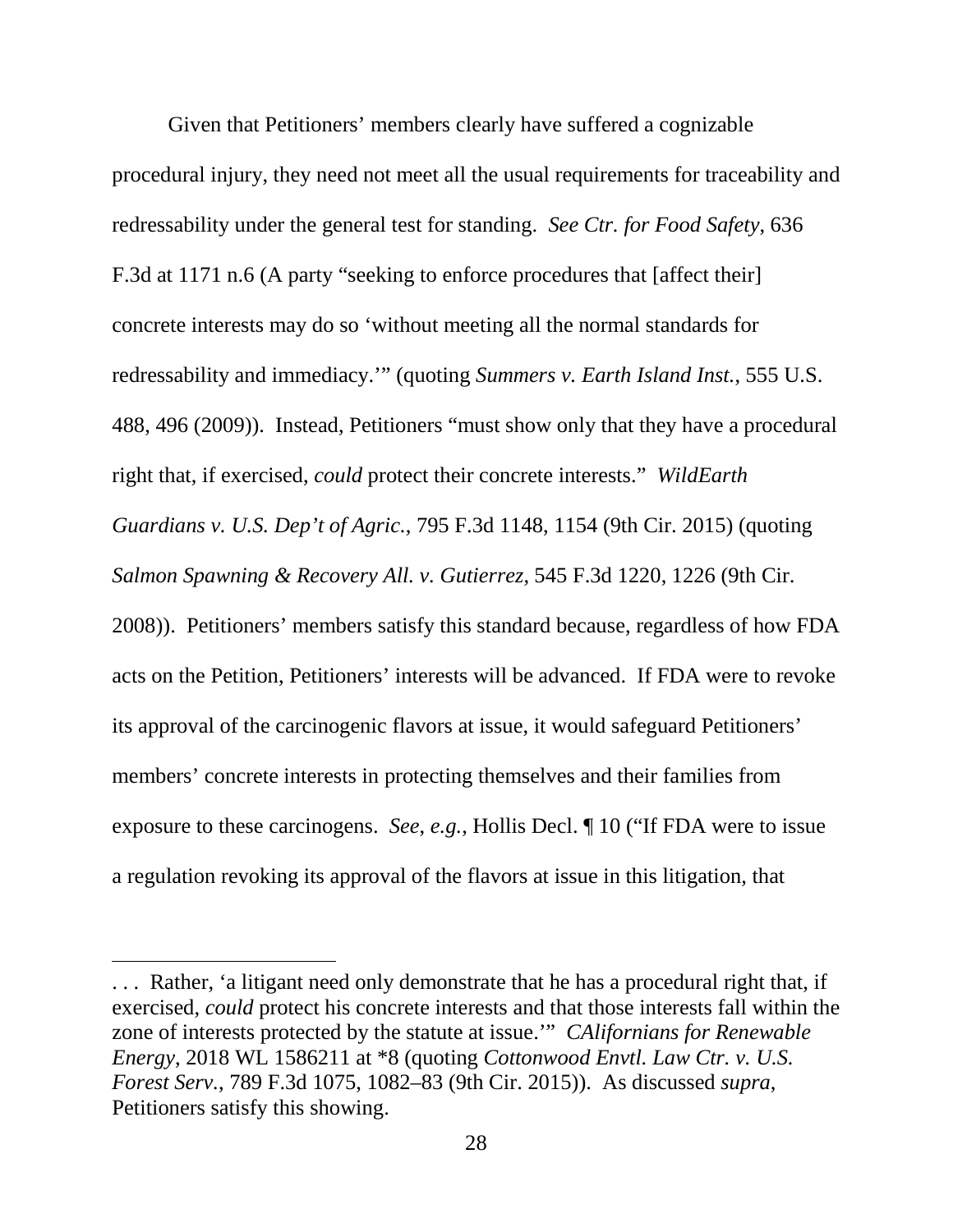would be very beneficial for WE ACT's members, because it would eliminate one route of exposure to these dangerous chemicals."). Second, if FDA were to deny the Petition, Petitioners could file objections and, if necessary, seek judicial review. *See* 21 U.S.C. § 348(f), (g). If Petitioners prevail before the agency or in court, their success would lead to the revocation of approval for the carcinogenic additives, thus ensuring a safer food supply for their members and the public at large.<sup>17</sup>

### **ARGUMENT**

This case presents the type of extraordinary circumstances that warrant a writ of mandamus. Under the Administrative Procedure Act ("APA"), 5 U.S.C. § 706(1), and the Food Act, 21 U.S.C. § 348, FDA has unlawfully withheld action

<sup>&</sup>lt;sup>17</sup> As explained above, *see supra* note 10, FEMA has independently determined certain uses of these flavors to be "generally recognized as safe" ("GRAS"). Consequently, FDA may argue that this Court cannot redress the injury suffered by Petitioners' members because—even if FDA were to revoke its approval of these flavors—manufacturers could continue to use them under the GRAS system and thus, Petitioners' members might continue to be exposed. This is incorrect. If a substance does not qualify as "safe" for the purpose of FDA approval as an additive, it cannot be "safe" under the GRAS system. GRAS substances and food additives are held to the same standard of safety. *See id.* § 321(u) (explaining the meaning of the term "safe" as applied in 21 U.S.C. §§ 321(s) and 348); 21 C.F.R. § 570.30(b) ("General recognition of safety shall require the same quantity and quality of scientific evidence as is required to obtain approval of a food additive."). Thus, the Food Act's prohibition on cancer-causing additives being deemed safe applies with equal force to GRAS determinations. No substance can be generally recognized as safe if it has been found to induce cancer—and, thus, deemed unsafe—under the Delaney Clause.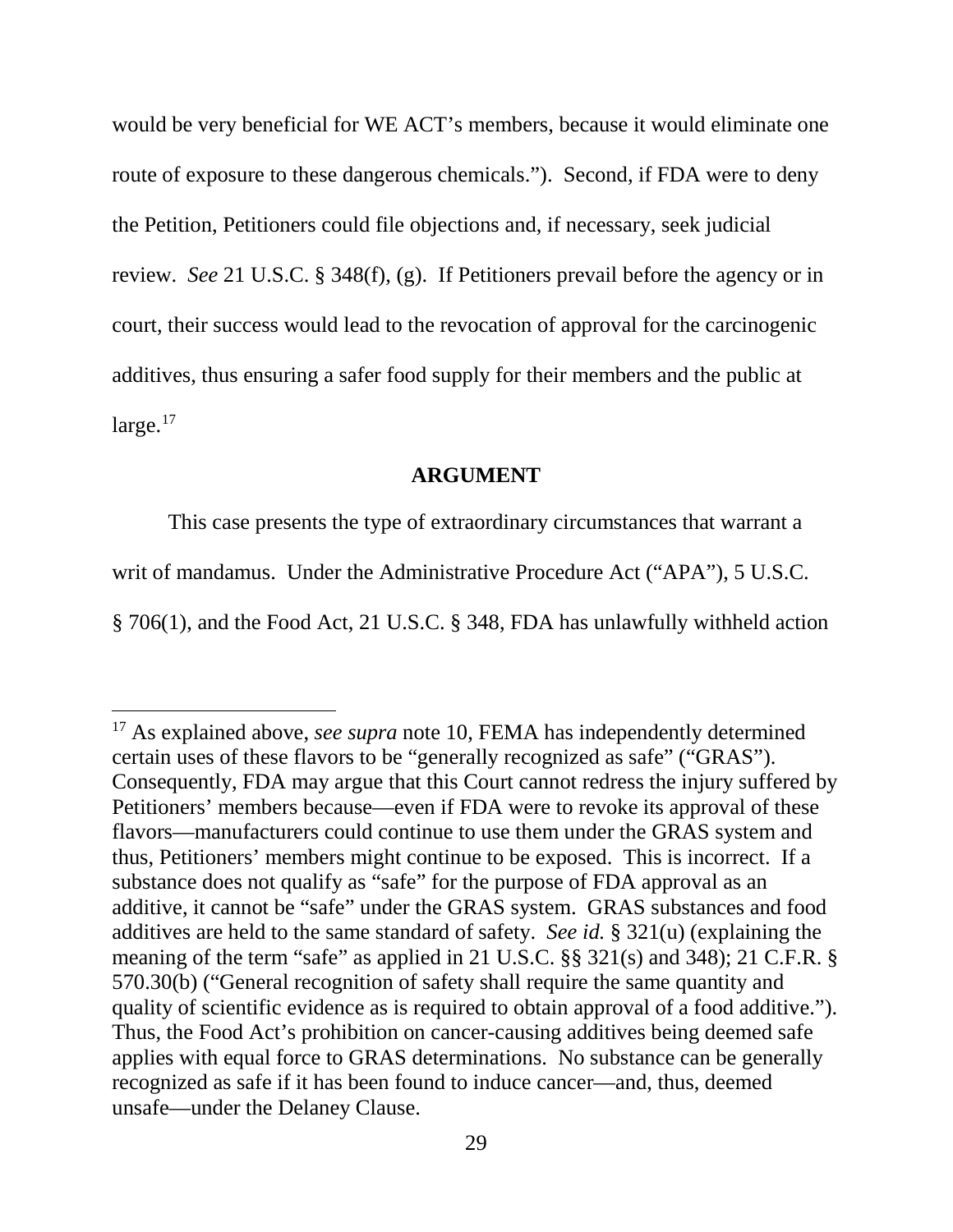on the Petition, denying Petitioners a decision on the Petition for more than eighteen months beyond the date when FDA's decision was due. This failure to act is unreasonable and unjustifiable given the clear and certain nature of the relevant law. The Food Act leaves no doubt that FDA had at most 180 days to rule on the Petition. But FDA failed to do so. And the statute likewise makes clear that FDA lacks discretion to deem "safe" any food additive found to induce cancer in humans or animals—but, here, FDA has failed to revoke its approval of the seven flavors despite having been presented with credible scientific evidence demonstrating that these flavors are carcinogens. Every day that FDA unlawfully withholds a decision, Petitioners' members face continued risk of exposure to carcinogenic substances in their food, which jeopardizes their health and welfare. Compelling agency action is the only remedy available to redress these harms, as there are no administrative means to compel FDA to decide the Petition. Mandamus is thus necessary and appropriate to effectuate the purpose of the Food Act, to ensure that our food is free from carcinogens, to protect Petitioners' interests, and to remedy the injury to health and welfare that Petitioners' members continue to suffer.

## **I. FDA Unlawfully Withheld Mandatory Agency Action by Failing to Act on the Petition Within 180 Days of the Filing Date.**

Under the APA, where an agency has a clear duty to take a specific action, reviewing courts can "compel agency action unlawfully withheld or unreasonably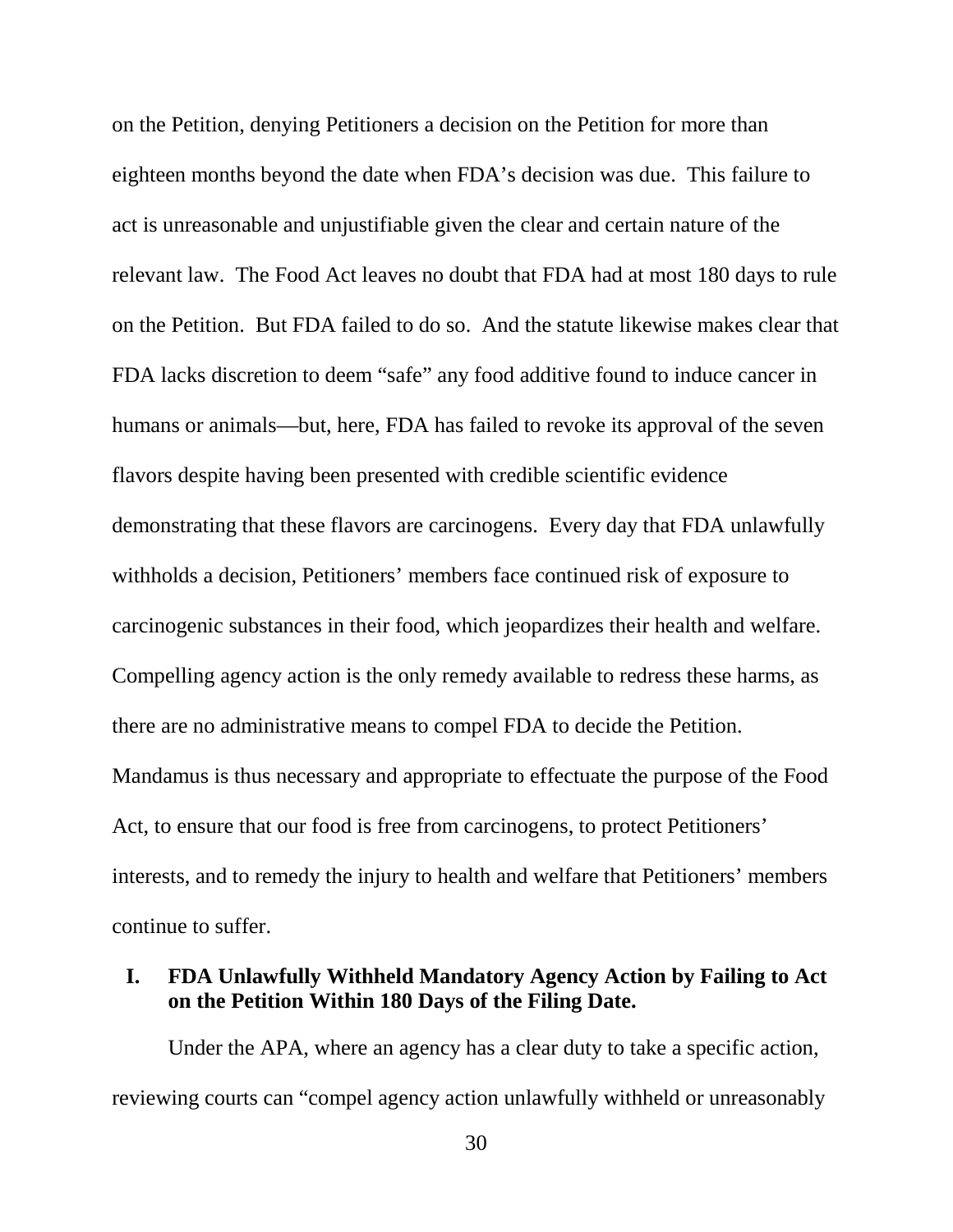delayed." 5 U.S.C. § 706(1); *see Norton v. S. Utah Wilderness All.*, 542 U.S. 55,

62–63 (2004). The designations "unlawfully withheld" and "unreasonably delayed" are separate and distinct: the former applies when an agency fails to meet a clear statutory deadline, whereas the latter applies when there is no mandatory timeline governing the agency action at issue. *San Francisco Baykeeper, Inc. v. Browner*, 147 F. Supp. 2d 991, 1005 (N.D. Cal. 2001) ("The prongs of [5 U.S.C. § 706(1)]—that is, 'unreasonably delayed' and 'unlawfully withheld'—are mutually exclusive."); *see also Biodiversity Legal Found. v. Badgley*, 309 F.3d 1166, 1177 n.11 (9th Cir. 2002) (distinguishing situations in which an agency unlawfully withheld action in violation of a statutorily-imposed, mandatory deadline from those involving "unreasonable delay in the absence of a firm deadline"); *Forest Guardians v. Babbitt*, 174 F.3d 1178, 1190 (10th Cir. 1999) ("[T]he distinction between agency action 'unlawfully withheld' and 'unreasonably delayed' turns on whether Congress imposed a date-certain deadline on agency action.").

In this case, there can be no dispute that FDA has unlawfully withheld action: the Food Act imposes a mandatory deadline by which FDA must decide food additive petitions, *see* 21 U.S.C. § 348(c)(2), 348(i); 21 C.F.R. § 171.100, and FDA has failed to comply with that deadline, *San Francisco Baykeeper, Inc.*, 147 F. Supp. 2d at 1005 ("[A]n action is 'unlawfully withheld' if an agency fails to meet a clear deadline prescribed by Congress."); *Forest Guardians*, 174 F.3d at

31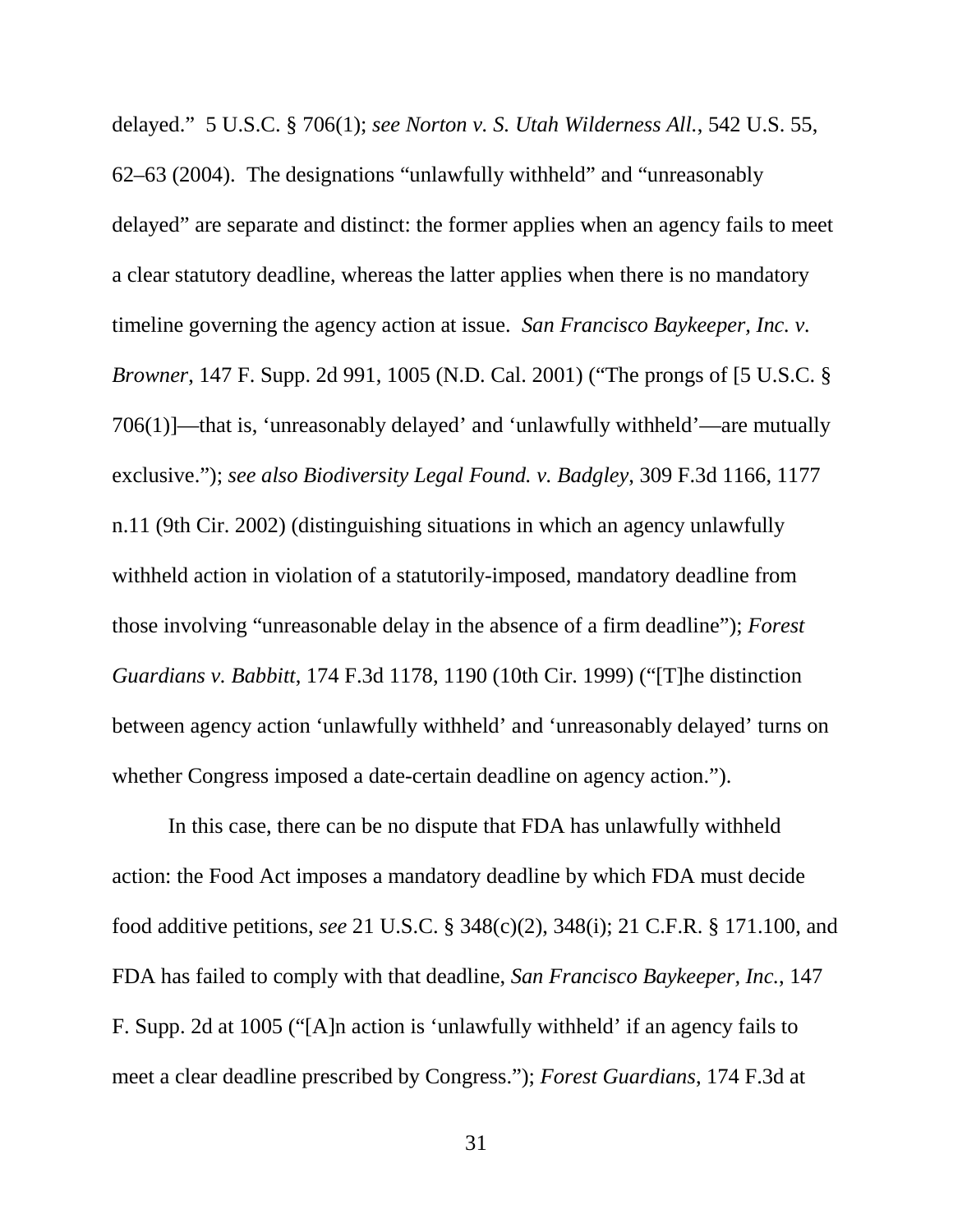1190 ("[W]hen an entity governed by the APA fails to comply with a statutorily imposed absolute deadline, it has unlawfully withheld agency action."). FDA set a February 10, 2016, filing date for the Petition, but to this day has neither issued a regulation nor denied the Petition, in clear violation of its statutory duty to do so.

#### **II. FDA's Failure to Act Warrants Mandamus Relief.**

# A. A Writ of Mandamus Is Warranted to Effectuate the Purpose of the Food Act.

Mandamus is an appropriate vehicle to compel an agency to act when it has unlawfully withheld, as here, or unreasonably delayed agency action within the meaning of the APA, 5 U.S.C. § 706(1). *See, e.g.*, *Community*, 878 F.3d at 786 (granting mandamus compelling agency action where the agency unreasonably delayed in its "duty under the APA to fully respond to [p]etitioners' rulemaking petition"); *Pesticide Action Network v. U.S. Envtl. Prot. Agency*, 798 F.3d 809, 814 (9th Cir. 2015) (granting mandamus compelling agency action where the agency failed to complete its work in a reasonable time, as required under the APA); *In re Paralyzed Veterans of Am.*, 392 F. App'x. 858, 860 (Fed. Cir. 2010) (granting mandamus where the agency failed to take non-discretionary action by a congressionally imposed deadline and explaining that "[m]andamus is clearly the only avenue" by which petitioners can "compel [a federal agency] to cease what they allege is an unlawful agency action").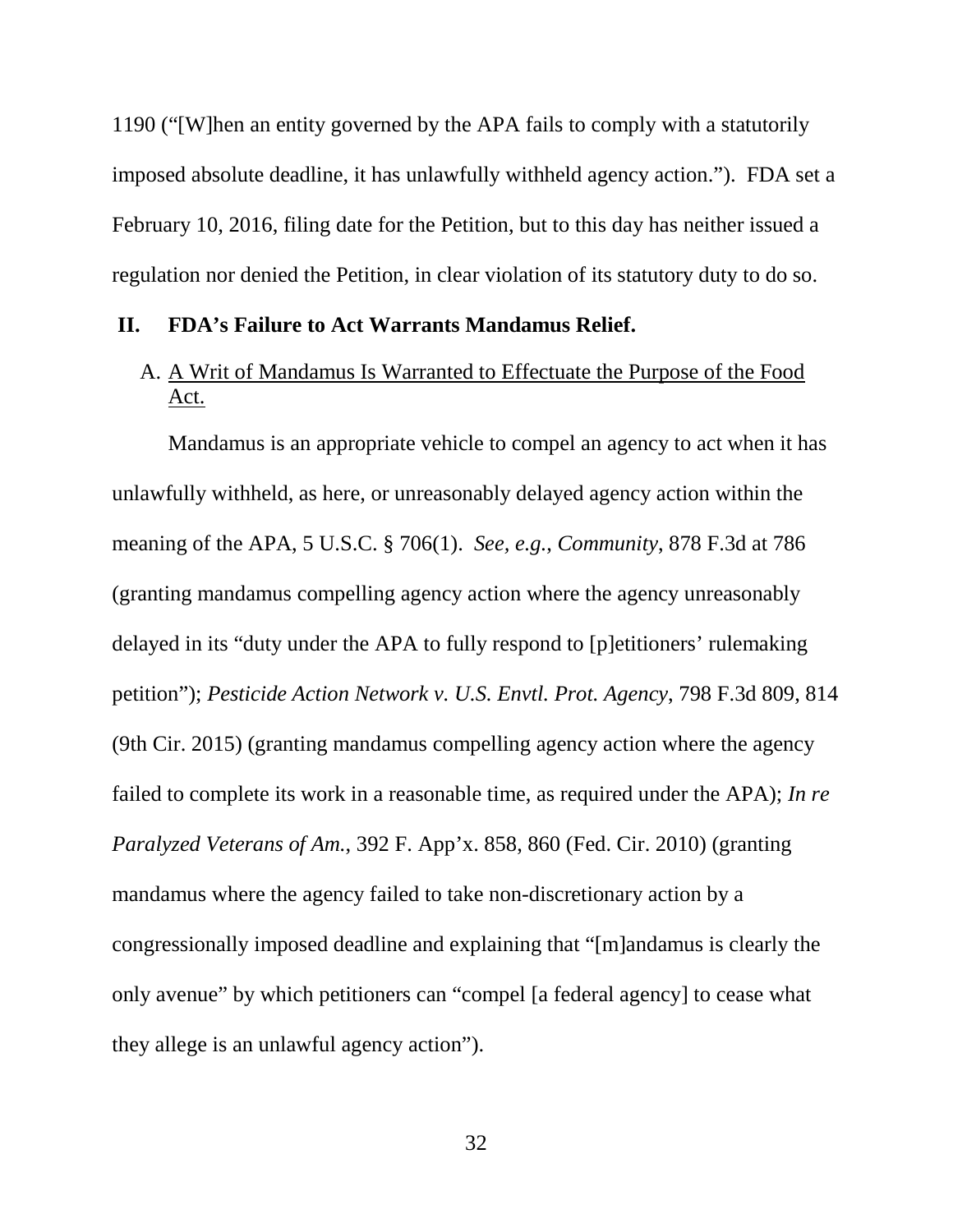This Court applies different tests based on whether the agency has "unlawfully withheld" or "unreasonably delayed" action. It uses a balancing test to determine whether mandamus is warranted in situations in which an agency is alleged to have unreasonably delayed action under the APA. *See Community*, 878 F.3d at 783–84 ("When deciding whether to grant a mandamus petition on the grounds of unreasonable delay, this court applies the six factors balancing test set out by the D.C. Circuit in [*Telecommunications Research & Action Ctr. v. Fed. Commc'ns Comm'n ("TRAC"), 750 F.2d 70, 75 (D.C. Cir. 1984)].")*<sup>18</sup> However, if an agency has not merely delayed but, instead, has unlawfully withheld action altogether, "no balancing of factors is required or permitted." *See, e.g.*, *Badgley*, 309 F.3d at 1177 n.11; <sup>19</sup> *Forest Guardians*, 174 F.3d at 1190; *see also Rosario v.* 

<sup>&</sup>lt;sup>18</sup> Although this Court sometimes employs a "general" three-part test for mandamus, *see, e.g.*, *Cal. Power Exch. Corp.*, 245 F.3d at 1120 (using general test to analyze request to stay agency action), the general test does not apply when the underlying cause of action involves a claim of agency action unlawfully withheld or unreasonably delayed. *See id*. at 1125–26 (applying *TRAC* balancing test to mandamus petition seeking to redress agency's unreasonable delay). Accordingly, the general test for mandamus does not apply here.

<sup>19</sup> Though *Badgley* involved a request for an injunction rather than one for mandamus, both this Court and the U.S. Supreme Court have found those remedies to be equivalent. *See, e.g.*, *Miguel v*. *McCarl*, 291 U.S. 442, 452 (1934) ("The mandatory injunction here prayed for is in effect equivalent to a writ of mandamus, and is governed by like considerations."); *see also Fallini v. Hodel*, 783 F.2d 1343, 1345 (9th Cir. 1986) ("When the effect of a mandatory injunction is equivalent to the issuance of mandamus it is governed by similar considerations.").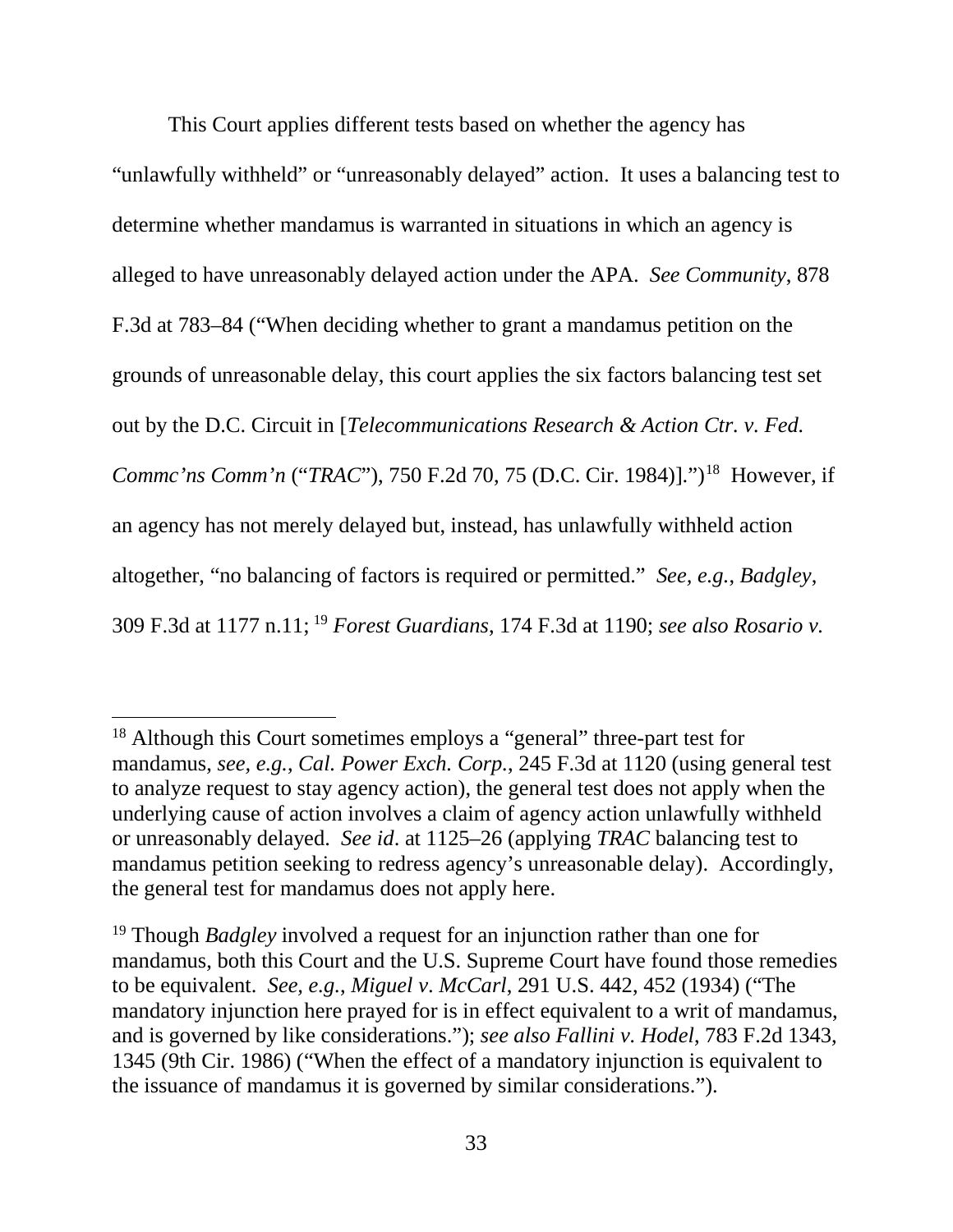*U.S. Citizenship & Immigration Servs.*, No. C15-0813JLR, 2017 WL 3034447, at \*9 (W.D. Wash. July 18, 2017) ("[T]he Ninth Circuit has rejected the *TRAC* standard where Congress has specifically provided a deadline for performance." (internal quotation marks and citations omitted)); *Padres Hacia una Vida Mejor v. Jackson*, 922 F. Supp. 2d 1057, 1069–70 (E.D. Cal. 2016), *aff'd sub nom. Padres Hacia una Vida Mejor v. McCarthy*, 614 F. App'x 895 (9th Cir. 2015) ("The 'unlawfully withheld' analysis does not consider the traditional *TRAC* Factors for reasonableness, rather the 'unlawfully withheld' analysis is essentially concerned with whether there is or is not compliance with a statutory command." (citing *Badgley*, 309 F.3d at 1177 n.11, 1178 and *Forest Guardians*, 174 F.3d at 1189–91) (internal footnote omitted)); *Ctr. for Food Safety v. Hamburg*, 954 F. Supp. 2d 965, 970–71 (N.D. Cal. 2013) ("[W]here Congress has specifically provided a deadline for performance by an agency, no balancing of factors is required or permitted." (internal quotation marks and citations omitted)); *Ctr. for Biological Diversity v. Brennan*, 571 F. Supp. 2d 1105, 1135 (N.D. Cal. 2007) (concluding, without balancing the *TRAC* factors, that judicial intervention was necessary to effectuate the purpose of a statute under which an agency had unlawfully withheld action). Instead, where "Congress has specifically provided a deadline for [agency action]," courts must compel the agency to complete that action if necessary to effectuate the purpose behind the statute. *Badgley*, 309 F.3d at 1177 & n.11.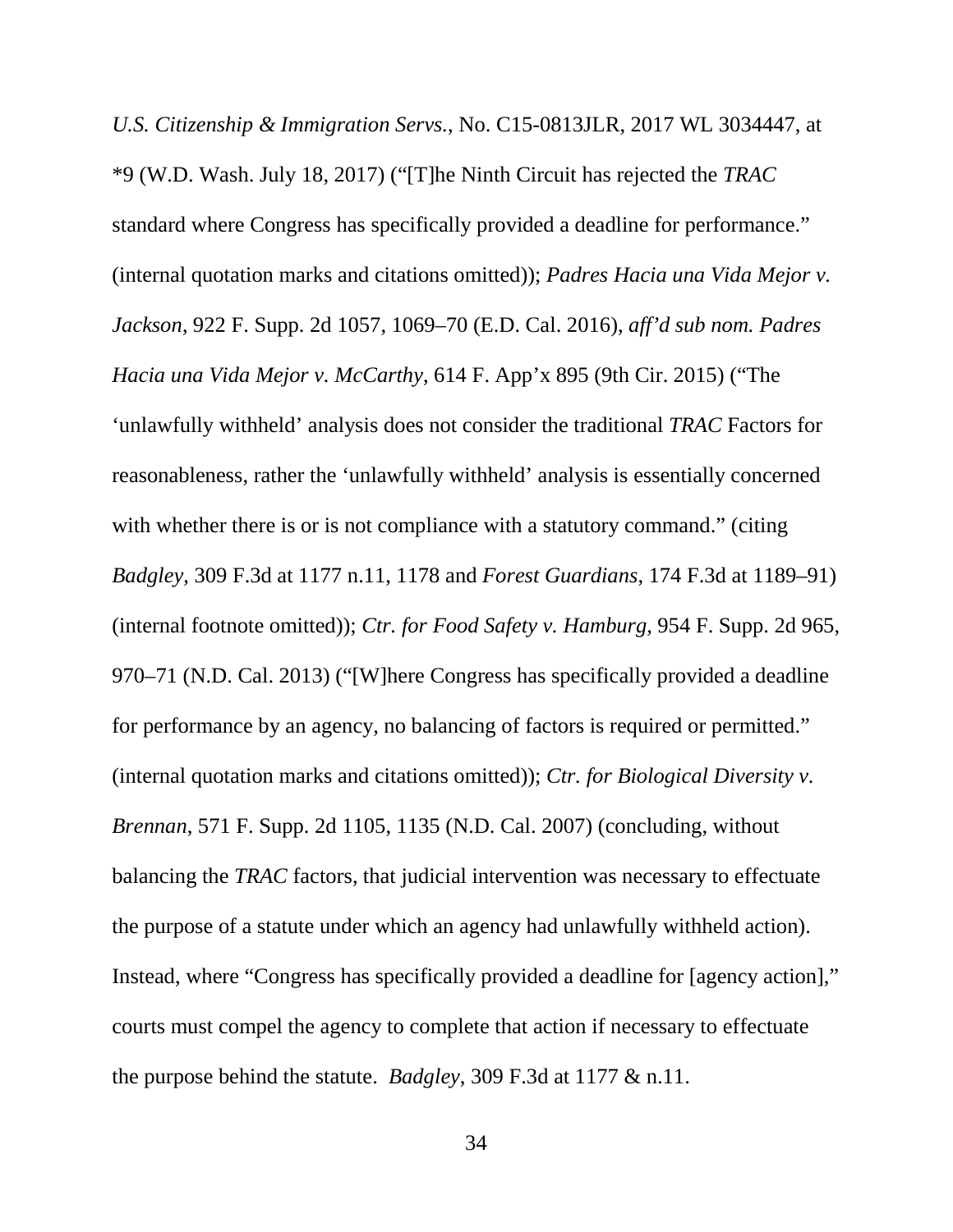Here, mandamus relief is warranted because a response to the Petition within the statutorily mandated time frame is necessary to effectuate the public health purposes of the Food Act. As this Court has recognized, "[t]he [Food Act] is designed to ensure the safety of the food we eat." *Les*, 968 F.2d at 986; *see also United States v. Sullivan*, 332 U.S. 689, 696 (1948) (recognizing that the Food Act "was designed primarily to protect consumers from dangerous products"); *Pub. Citizen v. Young*, 831 F.2d 1108, 1113 (D.C. Cir. 1987) ("The primary goal of the [Food Act] is human safety."). Consistent with this general purpose, the Delaney Clause "prohibits the use of any food additive that is found to induce cancer." *Les*, 968 F.2d at 986; *see also id.* at 989 ("[T]he legislative history [of the Delaney Clause] supports the conclusion that Congress intended to ban all carcinogenic food additives, regardless of the amount or significance of risk, as the only safe alternative.").

The Food Act's mandatory deadline for decisions on food additive petitions advances the statute's purpose by ensuring that FDA does not allow decisions implicating food safety to languish. And this deadline is counted in *days*, not months or years, thus indicating Congress's intent that FDA act promptly to protect public health. *See In re People's Mojahedin Org. of Iran*, 680 F.3d 832, 837 (D.C. Cir. 2012) [hereinafter *Mojahedin*] (explaining that "[t]he specificity and relative brevity of [a] 180-day [statutory] deadline manifests the Congress's intent that the

35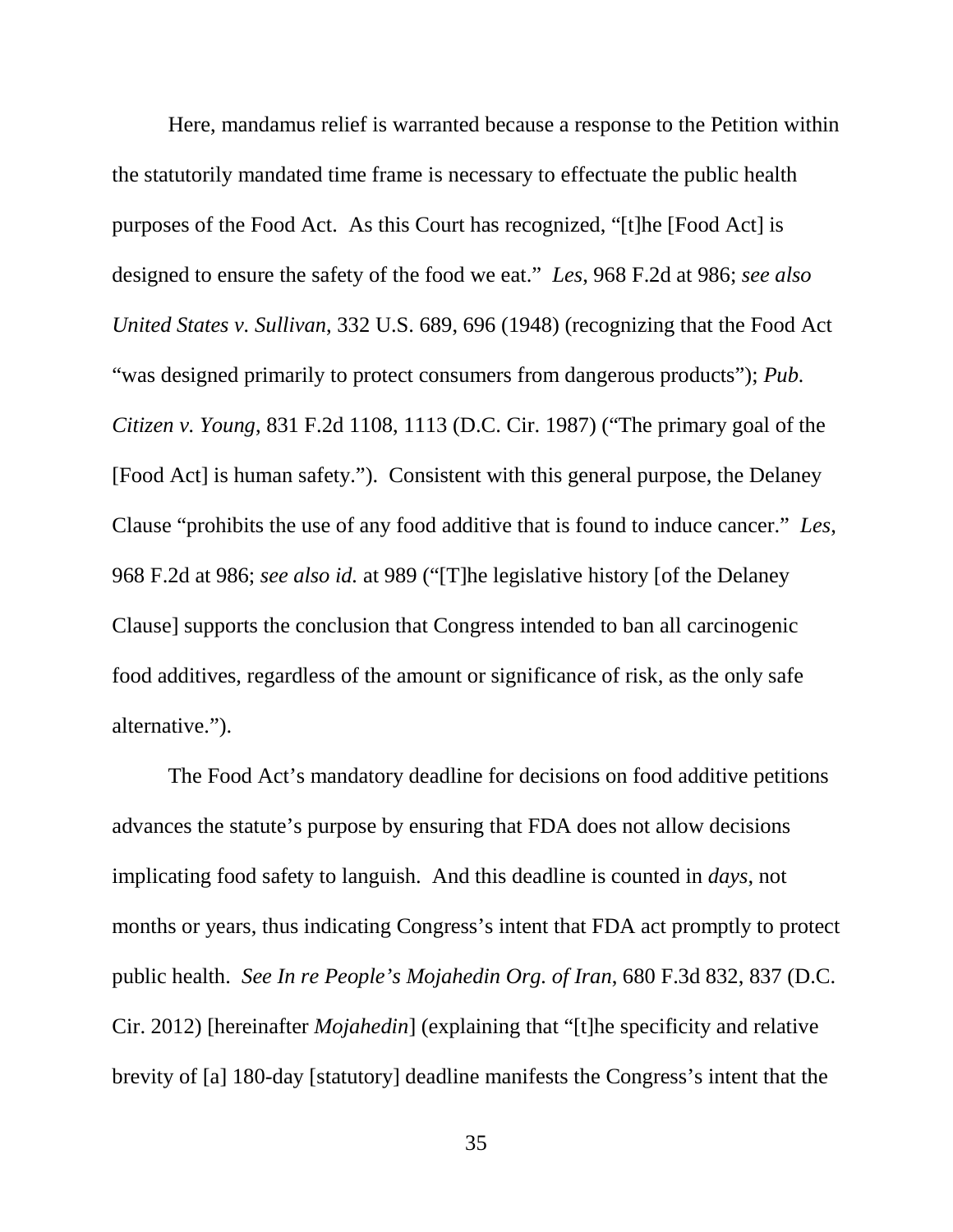[agency] act promptly" and finding that the agency's "twenty-month failure to act plainly frustrates the congressional intent and cuts strongly in favor of granting [petitioner's] mandamus petition").

By unlawfully withholding action on the Petition, FDA is permitting manufacturers to continue using carcinogenic flavors in food in direct contravention of the Delaney Clause and the Food Act's central purpose. Despite the clear statutory mandate to act within 180 days of the Petition's filing date, FDA has unlawfully withheld action. A writ of mandamus is therefore warranted to compel agency action necessary to effectuate the purpose of the Food Act.

B. Even if a Balancing Test Were Appropriate Under the Circumstances, a Writ of Mandamus Is Warranted to Compel FDA to Issue a Regulation or Deny the Petition.

Where an agency has unreasonably delayed action (as opposed to unlawfully withheld action), this Court applies the six-factor balancing test set forth in *Telecommunications Research and Action Center*, 750 F.2d at 79–80, to determine whether mandamus is warranted. *See, e.g.*, *Community*, 878 F.3d at 786. However, as discussed *supra*, application of the *TRAC* factors would be inappropriate and impermissible here because "Congress has specifically provided a deadline" by which FDA must act. *See Badgley*, 309 F.3d at 1177 n.11. For the reasons set forth above, application of the proper test reveals that this Court should grant Petitioner's request for a writ of mandamus.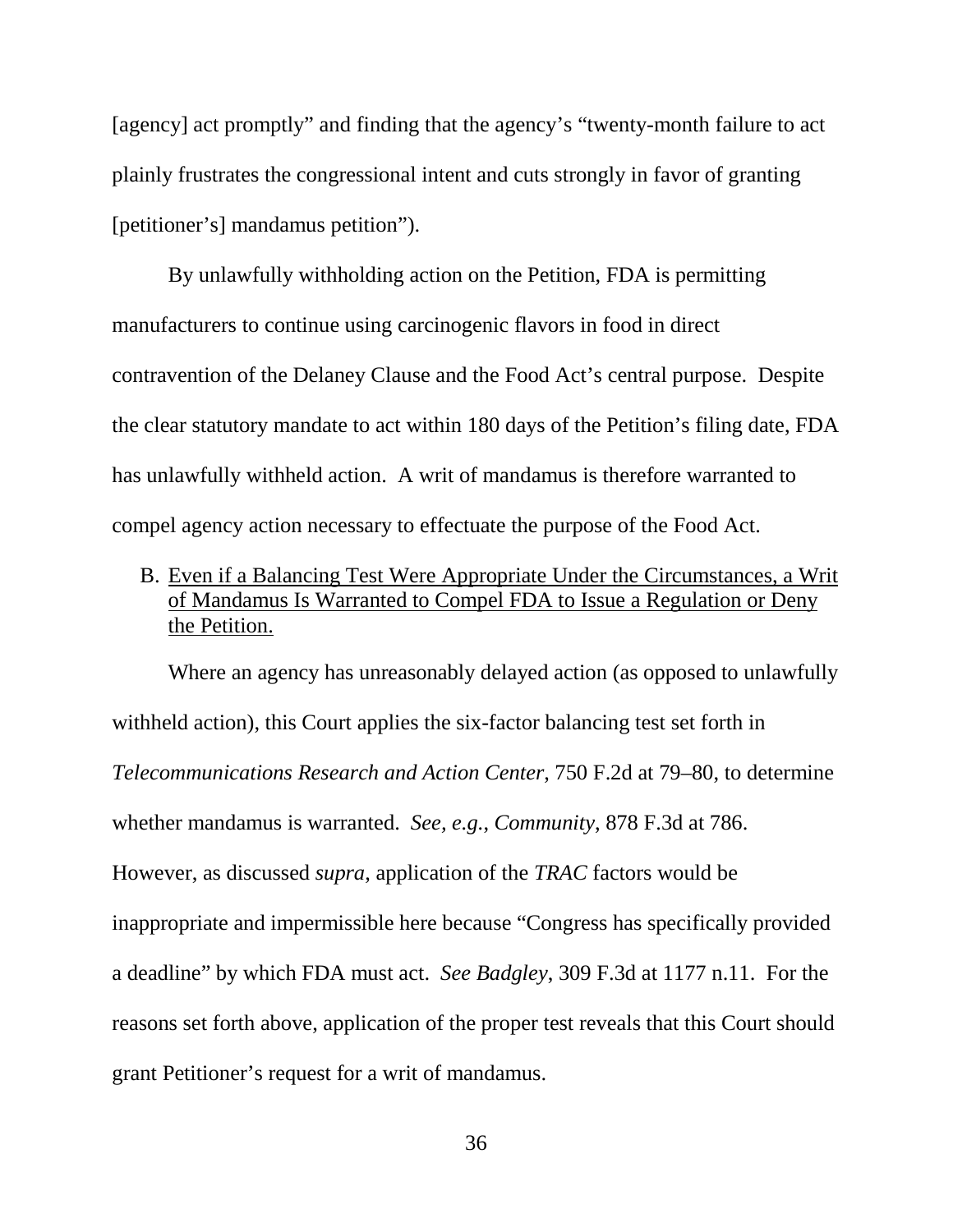Nevertheless, should this Court decide that the *TRAC* test does apply,

mandamus relief is still warranted. To determine whether an agency has

unreasonably delayed agency action, this Court considers the six *TRAC* factors:

- (1) the time agencies take to make decisions must be governed by a rule of reason;
- (2) whether the relevant statute includes a timetable or other indication of the speed with which the agency is expected to act, which may supply content for this rule of reason;
- (3) whether human health and welfare are at stake;
- (4) the effect of expediting delayed action on agency activities of a higher or competing priority;
- (5) the nature and extent of the interests prejudiced by delay; and
- (6) whether there is any impropriety lurking behind agency lassitude, though no such finding is necessary to hold that agency action is unreasonably delayed.

*See Community*, 878 F.3d at 786 (quoting *TRAC*, 750 F.2d at 80). Consideration of

the six *TRAC* factors compels a finding that FDA has unreasonably delayed in

issuing a final decision on the Petition.

*1. FDA's Nearly Two-Year Delay in Deciding the Petition Is Excessive and Violates the Rule of Reason Shaped by the Food Act's 180-Day Deadline.*

Under *TRAC*, "[t]he first and most important factor is that the time agencies

take to make decisions must be governed by a rule of reason." *In re Core* 

*Commc'ns, Inc.*, 531 F.3d 849, 855 (D.C. Cir. 2008) (internal quotation marks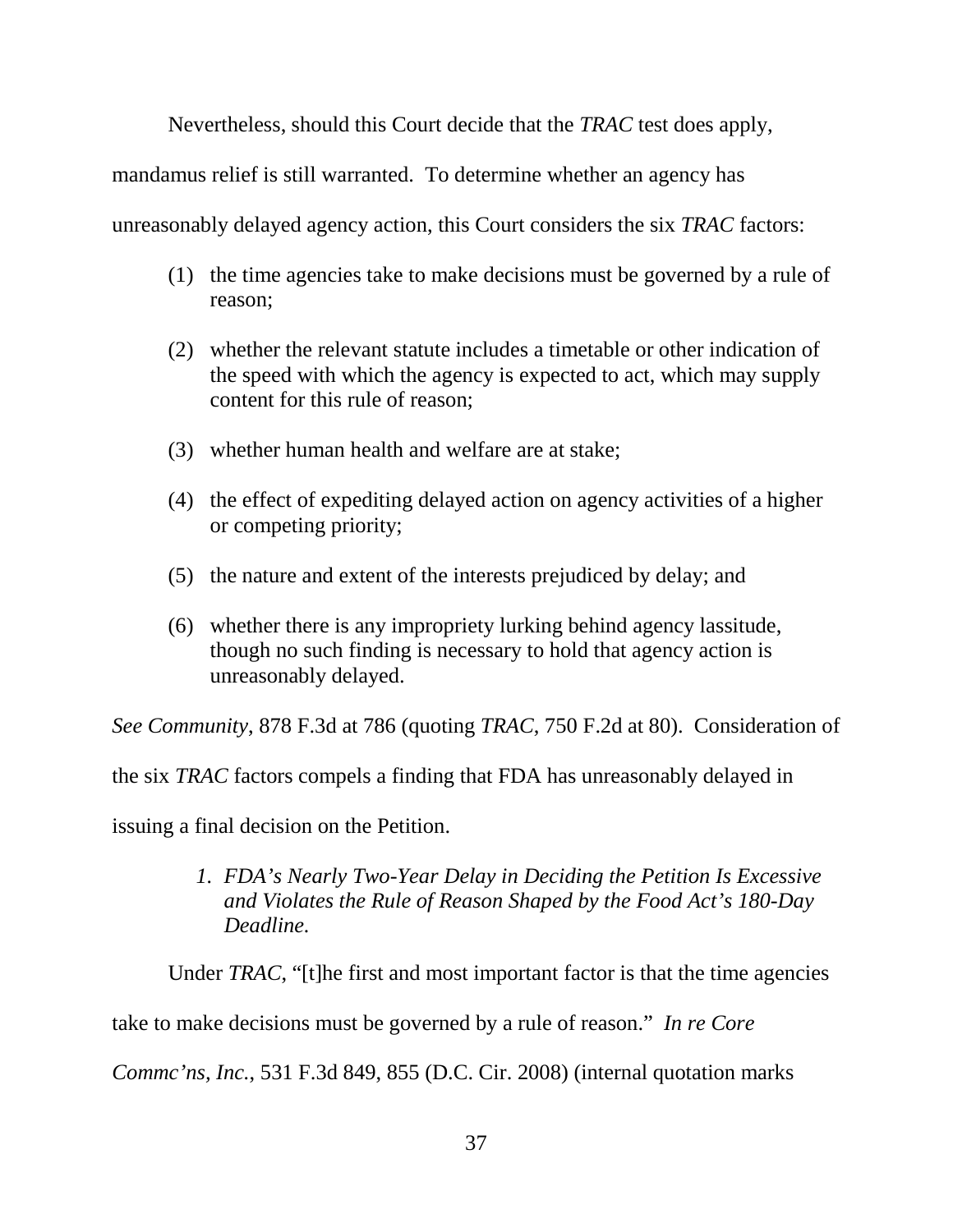omitted). If the relevant statute includes "a timetable or other indication of the speed with which [Congress] expects the agency to proceed," that indication "may supply content for this rule of reason." *Community*, 878 F.3d 786 (quoting *TRAC*, 750 F.2d at 80). "[A] reasonable time for agency action is typically counted in weeks or months, not years." *Id.* at 787 (citing *In re Am. Rivers & Idaho Rivers United*, 372 F.3d 413, 419 (D.C. Cir. 2004)).

FDA's failure to decide the Petition clearly violates the rule of reason, as shaped by the Food Act's 180-day deadline. FDA filed the Petition in its final form on February 10, 2016, thus incurring an obligation to issue a final order within six months at the latest, and yet 26 months later, FDA has failed to act. This delay is unreasonable under the first two *TRAC* factors and weighs in favor of granting mandamus relief. *See Mojahedin*, 680 F.3d at 837 (concluding that an agency's "twenty-month failure to act plainly frustrates the congressional intent" underlying a 180-day statutory deadline).

## *2. The Health and Welfare of Millions of Individuals Exposed to the Carcinogenic Flavors Support a Finding of Unreasonable Delay.*

The third *TRAC* factor further weighs in favor of an order compelling FDA to decide the Petition. "When the public health may be at stake, [an] agency must move expeditiously to consider and resolve the issues before it." *Pub. Citizen Health Research Grp. v. Comm'r, Food & Drug Admin.*, 740 F.2d 21, 34–35 (D.C. Cir. 1984); *see Cutler v. Hayes*, 818 F.2d 879, 898 (D.C. Cir. 1987) ("The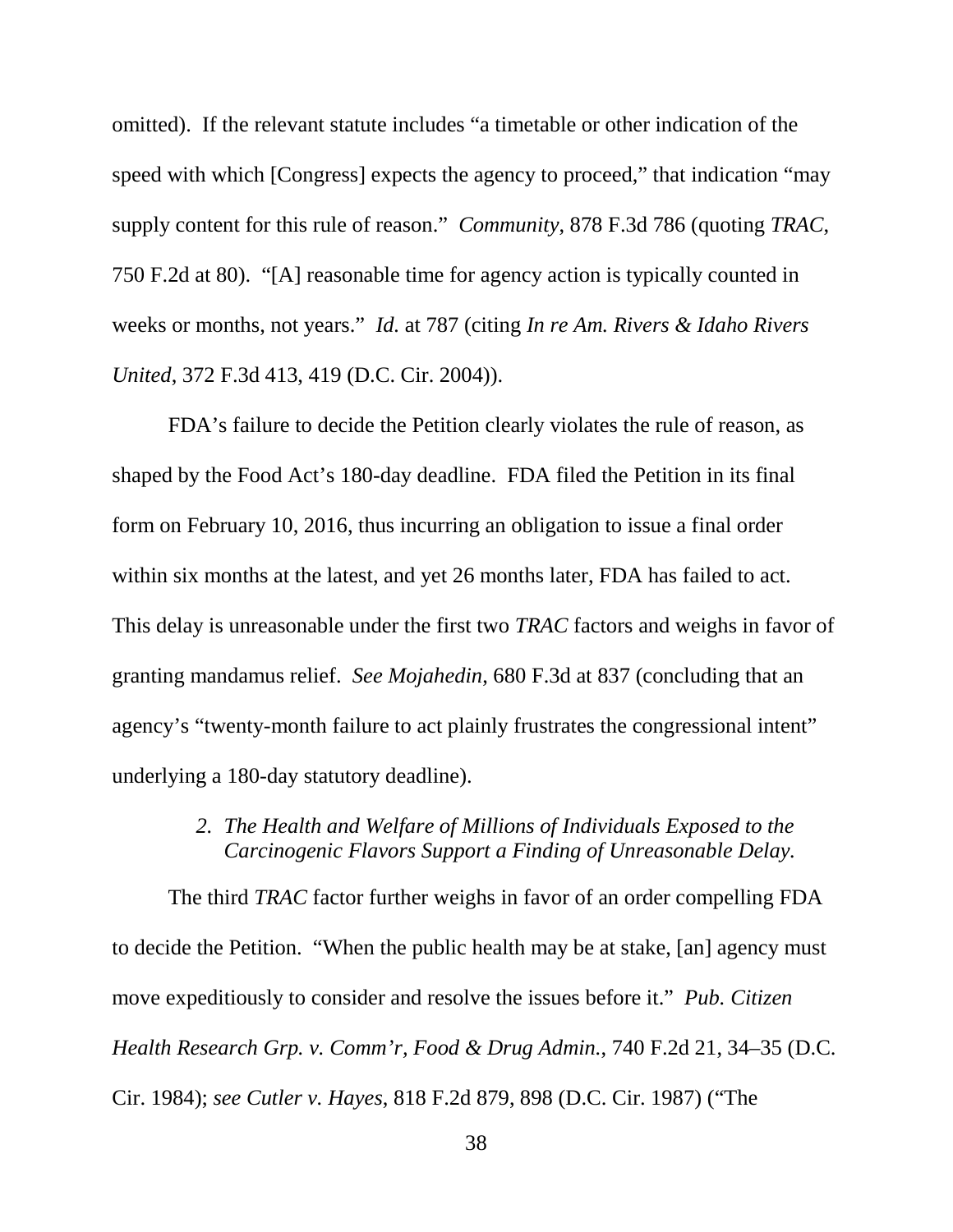deference traditionally accorded to an agency to develop its own schedule is sharply reduced when injury likely will result from avoidable delay."). Indeed, as the D.C. Circuit has explained in compelling an agency to act, "[t]he risk to human life need not be a certainty to justify expedition [of agency action]." *Pub. Citizen Health Research Grp. v. Auchter*, 702 F.2d 1150, 1158 n.26 (D.C. Cir. 1983).

Here, because of FDA's failure to decide the Petition within the statutory timeframe, manufacturers may continue to add the carcinogenic flavors to food and, as a result, consumers continue to risk exposure to those flavors and the concomitant increased risk of cancer. FDA's inaction is especially egregious because consumers often cannot avoid foods containing carcinogenic flavors and thus lack the ability to protect themselves. *See Cutler*, 818 F.2d at 898 ("Lack of alternative means of eliminating or reducing the hazard necessarily adds to unreasonableness of a delay.").

## *3. No Higher, Competing Priorities Justify FDA's Delay.*

In imposing a relatively short deadline by which FDA must resolve a food additive petition, "Congress undoubtedly knew the enormous demands placed upon the [agency]." *See Mojahedin*, 680 F.3d at 837. Nonetheless, Congress mandated prompt action on food additive petitions and included express provisions for judicial review, thus emphasizing the importance of expediency when making decisions implicating food safety. Revoking approval for the use of the flavors at

39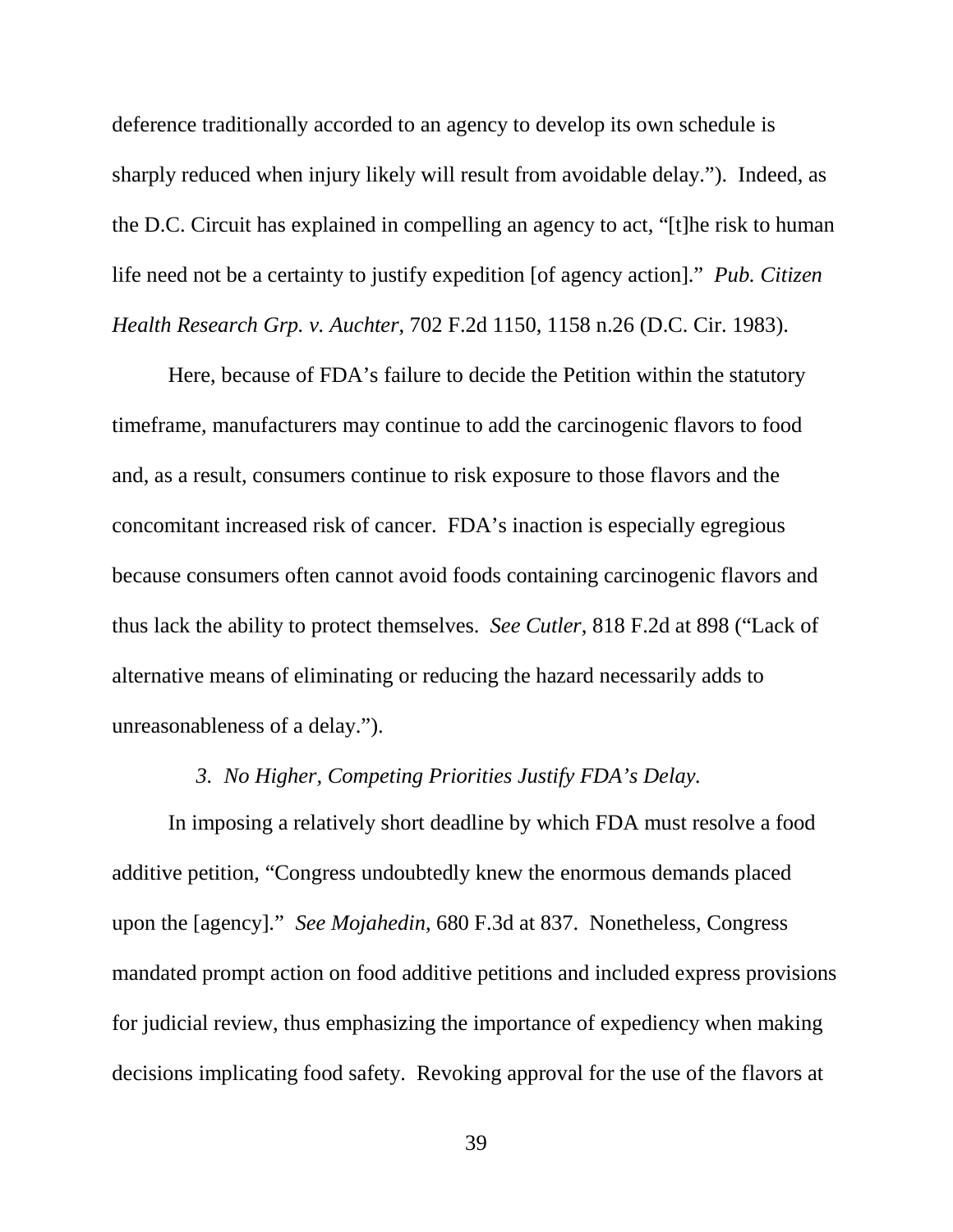issue would reduce exposure to carcinogens and thus help to lower the incidence of cancer nationwide.<sup>20</sup> FDA's timely action on the Petition is therefore critically important to public health, and thus the fourth *TRAC* factor weighs in favor of granting the requested relief.

> *4. FDA's Delay Prejudices Individuals Exposed to the Carcinogenic Flavors and Prevents Petitioners from Pursuing Administrative and Judicial Remedies.*

The fifth *TRAC* factor—"the nature and extent of interests prejudiced by the delay"—also weighs heavily in favor of an order compelling agency action. *Community*, 878 F.3d at 786. Here, FDA's failure to promptly decide the Petition leaves Petitioners' members and the public at risk of exposure to carcinogenic flavors and thus increases the likelihood that individuals may develop cancer.

FDA's failure to decide the Petition also leaves Petitioners "stuck in administrative limbo." *See Mojahedin*, 680 F.3d at 837. In other words, Petitioners "enjoy[] neither a favorable ruling on [the Petition] nor the opportunity to challenge an unfavorable one." *Id*. (observing that an agency's delay in resolving an organization's petition effectively insulated the agency's outstanding

 $\overline{\phantom{a}}$ 

<sup>&</sup>lt;sup>20</sup> Given its focus on protecting public health, this is not a case where "putting [the petitioners] at the head of the queue simply moves all others back one space and produces no net gain." *See In re Barr Labs., Inc.*, 930 F.2d 72, 75 (D.C. Cir. 1991).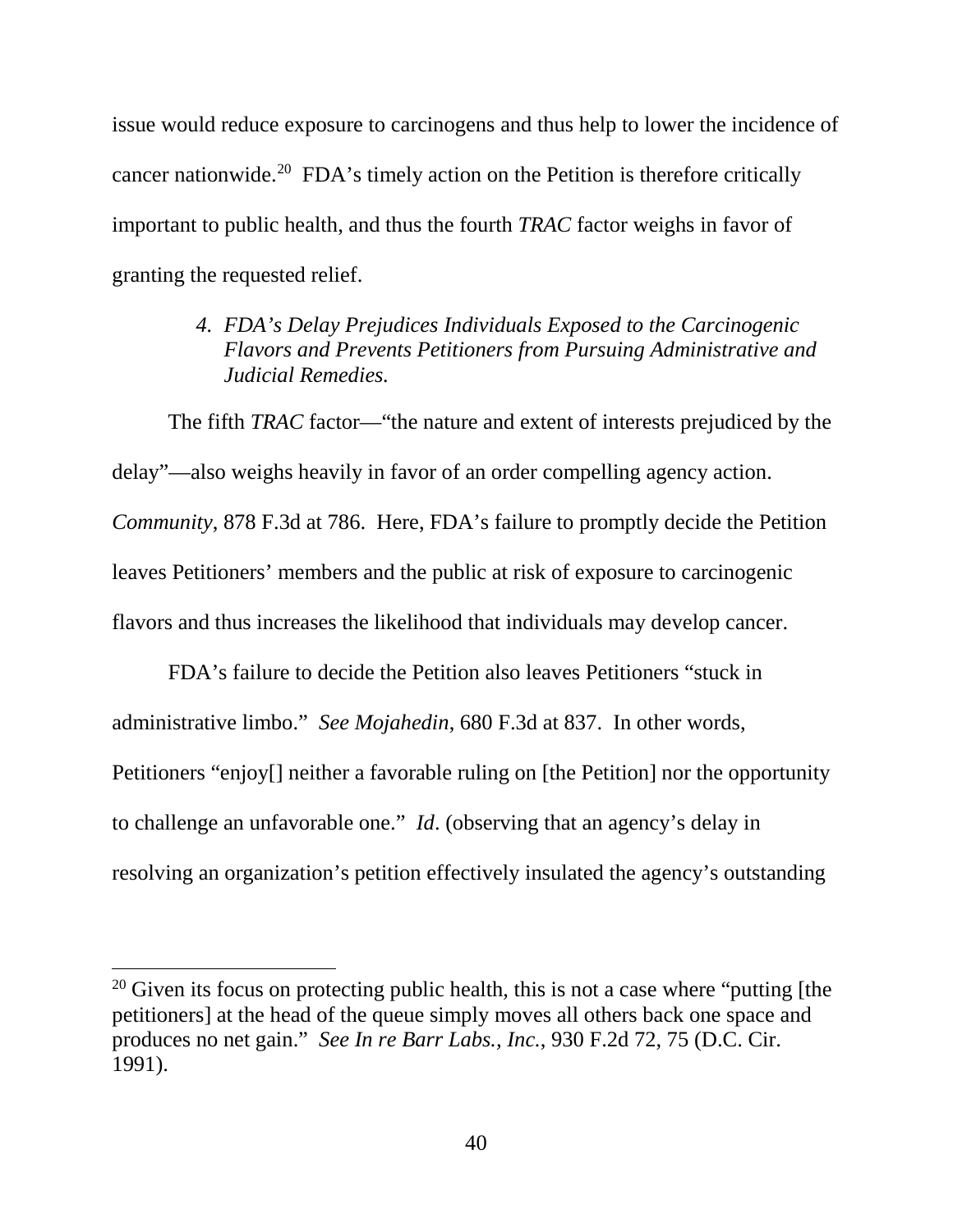decision from judicial review). In the meantime, individuals across the country will continue to suffer increased risk of cancer from consumption of foods containing carcinogens. The nature and extent of interests prejudiced by FDA's delay thus weigh in favor of mandamus relief. $2<sup>1</sup>$ 

## **III. An Order from this Court Compelling FDA to Decide the Petition within 30 Days is Reasonable and Appropriate.**

As this Court has explained, where an agency has unlawfully withheld or unreasonably delayed mandatory action, "courts have power and discretion to enforce compliance within some form of timeline." *Community*, 878 F.3d at 788. This Court has repeatedly remedied unreasonable delays by directing agencies to take action within periods measured by days—not years. *See, e.g.*, *id.* (ordering agency to issue an unreasonably delayed proposed rule within 90 days and a final rule one year later); *Pesticide Action Network*, 798 F.3d at 815 (directing agency to take unreasonably delayed action by 82 days from the date the Court's order became final); *see also Auchter*, 702 F.2d at 1158–59 (ordering agency to issue a notice of proposed rulemaking within 30 days and explaining that "we expect

<sup>&</sup>lt;sup>21</sup> Petitioners do not allege "any impropriety lurking behind" FDA's unlawful failure to decide the Petition, and no such allegation is required. *Community*, 878 F.3d at 786 (quoting *TRAC*, 750 F.2d at 80); *see also id.* at 787 ("Even assuming that EPA has numerous competing priorities under the fourth [*TRAC*] factor and has acted in good faith under the sixth factor, the clear balance of the *TRAC* factors favors issuance of the writ.").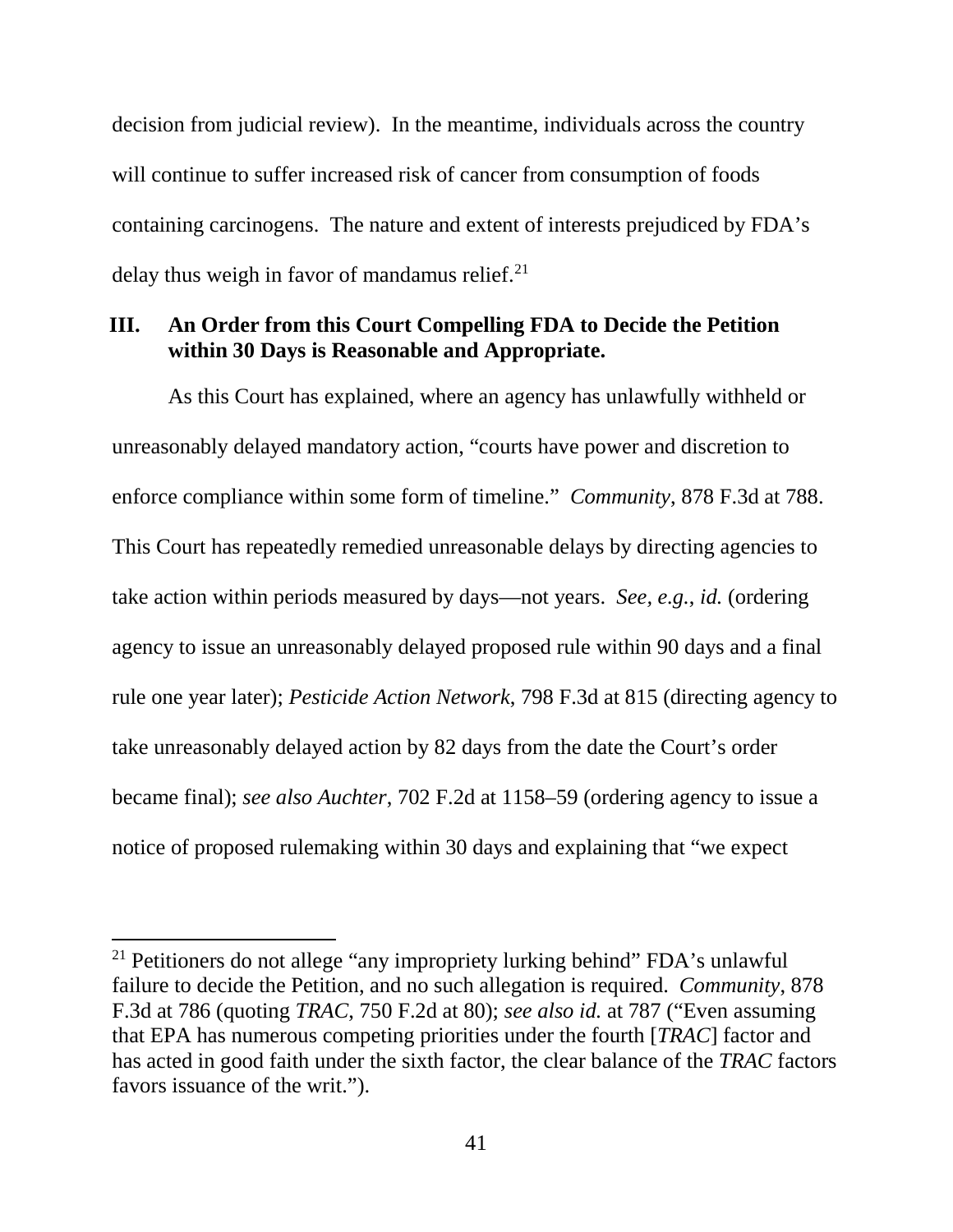promulgation of a final rule within a year's time"). Where agencies have not merely delayed but, instead, have unlawfully withheld action in violation of federal law, courts may impose even shorter deadlines. *See, e.g.*, *Forest Guardians v. Babbitt*, 164 F.3d 1261, 1274 (10th Cir. 1998), *opinion amended on denial of reh'g,* 174 F.3d 1178 (10th Cir. 1999) (instructing district court to order agency to take action unlawfully withheld "as soon as possible, without regard to the [agency's] other priorities under the [relevant statute]," and noting that courts have ordered agencies to complete such action within as little as 5 and 14 days).

In this, case, an order compelling FDA to decide the Petition within 30 days is reasonable and appropriate. FDA has now been considering the "gold-standard" research and other reliable information Petitioners submitted—some of which has existed in the scientific literature for decades—for 26 months. Thus, FDA has already had more than *eight times* the 90-day period that Congress presumed would be generally sufficient for determining the safety of food additives and more than *four times* the 180-day maximum period allowed under the law. More than enough time has passed without a decision from FDA. Additional delay will only increase the risk of continued exposure to unsafe, cancer-causing flavors, jeopardizing the health of Petitioners' members and the public at large, which is precisely what Congress sought to avoid in enacting the Delaney Clause.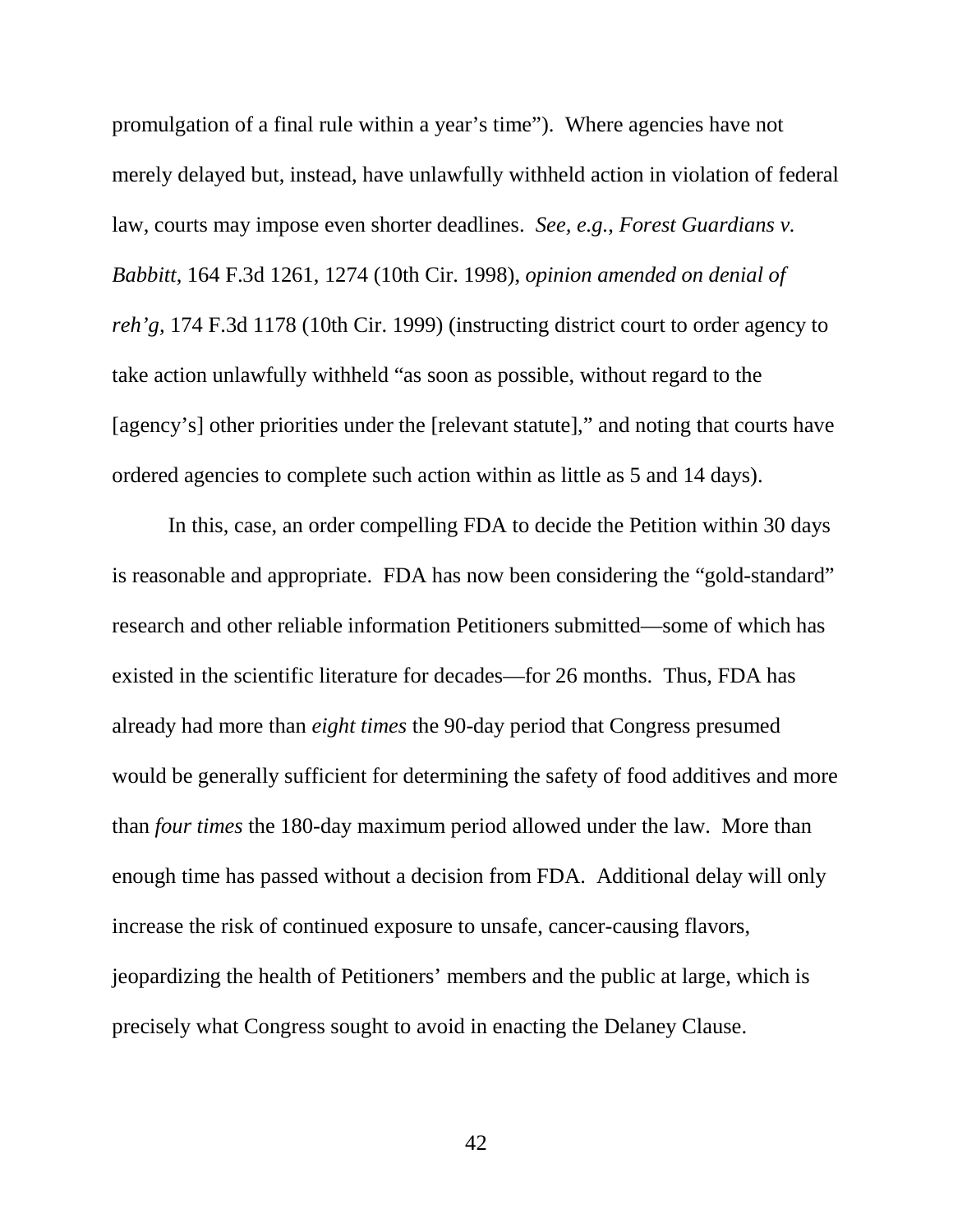## **CONCLUSION**

For the foregoing reasons, this Court should grant this Petition and issue a

writ of mandamus ordering FDA to decide the Petition within 30 days of the order.

Respectfully submitted this 2nd day of May, 2018.

s/ Carrie Apfel s/ Peter Lehner CARRIE APFEL PETER LEHNER Earthjustice ALEXIS ANDIMAN 1625 Massachusetts Ave, NW, Ste. 702 Earthjustice Washington, D.C. 20036 48 Wall Street, 19th Floor Phone: 202-667-4500 New York, NY 10005 Fax: 202-667-2356 Phone: 212-845-7376 capfel@earthjustice.org Fax: 212-918-1556

s/ Sylvia Wu SYLVIA WU Center for Food Safety 303 Sacramento Street, 2nd Floor San Francisco, CA 94111 (415) 826-2770 swu@centerforfoodsafety.org

*Counsel for Petitioner Center for Food Safety*

plehner@earthjustice.org aandiman@earthjustice.org

*Counsel for Petitioners*

s/ Aaron Colangelo AARON COLANGELO Natural Resources Defense Council 1152 15th Street NW, Suite 300 Washington, D.C. 20005 (202) 289-6868 acolangelo@nrdc.org

*Counsel for Petitioner Natural Resource Defense Council*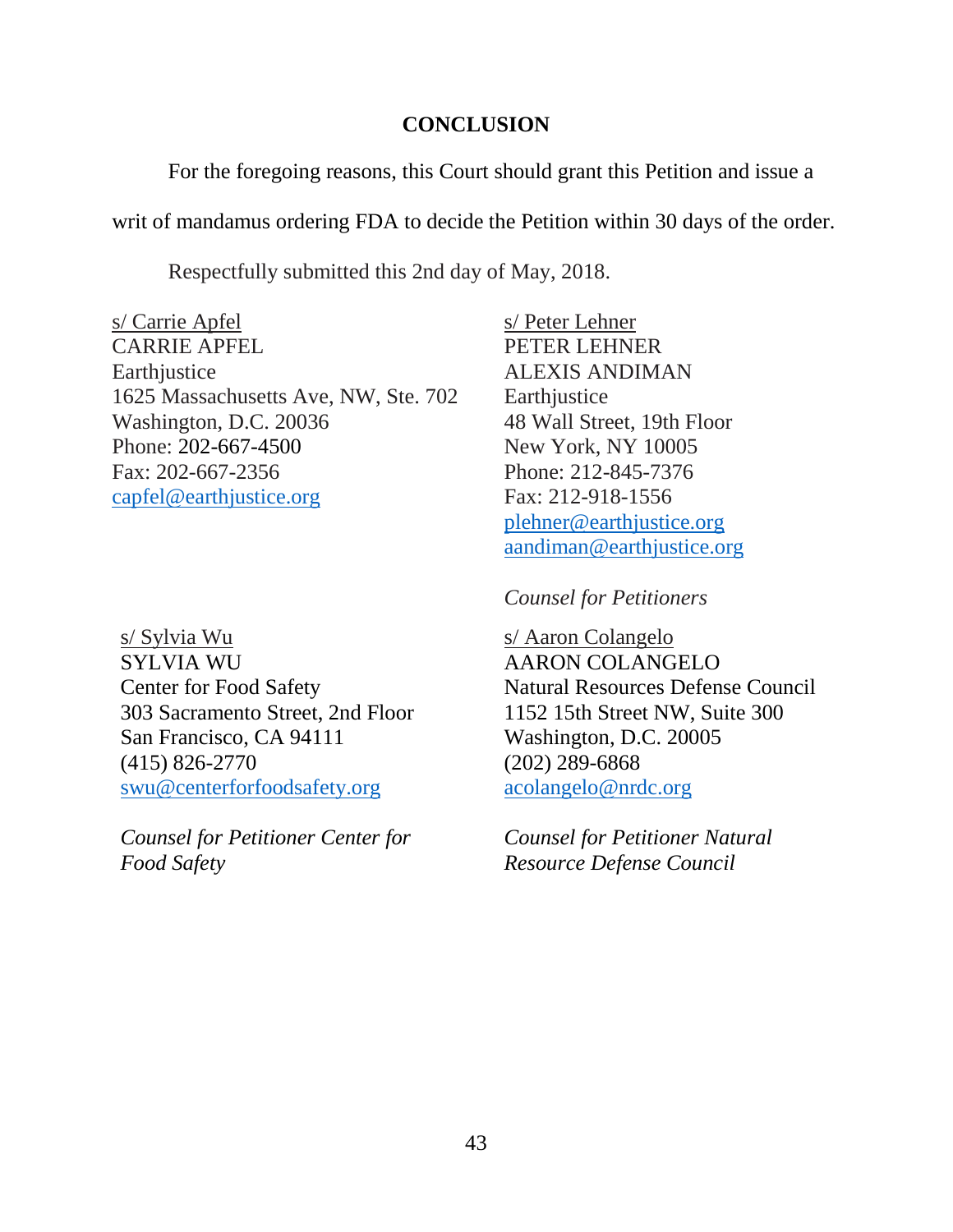## **STATEMENT OF RELATED CASES**

Counsel for Petitioners are aware of no related cases pending before this or

any other court.

Respectfully submitted this 2nd day of May, 2018.

s/ Carrie Apfel s/ Peter Lehner CARRIE APFEL PETER LEHNER Earthjustice ALEXIS ANDIMAN 1625 Massachusetts Ave, NW, Ste. 702 Earthjustice Washington, D.C. 20036 48 Wall Street, 19th Floor Phone: 202-667-4500 New York, NY 10005 Fax: 202-667-2356 Phone: 212-845-7376 capfel@earthjustice.org Fax: 212-918-1556

plehner@earthjustice.org aandiman@earthjustice.org

*Counsel for Petitioners*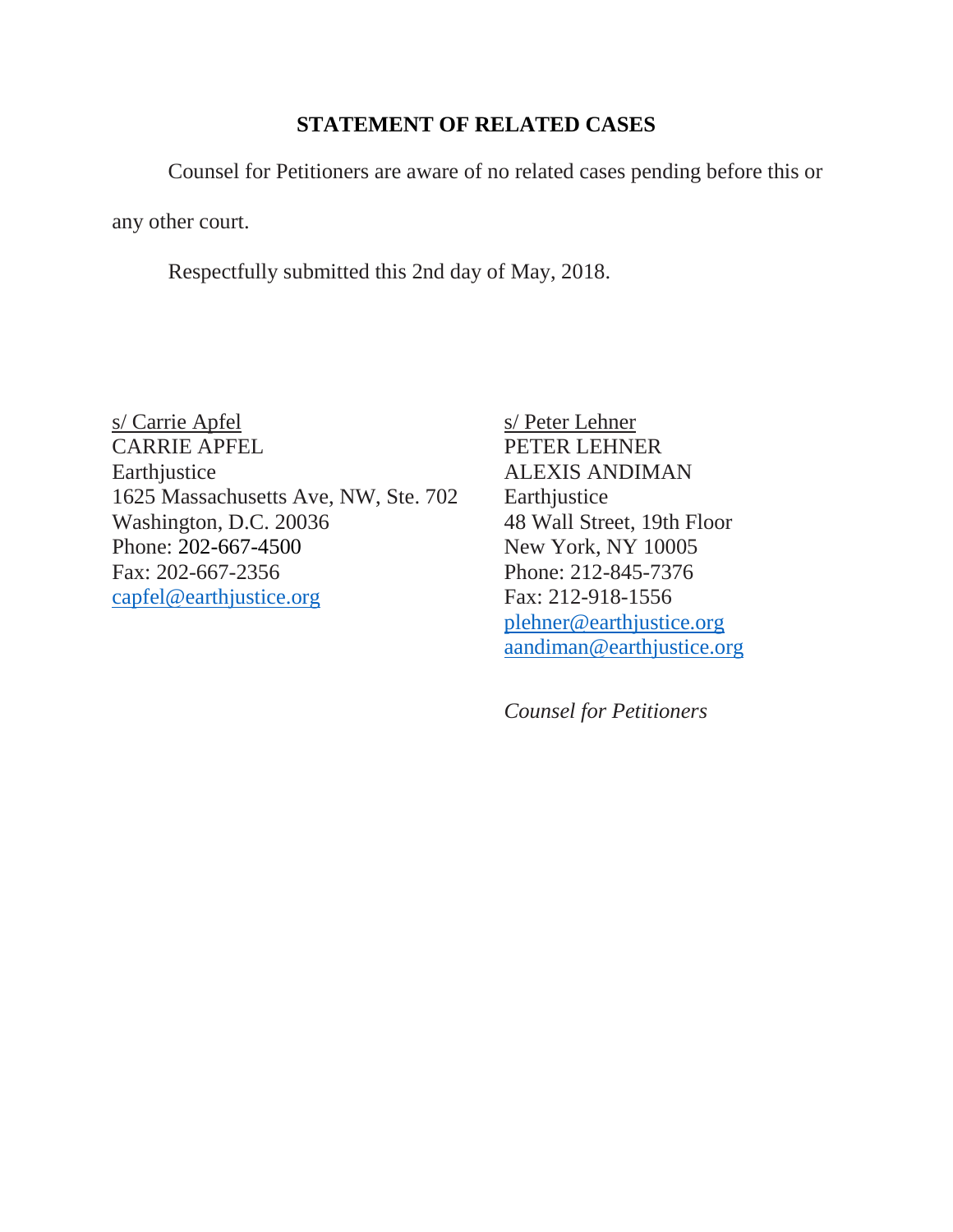### **CERTIFICATE OF COMPLIANCE**

This petition for writ of mandamus complies with the type-volume limitation of Fed. R. App. P. 32(a)(7)(B) because it contains 10,747 words, excluding the parts

exempted by Fed. R. App. P.  $32(a)(7)(B)(iii)$ .

This petition for writ of mandamus complies with the typeface requirements

of Fed. R. App. P. 32(a)(5) and the type style requirements of Fed. R. App. P.

32(a)(6) because it has been prepared in a proportionally spaced typeface using

Microsoft Word Times New Roman 14-point font.

Respectfully submitted this 2nd day of May, 2018.

s/ Carrie Apfel s/ Peter Lehner CARRIE APFEL PETER LEHNER Earthjustice ALEXIS ANDIMAN 1625 Massachusetts Ave, NW, Ste. 702 Earthjustice Washington, D.C. 20036 48 Wall Street, 19th Floor Phone: 202-667-4500 New York, NY 10005 Fax: 202-667-2356 Phone: 212-845-7376 capfel@earthjustice.org Fax: 212-918-1556

plehner@earthjustice.org aandiman@earthjustice.org

*Counsel for Petitioners*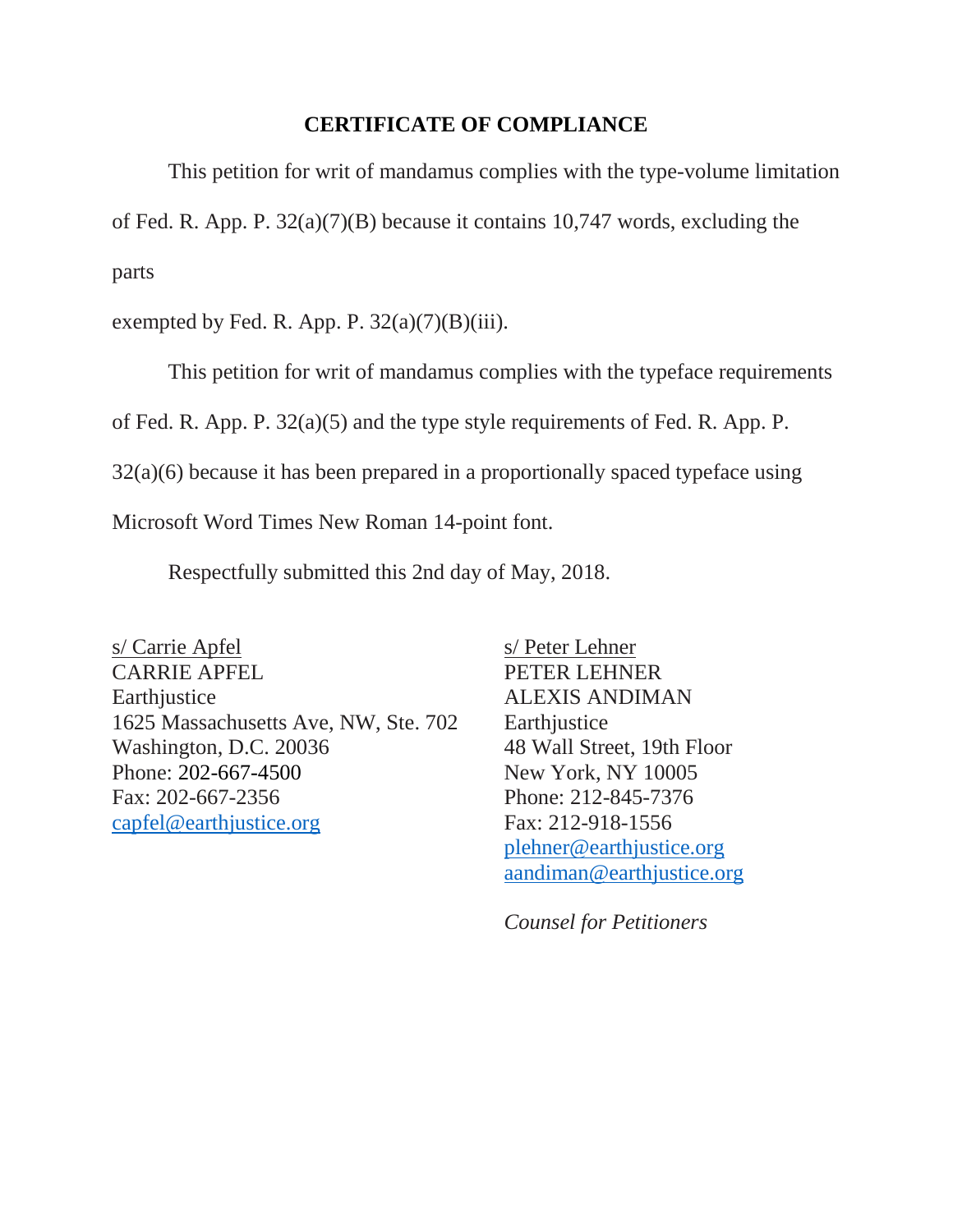#### **LIST OF EXHIBITS**

- **Exhibit 1**: Letter from Laura MacCleery, Ctr. For Sci. in the Pub. Interest, et al. to Dennis Keefe, FDA (July 28, 2015)
- **Exhibit 2**: Letter from Erik D. Olson, Nat. Res. Def. Council, et al. to Judith K. Rabaglia, FDA (Oct. 24, 2015)
- **Exhibit 3**: Letter from Erik D. Olson, Nat. Res. Def. Council, et al. to Judith K. Rabaglia, FDA (Feb. 6, 2016)
- **Exhibit 4**: Letter from Tom Neltner, Envtl. Def. Fund to Judith Rabaglia, FDA (Apr. 3, 2018)
- **Exhibit 5**: Letter from Judith Rabaglia, FDA to Tom Neltner, Envtl. Def. Fund (Dec. 17, 2015)
- **Exhibit 6**: Letter from Tom Neltner, Envtl. Def. Fund, to Judy Kidwell, FDA (Feb. 10, 2016)
- **Exhibit 7**: Letter from Judith Rabaglia, FDA, to Tom Neltner, Envtl. Def. Fund (Feb. 12, 2016)
- **Exhibit 8**: E-mail from Judy Kidwell, FDA, to Tom Neltner, Envtl. Def. Fund (July 7, 2016)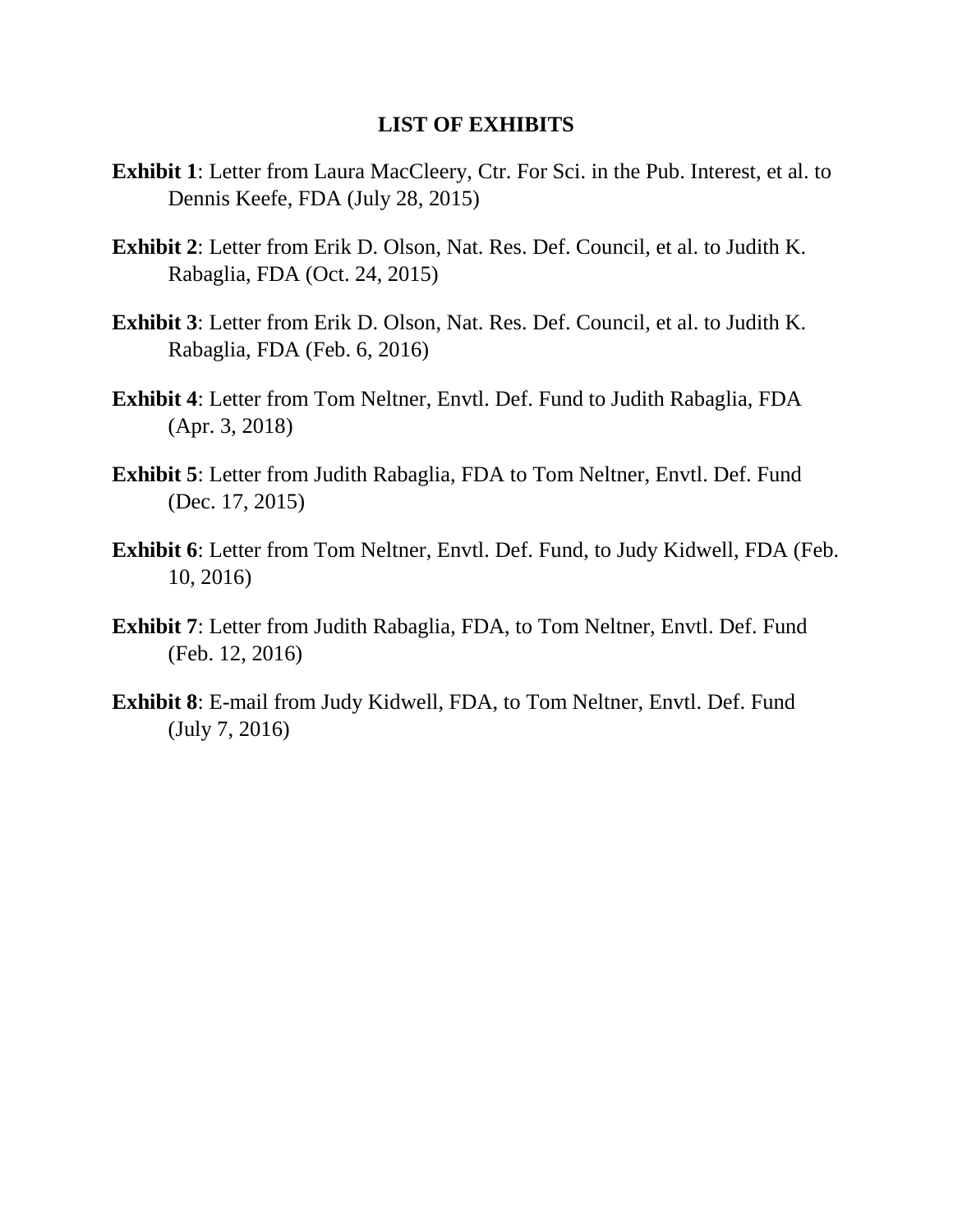## **LIST OF DECLARATIONS AND ATTACHED EXHIBITS**

- **1. Declaration of Nancy Buermeyer, Breast Cancer Prevention Partners Exhibit 1**: Janet M. Gray et al., *State of the Evidence 2017: An Update on the Connection between Breast Cancer and the Environment*, 16 Envtl, Health 94 (2017).
- **2. Declaration of Hendy Dayton, Breast Cancer Prevention Partners**
- **3. Declaration of Caroline Cox, Center for Environmental Health**
- **4. Declaration of Tina Eshaghpour, Center for Environmental Health**
- **5. Declaration of Andrew Kimbrell, Center for Food Safety**
- **6. Declaration of Maria Juur, Center for Food Safety**
- **7. Declaration of Lisa Y. Lefferts, Center for Science in the Public Interest**
- **8. Declaration of Jean Bissell, Center for Science in the Public Interest**

## **9. Declaration of Tom Neltner, Environmental Defense Fund**

**Exhibit A**: Excerpt from NTP, NTP TR 533, Toxicology and Carcinogenesis Studies of Benzophenone (CAS No. 119-61-9) in F344/N Rats and  $B6C3F<sub>1</sub>$  Mice (Feed Studies) (2006)

**Exhibit B**: Excerpt from NTP, Technical Report Series No. 259, Carcinogenesis Studies of Ethyl Acrylate (CAS No. 140-88-5) in F344/N Rats and  $B6C3F<sub>1</sub>$  Mice (Gavage Studies) (1986)

**Exhibit C**: Excerpt from NTP, NTP TR 491 Toxicology and Carcinogenesis Studies of Methyleugenol (CAS No. 93-15-2) in F344/N Rats and  $B6C3F<sub>1</sub>$  Mice (Gavage Studies) (2000)

**Exhibit D**: Excerpt from NTP, NTP TR 557 Toxicology and Carcinogenesis Studies of ß-Myrcene (CAS No. 123-35-3) in F344/N Rats and B6C3F1 Mice (Gavage Studies) (2010)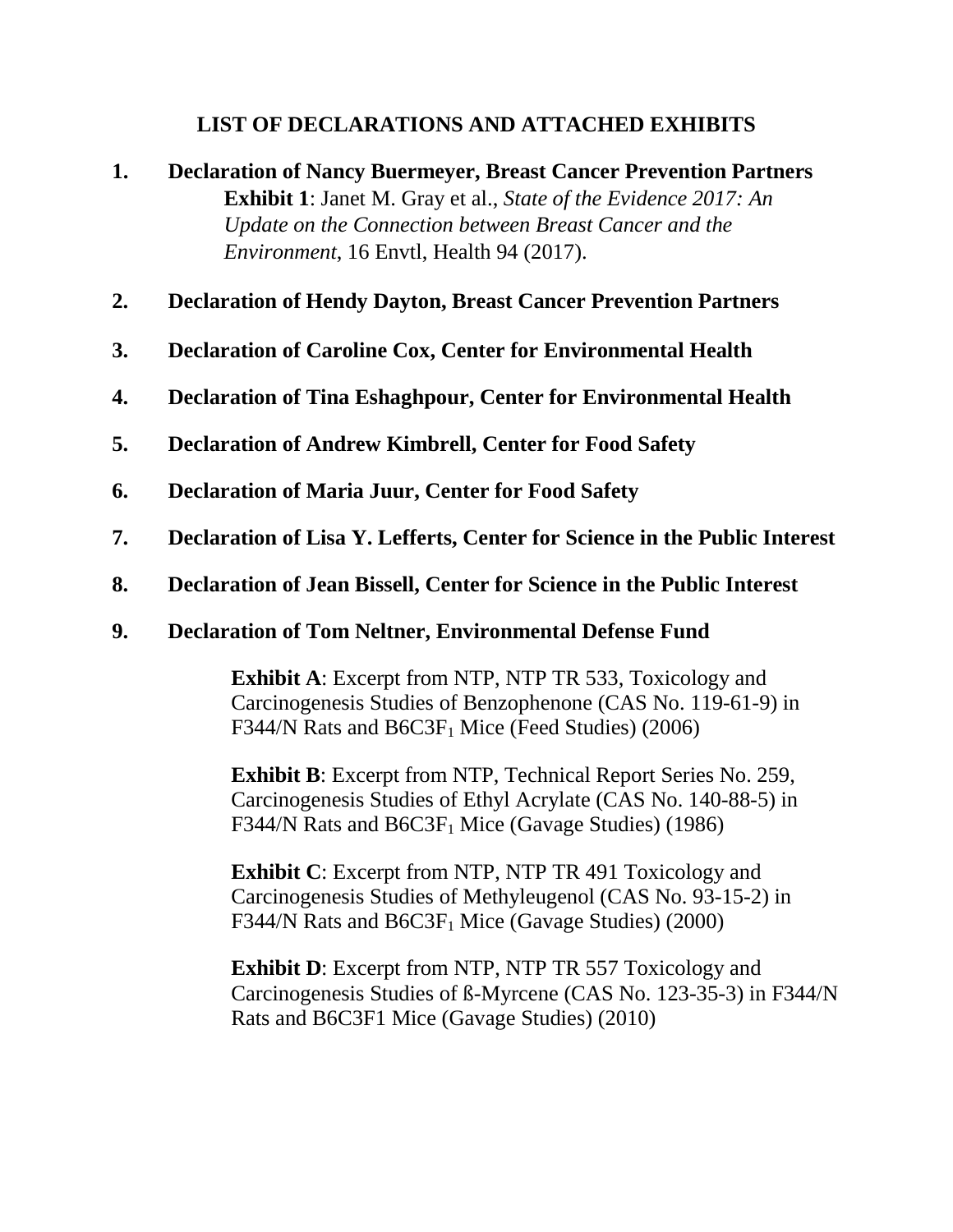**Exhibit E**: Excerpt from NTP, NTP TR 563, Toxicology and Carcinogenesis Studies of Pulegone (CAS No. 89-82-7) in F344/N Rats and B6C3F1 Mice (Gavage Studies) (2011)

**Exhibit F**: Excerpt from NTP, NTP TR 470, Toxicology and Carcinogenesis Studies of Pyridine (CAS No. 110-86-1) in F344/N Rats, Wistar Rats, and  $B6C3F<sub>1</sub>$  Mice (Drinking Water Studies) (2000)

**Exhibit G**: NTP, *Methyleugenol: CAS No. 93-15-2*, *in* Report on Carcinogens (14th ed. 2016)

**Exhibit H**: NTP, *Styrene: CAS No. 100-42-5*, *in* Report on Carcinogens (14th ed. 2016)

**Exhibit I**: Ctr. for Food Safety & Applied Nutrition, FDA, *Carcinogenicity Studies with Rodents*, *in* Redbook 2000: Guidance for Industry and Other Stakeholders, Toxicological Principles for the Safety Assessment of Food (2006)

**Exhibit J**: Excerpts from NTP, Specifications for the Conduct of Studies to Evaluate the Toxic and Carcinogenic Potential of Chemical, Biological and Physical Agents in Laboratory Animals (2011)

**Exhibit K**: FEMA, Poundage and Tech. Effects Survey 2010 (2013)

**Exhibit L**: Sigma-Aldrich, *Flavors of Summer 2016: Our New BBQ and Picnic Inspired Ingredients*, https://www.sigmaaldrich.com/ technical-documents/articles/chemistry/flavors-of-summer.html (last visited Apr. 28, 2018)

**Exhibit M**: Sigma-Aldrich, *Potential Application for Ethyl Acrylate, FG*, https://www.sigmaaldrich.com/technical-documents/articles/ chemistry/application-for-ethyl-acrylate.html (last visited Apr. 28, 2018)

**Exhibit N:** Sigma-Aldrich, Application Guide: High Impact Molecules (3d ed. 2015)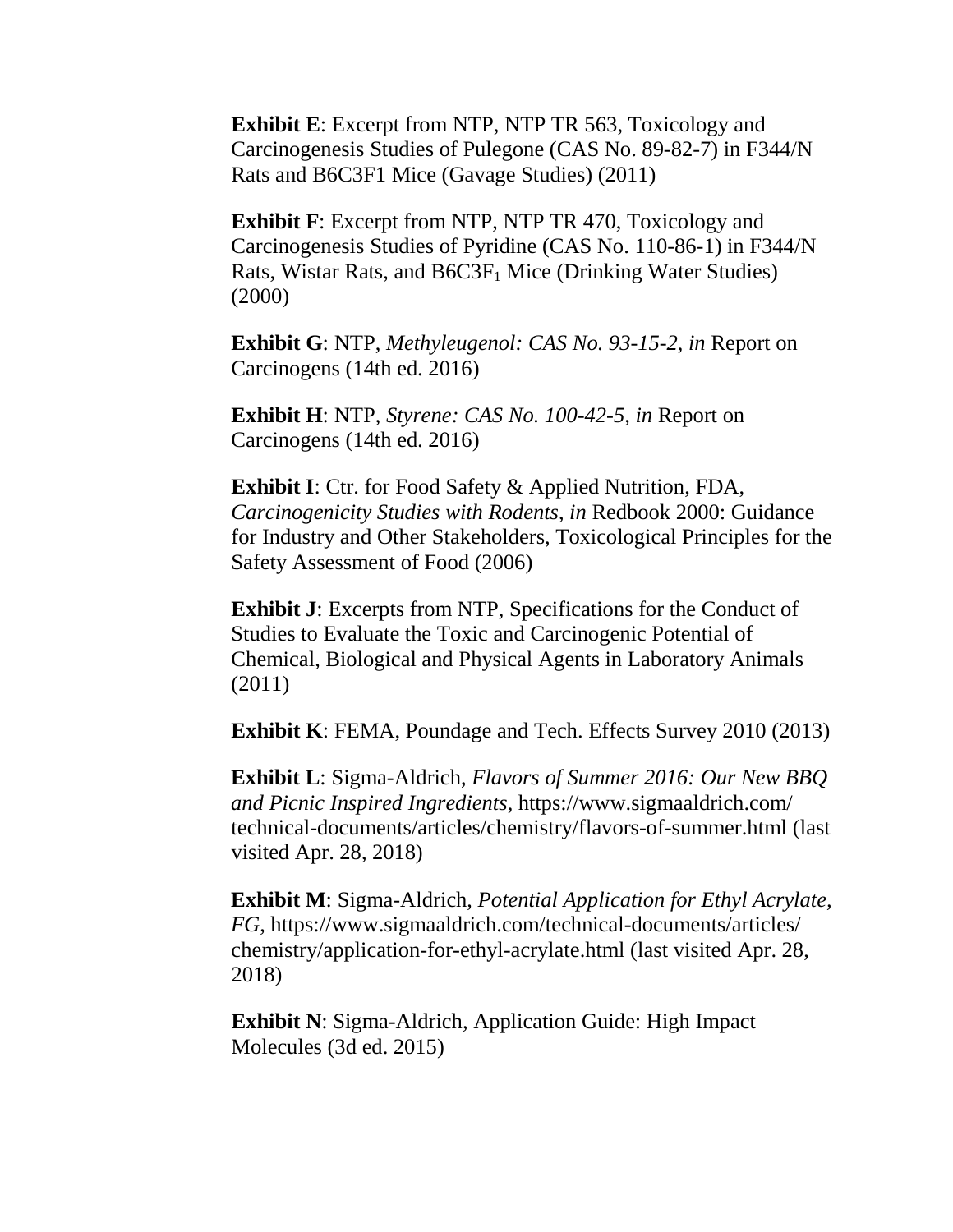**Exhibit O**: Arnold Schecter et al., *Human Consumption of Methyleugenol and Its Elimination from Serum*, 112 Envtl. Health Persps. 678 (2004)

## **10. Declaration of Maryann Mahood, Environmental Defense Fund**

- **11. Declaration of Melanie Benesh, Environmental Working Group**
- **12. Declaration of Gina Trujillo, Natural Resources Defense Council**
- **13. Declaration of Lori Baines, Natural Resources Defense Council**
- **14. Declaration of Rolf Bandle, Natural Resources Defense Council**
- **15. Declaration of Anne H. Barker, Natural Resources Defense Council**
- **16. Declaration of Adrienne Hollis, WE ACT for Environmental Justice**
- **17. Declaration of Castedy Castro, WE ACT for Environmental Justice**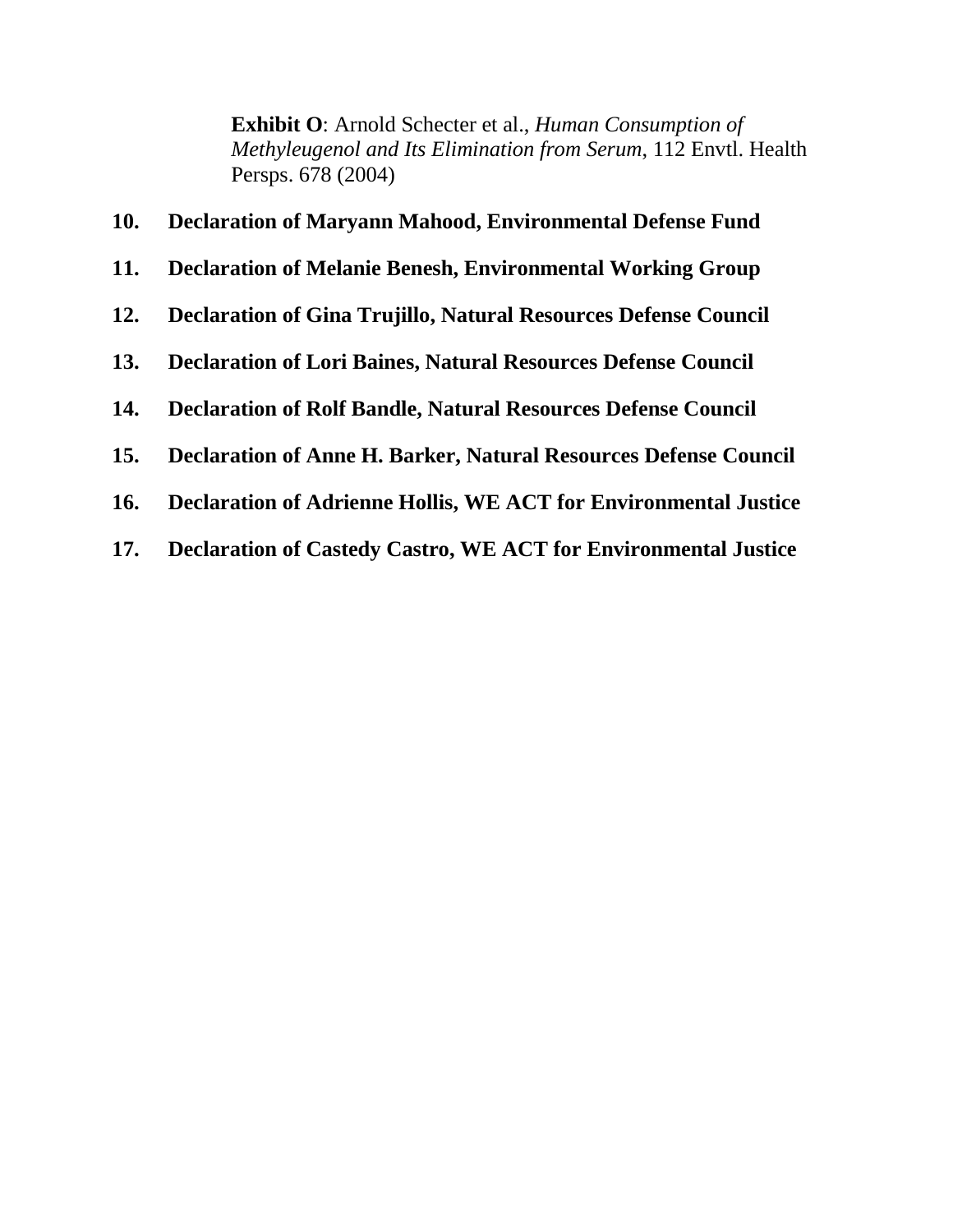### **CERTIFICATE OF SERVICE**

I hereby certify that I have this day electronically filed the foregoing document and all attachments with the Clerk of the Court for the United States Court of Appeals for the Ninth Circuit by using the appellate CM/ECF system.

I further certify that I have served the foregoing Petition for a Writ of Mandamus and all related certificates, declarations, and Exhibits, by dispatching them to a third-party commercial carrier for delivery within 3 calendar days to the following parties:

Rebecca Wood Dr. Scott Gottlieb Office of the Chief Counsel **Office** of the Commissioner U.S. Food and Drug Administration U.S. Food and Drug Administration 10903 New Hampshire Avenue 10903 New Hampshire Avenue Silver Spring, MD 20993 Silver Spring, MD 20993

Alex G. Tse Jeff Sessions Acting United States Attorney United States Attorney General U.S. Attorney's Office for the U.S. Department of Justice Northern District of California 950 Pennsylvania Avenue, NW Federal Courthouse, 11th Floor Washington, DC 20530 450 Golden Gate Avenue San Francisco, CA 94102

Respectfully submitted this 2nd day of May, 2018.

s/ Carrie Apfel CARRIE APFEL **Earthjustice** 1625 Massachusetts Ave., NW, Ste. 702 Washington, D.C. 20036 (202) 667-4500 capfel@earthjustice.org